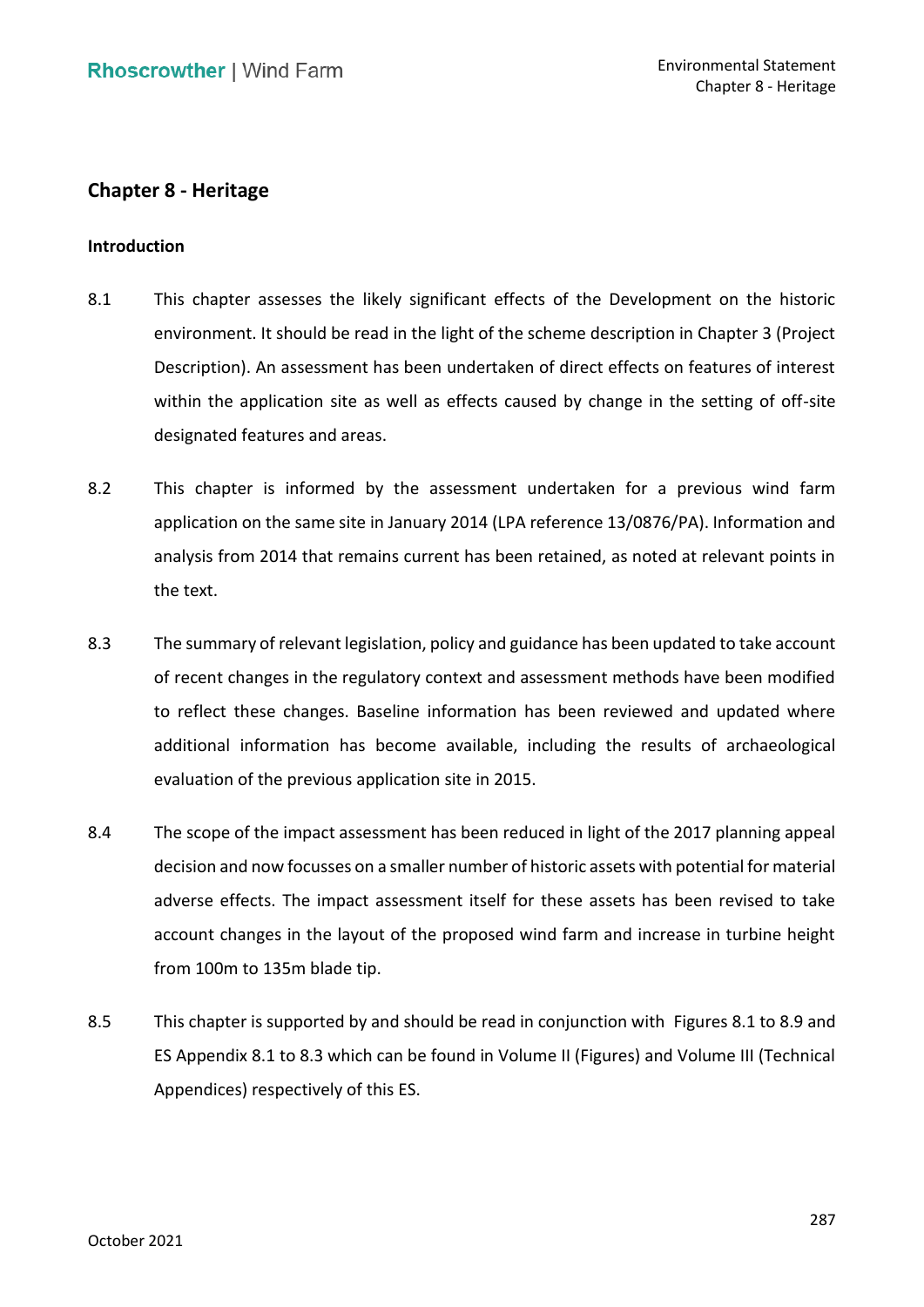- 8.6 ES Figure 8.1 shows an overview of designated historic assets within the extended study calculated to blade tip height. areas (5km from turbine locations), overlain by the Zone of Theoretical Visibility (ZTV)
- 8.7 ES Figure 8.2 shows all recorded cultural heritage features and areas of interest within the site and core study area (1km from the Development site boundary), used for the assessment of archaeological potential within the application site and the assessment of direct effects.
- 8.8 ES Figure 8.3 provides a comparison of the blade-tip ZTVs for the 2014 windfarm layout and the current layout, illustrating the similarities and differences in visibility of the two schemes in the surrounding landscape.
- 8.9 ES Figure 8.4 shows only those historic assets subject to detailed assessment in Section 8.9 of this ES chapter for ease of reference, along with viewpoint locations for photomontages relevant to the analysis of visual change in their settings.
- 8.10 ES Figures 8.5-8.9 are photomontages from viewpoints relevant to the assessment of visual change in the setting of historic assets.
- Outstanding Historic Interest (Ref HLW [D] 3) have been assessed in line with ASIDOHL2 guidance and this is included as ES Appendix 8.1. A summary of the results of the ASIDOHL is incorporated within the overall assessment in this chapter. ES Appendices 8.2 and 8.3 trenching of the application site, undertaken in 2014 and 2015 in connection with the previous application. A summary of the results of these site investigations is incorporated within this chapter. 8.11 Effects on the *Milford Haven Waterway* (*Moryd Aberdaugleddau*) Landscape of contains the reports produced following geophysical survey and archaeological trail

# **Relevant Legislation, National Policy and Guidance**

8.12 The legislative framework for the protection and sustainable management of the historic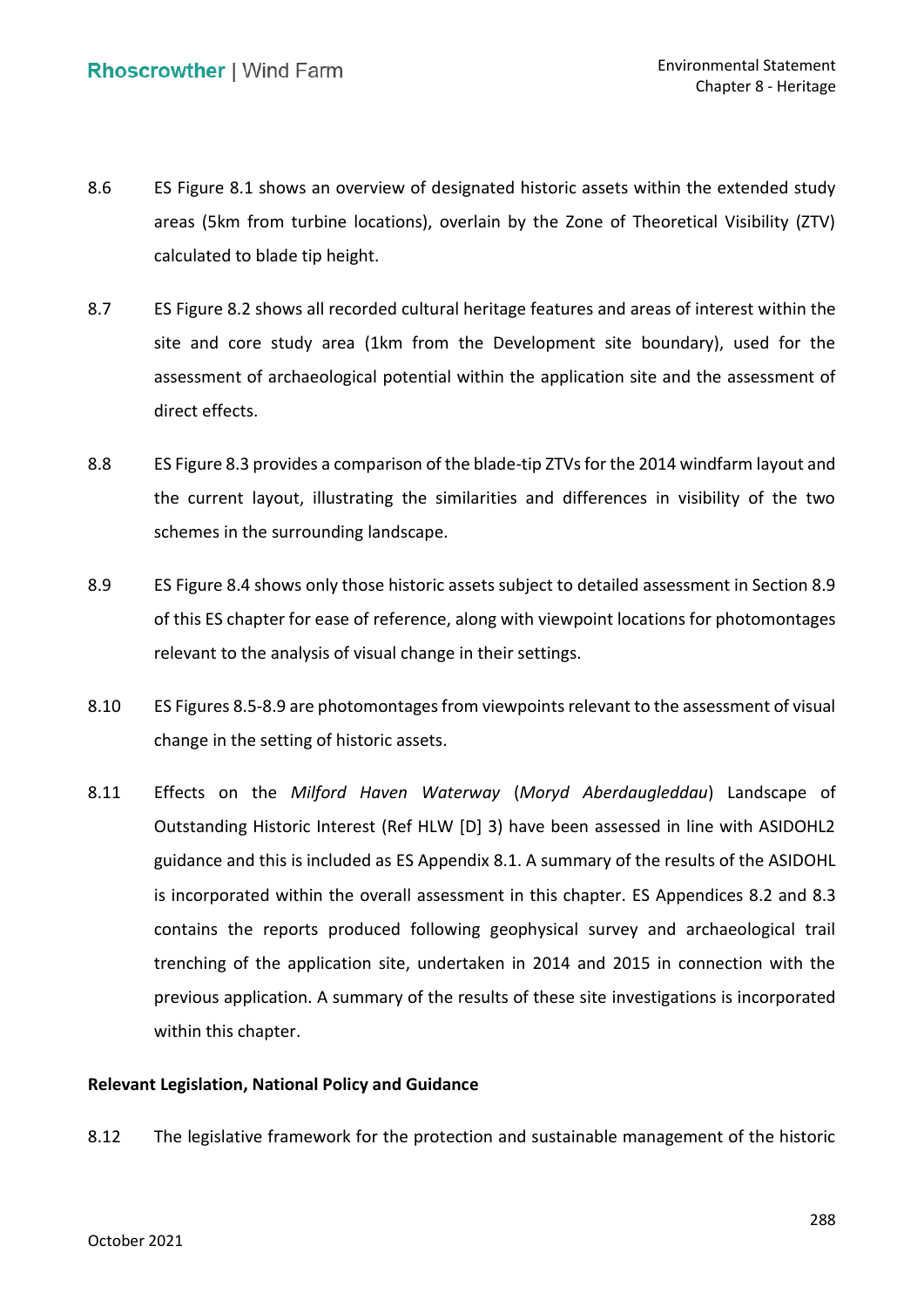environment in Wales is provided by the Ancient Monuments and Archaeological Areas Act 1979, Planning (Listed Buildings and Conservation Areas) Act 1990 and Historic Environment (Wales) Act 2016.

- 8.13 Planning Policy Wales ('PPW', Edition 11) provides the national planning policy framework for the consideration of the historic environment and this is supplemented by guidance contained in Technical Advice Note 24: The Historic Environment and associated best practice guidance on the historic environment from Cadw. Guidance on the Setting of Historic Assets (Cadw, 2017) is of particular relevance to this assessment.
- 8.14 In general terms, policy is concerned with the protection of the significance of historic assets (including the contribution made by setting to that significance) and it affords greater protection to assets with statutory and non-statutory designations. The following statements provide a brief overview of the regulatory framework and associated guidance.

## **Overall Policy Objectives**

- 8.15 *"The Welsh Government's specific objectives for the historic environment seek to:* 
	- i. *protect the Outstanding Universal Value of the World Heritage Sites;*
	- ii. *conserve archaeological remains, both for their own sake and for their role in education, leisure and the economy;*
	- iii. *safeguard the character of historic buildings and manage change so that their special architectural and historic interest is preserved;*
	- iv. *preserve or enhance the character or appearance of conservation areas, whilst the same time helping them remain vibrant and prosperous;*
	- v. *preserve the special interest of sites on the register of historic parks and gardens; and*
	- vi. *protect areas on the register of historic landscapes in Wales"* (PPW11, 6.1.6)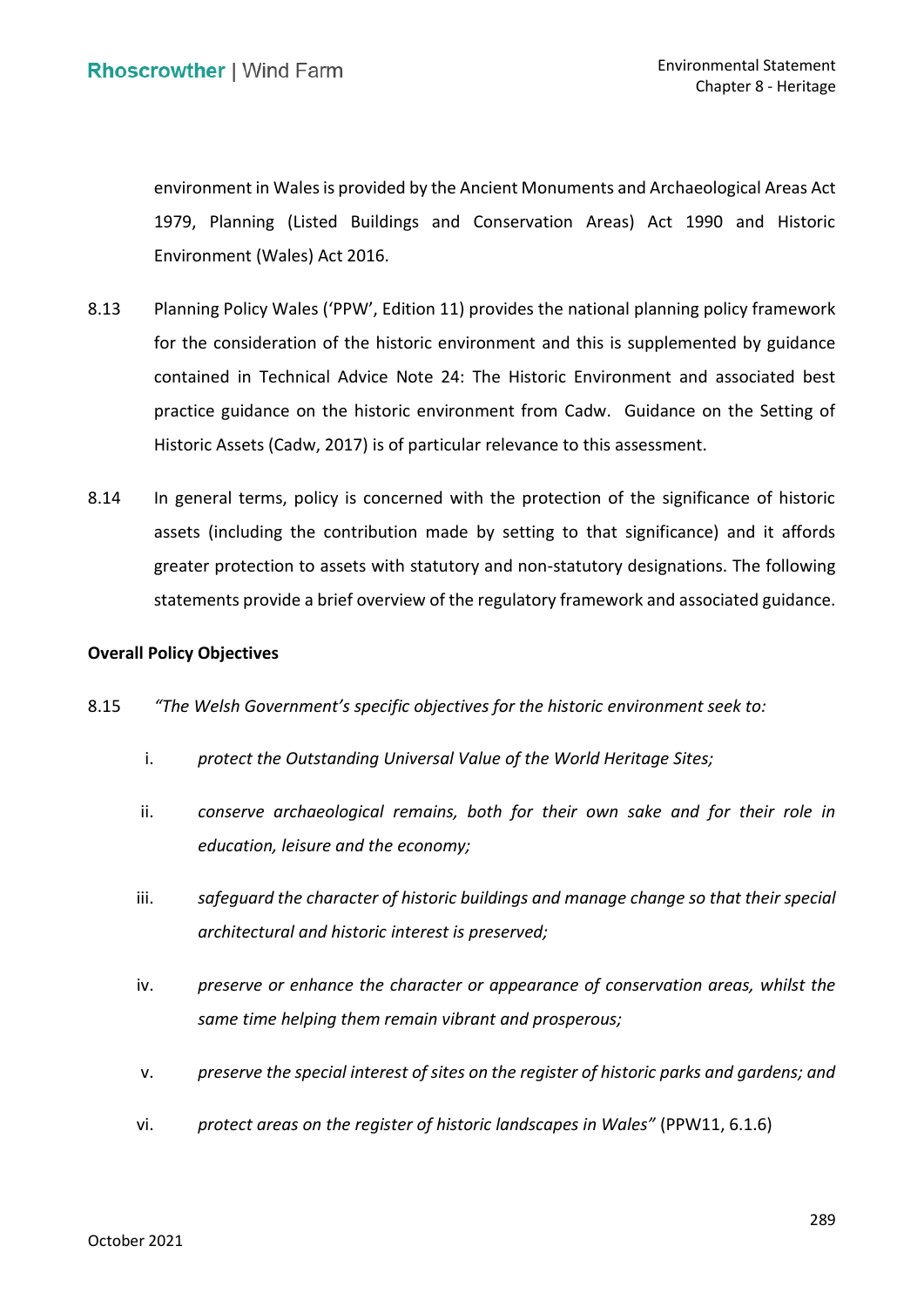## **Listed Buildings**

 8.16 *"There should be a general presumption in favour of the preservation or enhancement of a listed building and its setting, which might extend beyond its curtilage. For any development proposal affecting a listed building or its setting, the primary material consideration is the statutory requirement to have special regard to the desirability of preserving the building, its setting or any features of special architectural or historic interest which it possesses."* (PPW11, 6.1.10)

#### **Conservation Areas**

- 8.17 *"There should be a general presumption in favour of the preservation or enhancement of the character or appearance of conservation areas or their settings"* (PPW11, 6.1.14)
- 8.18 *"There is a strong presumption against the granting of planning permission for developments, including advertisements, which damage the character or appearance of a conservation area or its setting to an unacceptable level"* (PPW11, 6.1.15)

# **Historic Parks and Gardens**

- 8.19 *"Planning authorities should value, protect, conserve and enhance the special interest of parks and gardens and their settings included on the register of historic parks and gardens in Wales."* (PPW11, 6.1.18)
- 8.20 *"The effect of a proposed development on a registered park or garden, or its setting, is a material consideration in the determination of planning applications."* (PPW11, 6.1.19)

#### **Historic Landscapes**

- 8.21 *"The Welsh Government seeks to protect areas on the register of historic landscapes in Wales"* (PPW11, 6.1.20)
- 8.22 *"The register should be taken into account in decision making when considering the*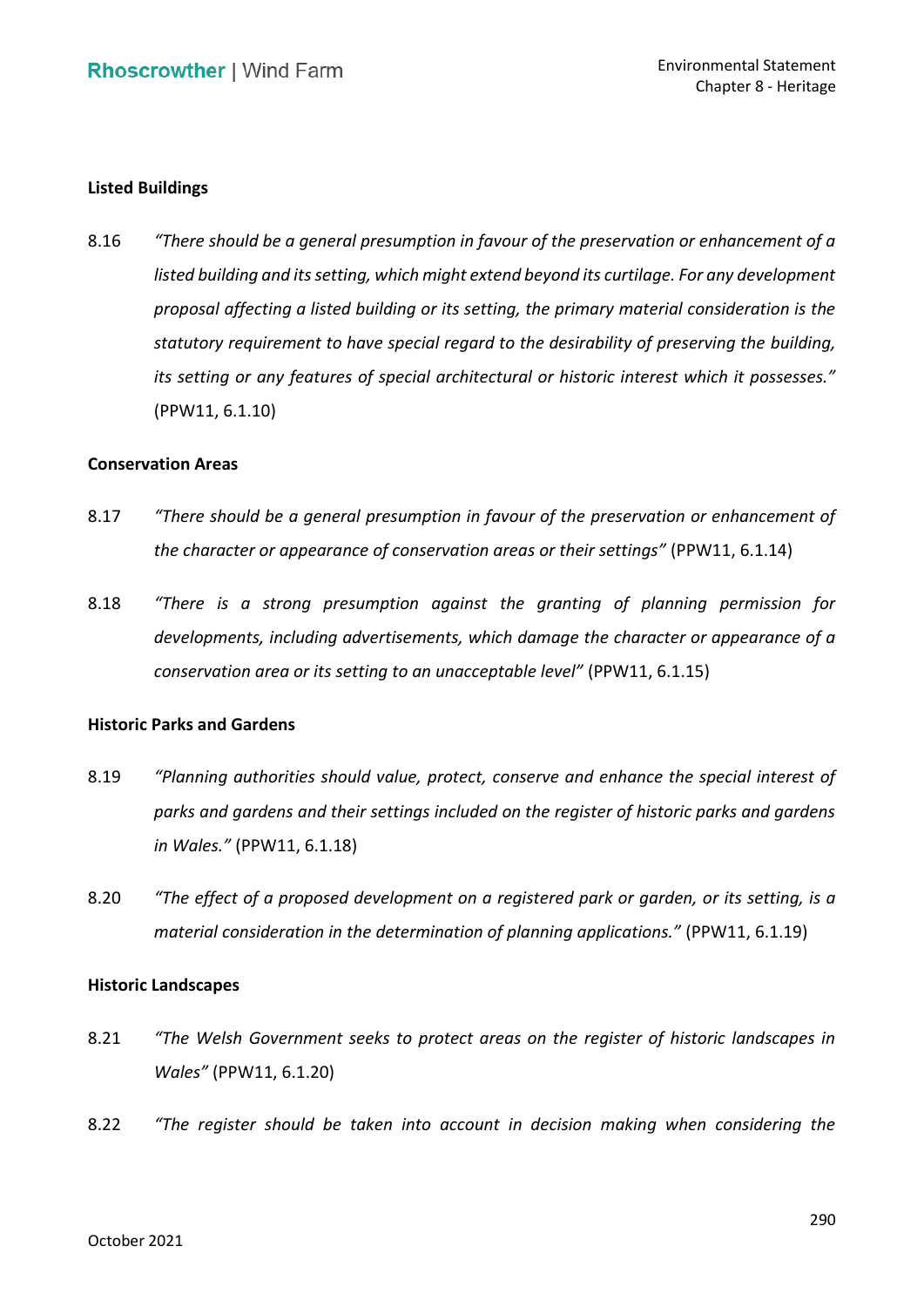*implications of developments which meet the criteria for Environmental Impact Assessment"* (PPW11, 6.1.21)

 8.23 *"The register should ensure that necessary change is accommodated withoutsacrificing the essential integrity and coherence of historic landscape areas."* (TAN24, 7.6)

# **Scheduled Monuments**

 8.24 *"When considering development proposals that affect scheduled monuments or other nationally important archaeological remains, there should be a presumption in favour of their physical preservation in situ, i.e. a presumption against proposals which would involve significant alteration or cause damage, or would have a significant adverse impact causing harm within the setting of the remains".* (TAN24, 4.2)

### **Undesignated Archaeological Remains**

- 8.25 *"The conservation of archaeological remains and their settings is a material consideration in determining planning applications, whether those remains are a scheduled monument or not."* (PPW11, 6.1.23)
- 8.26 *"In cases involving less significant archaeological remains, planning authorities will need to* weigh the relative importance of the archaeological remains and their settings against  *other factors, including the need for the proposed development."* (PPW11, 6.1.25)

# **The Setting of Historic Assets**

 8.27 Cadw has published guidance on *The Setting of Historic Assets in Wales* (2017). The setting of a historic asset is defined in the guidance as:

 *"the surroundings in which it is understood, experienced and appreciated, embracing present and past relationships to the surrounding landscape. Its extent is not fixed and may change as the asset and its surroundings evolve. Elements of a setting may make a positive, negative or neutral contribution to the significance of an asset."* (page 2)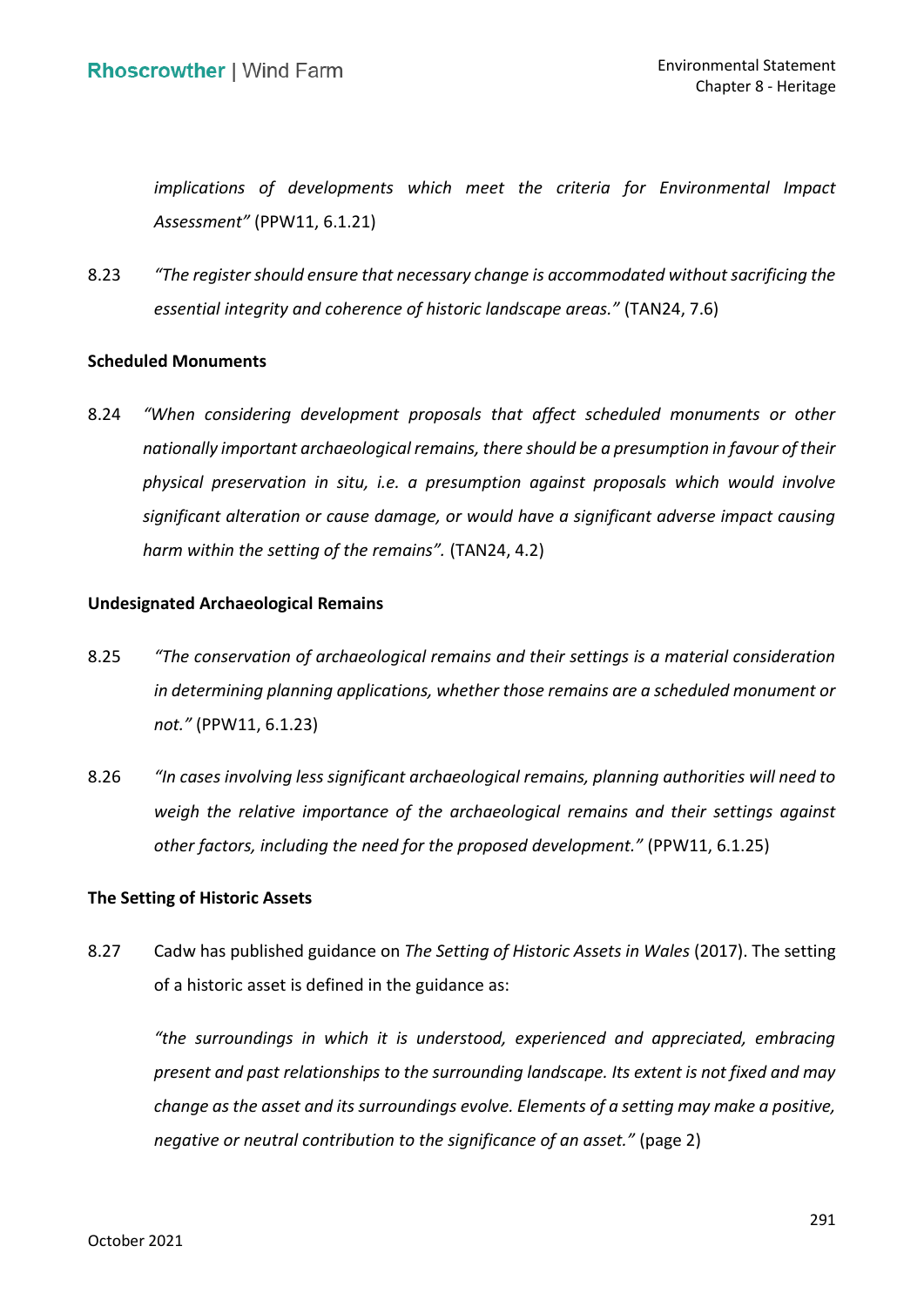8.28 The guidance explains that setting is not itself a historic asset and its importance lies in what it contributes to the significance of a historic asset (page 2). Regarding the scope of assessments, the guidance provides the following advice:

 *"Applicants for planning permission must provide the local planning authority with sufficient,* but proportionate, information to allow the assessment of the likely impact of their  *proposals on the setting of:* 

- i. *a World Heritage Site*
- ii. *a nationally important ancient monument (scheduled or unscheduled)*
- iii. *a listed building*
- iv. *a conservation area*
- v. *a registered historic park and garden."* (page 4)
- 8.29 The guidance goes on to recommend a four-stage approach to assessment, as follows:
	- i. Stage 1: Identify the historic assets that might be affected by a proposed change or development.
	- ii. Stage 2: Define and analyse the settings to understand how they contribute to the significance of the historic assets and, in particular, the ways in which these historic assets are understood, appreciated and experienced.
	- iii. Stage 3: Evaluate the potential impact of a proposed change or development on that significance.
	- iv. Stage 4: If necessary, consider options to mitigate the potential impact of a proposed change or development on that significance.

# **Scope of Assessment**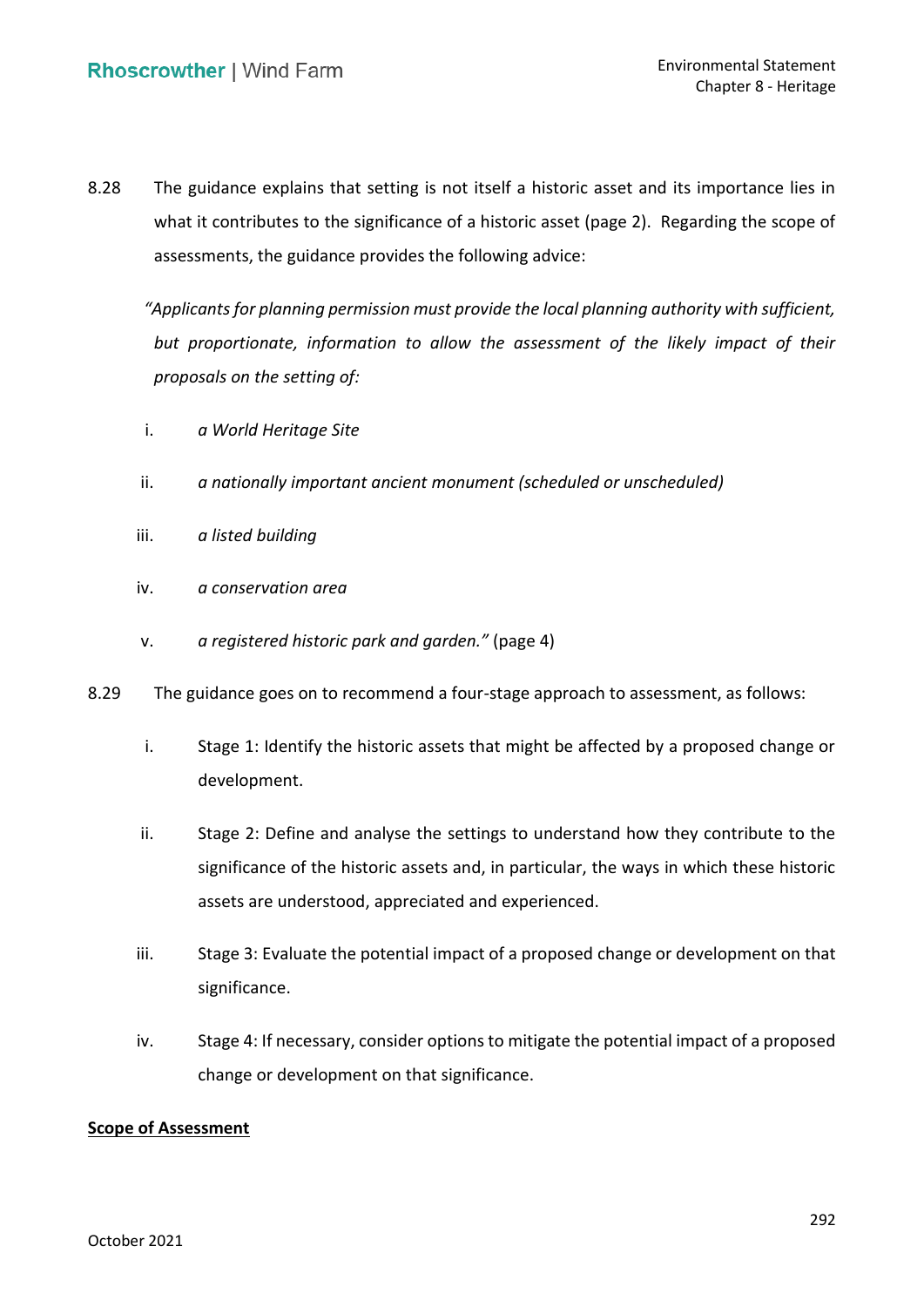## **Construction Effects**

- 8.32 Ground disturbance during construction works has the potential to cause direct physical impacts on historic assets. The potential for direct effects therefore relates entirely to the footprint of the Development, construction methods, and the distribution of historic assets. therefore compares the scheme layout to the known archaeological baseline and the likely effect on this as a result of standard construction methodologies. The assessment of construction effects on the significance of historic assets
- The number of proposed turbines has been reduced from five to three and the three turbines remain in locations proposed in 2014. Arrangements for accessing the turbines have been changed resulting in some modifications to the track layout. As a result, it has been possible to make use of the archaeological baseline data collated for the 2014 ES, subject to any necessary updating of datasets. In the 2014 ES, data was collated for a study area extending to a 1km radius from the Development site, referred to as the 'core study area' (ES Figure 8.2). This data included existing records and the results of a site walkover survey. The findings of the 2014 geophysical survey and 2015 archaeological evaluation (both undertaken after the submission of the 2014 ES) are also still relevant and enhance the archaeological baseline presented in the 2014 ES (see ES Appendix 8.2 and ES Appendix 8.3 for full reports on these site investigations). 8.33 The Development site location remains unchanged from the 2014 wind farm application.
- 8.34 It is recognised that the present application has a construction footprint that extends into some areas of land not covered by the existing geophysical survey and archaeological evaluation. However, all three turbines and much of the access track in the current layout are within the area previously surveyed so there is sufficient overlap to permit an informed assessment of the potential for disturbance of sub-surface archaeological features.
- 8.35 The existence of this robust archaeological baseline has allowed the present assessment of construction effects to be a desk-based exercise and no additional field work has been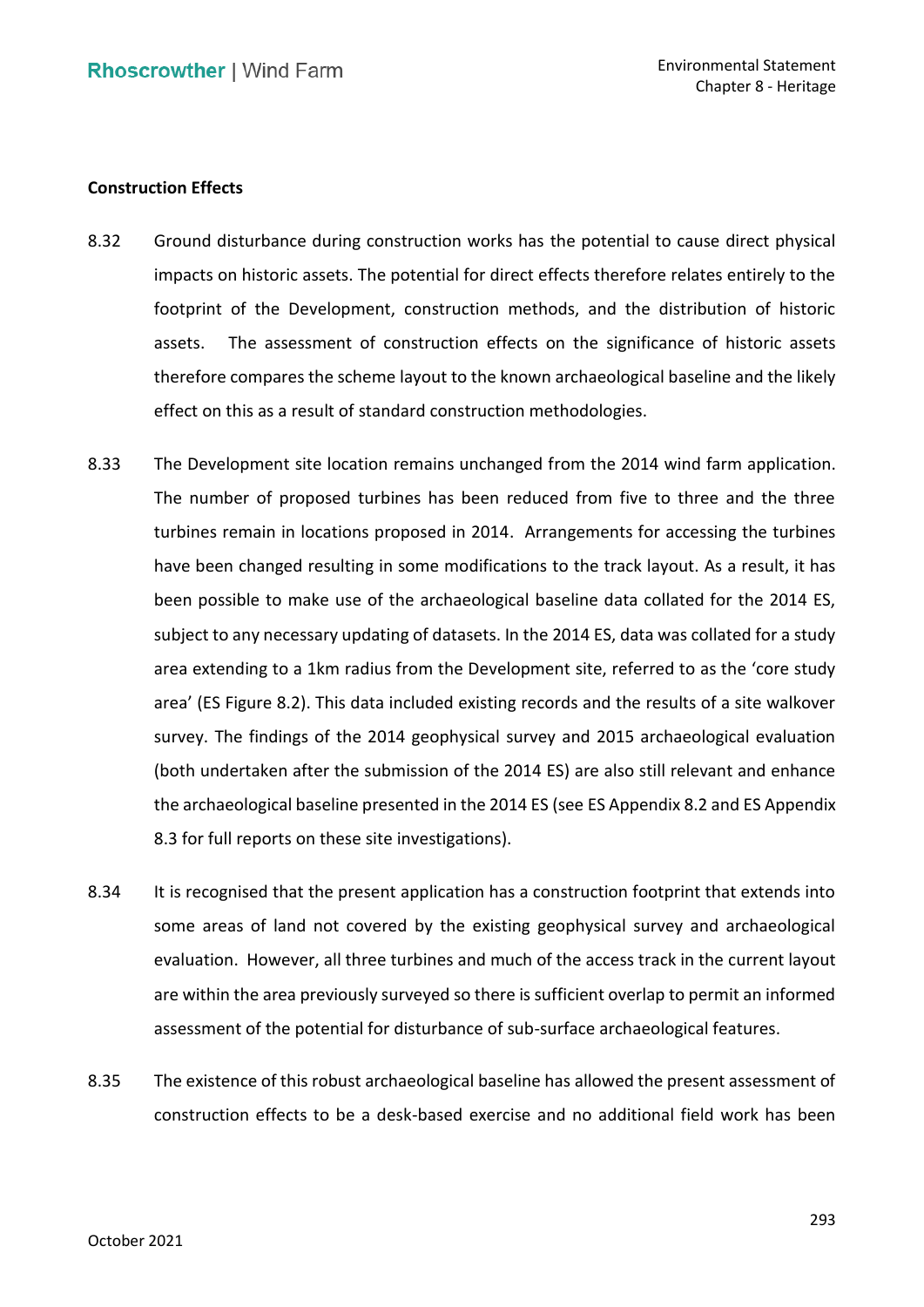undertaken other than a site visit to confirm that no material changes have occurred on the development site since 2014.

## **Operational Effects**

- 8.36 Effects on historic assets due to change in their setting occur throughout the operational life of the Development and depend on the contribution that setting makes to the significance of an asset and relationship between that asset and the development. Change in various sensory elements of a setting may be relevant but, in the present case, only visual change is considered to have potential to materially affect the significance of historic assets. This reflects the visual prominence of wind farm developments.
- 8.37 The assessment of operational effects therefore requires analysis of which assets would experience visual change in their settings and, of these, in which cases would that change affect the significance of the asset.
- 8.38 According to the setting guidance provided by Cadw (referred to above), Stage 1 of an assessment requires the identification of the historic assets that might be affected by a proposed change or development. Under normal circumstances this would have involved the consideration of all designated assets within an extended study area comprising land within 5 km of the proposed turbine locations (ES Figure 8.1). This is consistent with the guidance provided by Cadw on the types of assets to be assessed and the size of study areas relative to the height of proposed developments (Section 2.2 and Annex 1 of its guidance on setting). However, for the present application, in seeking to define the scope of the setting assessment at Stage 1, the assessment can and does take advantage of the pre- existing body of analysis that was undertaken in connection with the 2014 Rhoscrowther application,
- application,<br>8.39 This approach is based on the conclusion that the visibility of the current wind farm layout is not significantly different to the 2014 layout in terms of impact on setting, with one important exception relating to the churchyard at Rhoscrowther. This can be illustrated by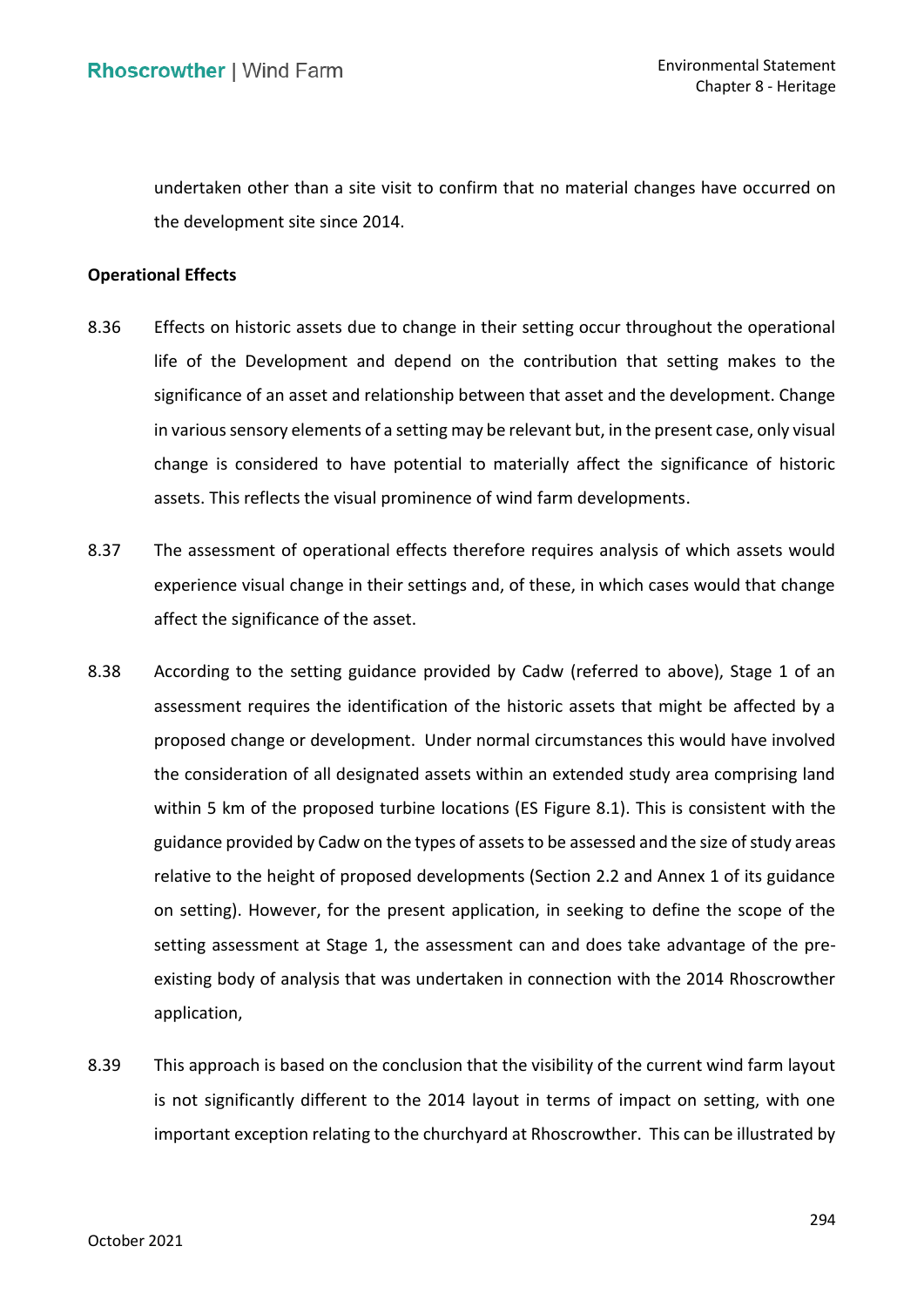reference to a comparative ZTV for the two layouts (ES Figure 8.3) Both applications are for wind turbines on the same site with some change in precise siting of turbines that only significantly affects the visibility of the wind farm in short-range views from the churchyard at Rhoscrowther. At distances in excess of about 1km both layouts are generally experienced as a small cluster of turbines with the same relationship to the oil refinery, which changes depending on viewing direction.

- 8.40 As distance from the wind farm increases, topographic screening becomes more important. Both layouts are fully visible as a cluster of turbines from ridge tops and higher plateaux but are entirely screened in the intervening valleys. The increase in blade-tip height to 136.5m in the current layout slightly increases the area over which at least blade tips would be visible compared to the 2014 layout. However, this does not draw additional designated assets into the ZTV, nor does it significantly affect the type and degree of visual change in Haven Waterway Landscape of Outstanding Historic Interest. the setting of assets already within the 2014 ZTV. This conclusion also applies to the Milford
- 8.41 Therefore, accepting that the findings of the 2014 application remain relevant, the scope of the present assessment of operational effects has been based on an analysis of the following information:
	- i. The assessment findings of the 2014 ES;
	- ii. The positions of Pembrokeshire County Council, Cadw and the appellant's heritage witness at the 2017 planning appeal; and
	- iii. The findings of the Inspector at the 2017 planning appeal<sup>1</sup>.
- 8.42 The setting of historic assets was identified as one of three main issues by the Inspector (paragraph 217) and she noted at paragraph 248 that:

<sup>1</sup> APP/N6845/A/15/3025045. Report by Inspector Kay Sheffield dated 26/1/18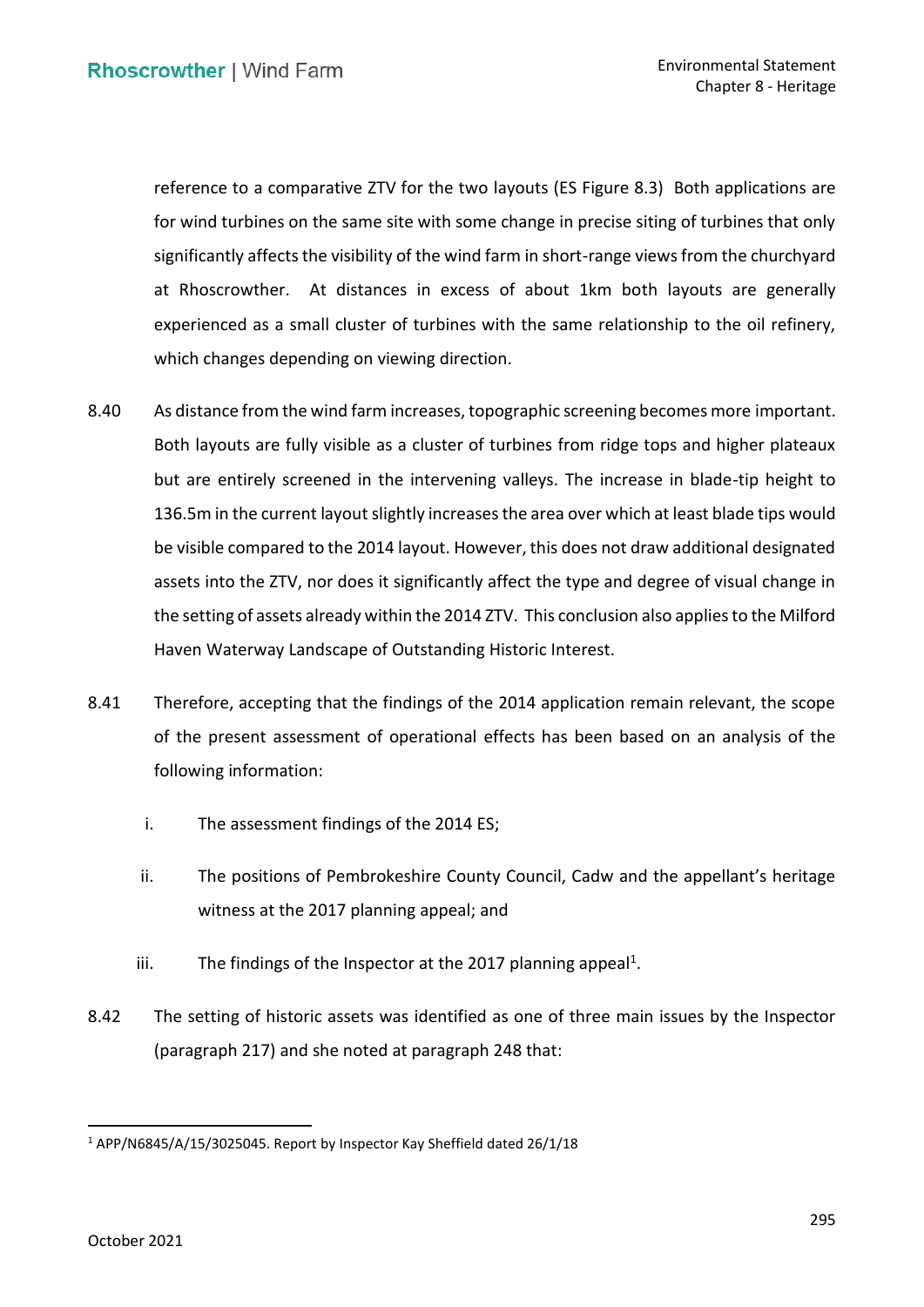*"Although other assets have been identified by the parties, there is a general consensus that the determinative issue is the degree of harm the development would have on the setting of the group of assets at St Decumanus Church. In assessing the evidence, I have come to a similar conclusion but for completeness I have also covered the heritage assets about which Cadw raised particular concerns, namely Eastington Manor, Wallaston Round Barrows and Corston Beacon Round Barrow. I have also considered the other heritage assets mentioned in the evidence, but I find nothing which leads me to conclude that the proposal would cause harm to the settings of these other assets to any substantive degree."*

- 8.43 This consensus view has informed the scope of the present assessment, focussing on the group of three designated assets at the Church of St Decumanus, Rhoscrowther but also drawing in a limited number of other assets of concern to other parties. The following assets have therefore been selected for detailed assessment:
	- i. The Church of St Decumanus, Rhoscrowther (Listed Building Grade I) with associated Church Hall (Grade II) and Churchyard Cross (Grade II);
	- ii. Eastington Manor House (Scheduled Monument, Listed Buildings Grade I and II);
	- iii. Wallaston Barrows (Scheduled Monument);
	- iv. Corston Beacon Barrow (Scheduled Monument);
	- v. Angle Conservation Area; and
	- vi. Milford Haven Waterway (Moryd Aberdaugleddau) Landscape of Outstanding Historic Interest.
- 8.44 In selecting this short list of assets for detailed assessment (Stages 2 and 3 of the Cadw setting methodology) it is concluded that operation of the proposed development would not cause material harm to any other historic asset. In this context it can also be stated, with regard to s.66 of the Planning (Listed Buildings and Conservation Areas) Act 1990, that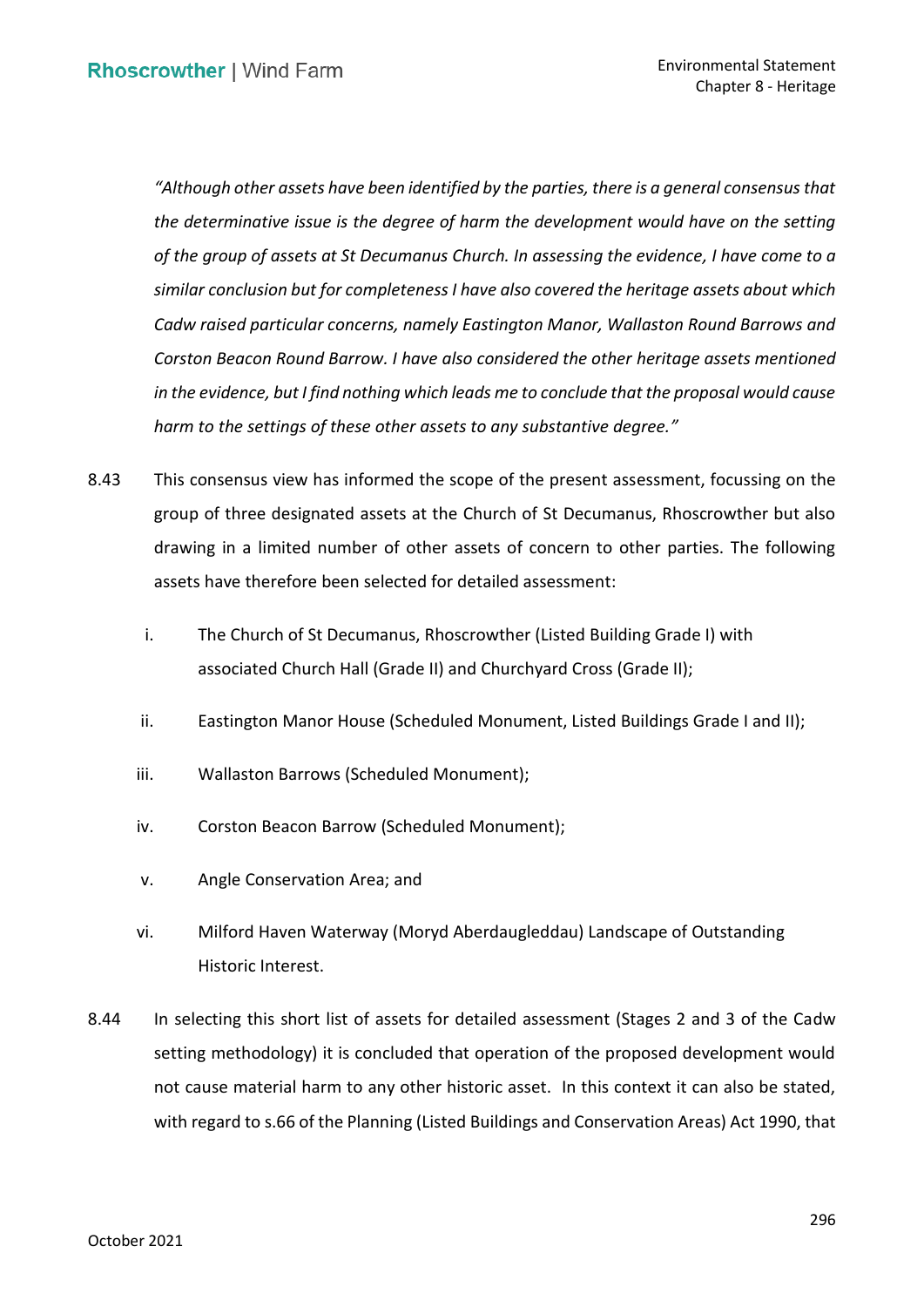no Listed Building or its setting other than those noted above would be affected by the proposed development.

# **Scope of Assessment**

### **Data gathering methodology**

8.45 In order to assess the potential effects on the historic environment, data is required on assets which may be directly affected by construction within the Development site and those off-site assets where change in setting may affect their significance. To this end, the assessment has comprised a review and updating of the 2014 desk-based study, supplemented by site visits to examine the settings of selected off-site assets (as listed in Section 8.3.2, above).

# **Desk Study**

- 8.46 The following sources were consulted as part of the 2014 ES desk-based study:
	- i. Nationally- and regionally- based registers of known archaeological and historical sites;
	- ii. LANDMAP;
	- iii. Cartographic and historic documents;
	- iv. Aerial photographs;
	- v. Place and field name evidence; and
	- vi. Published sources.
- 8.47 These records were obtained from the following organisations:
	- i. Cadw (Scheduled Monuments and listed buildings data);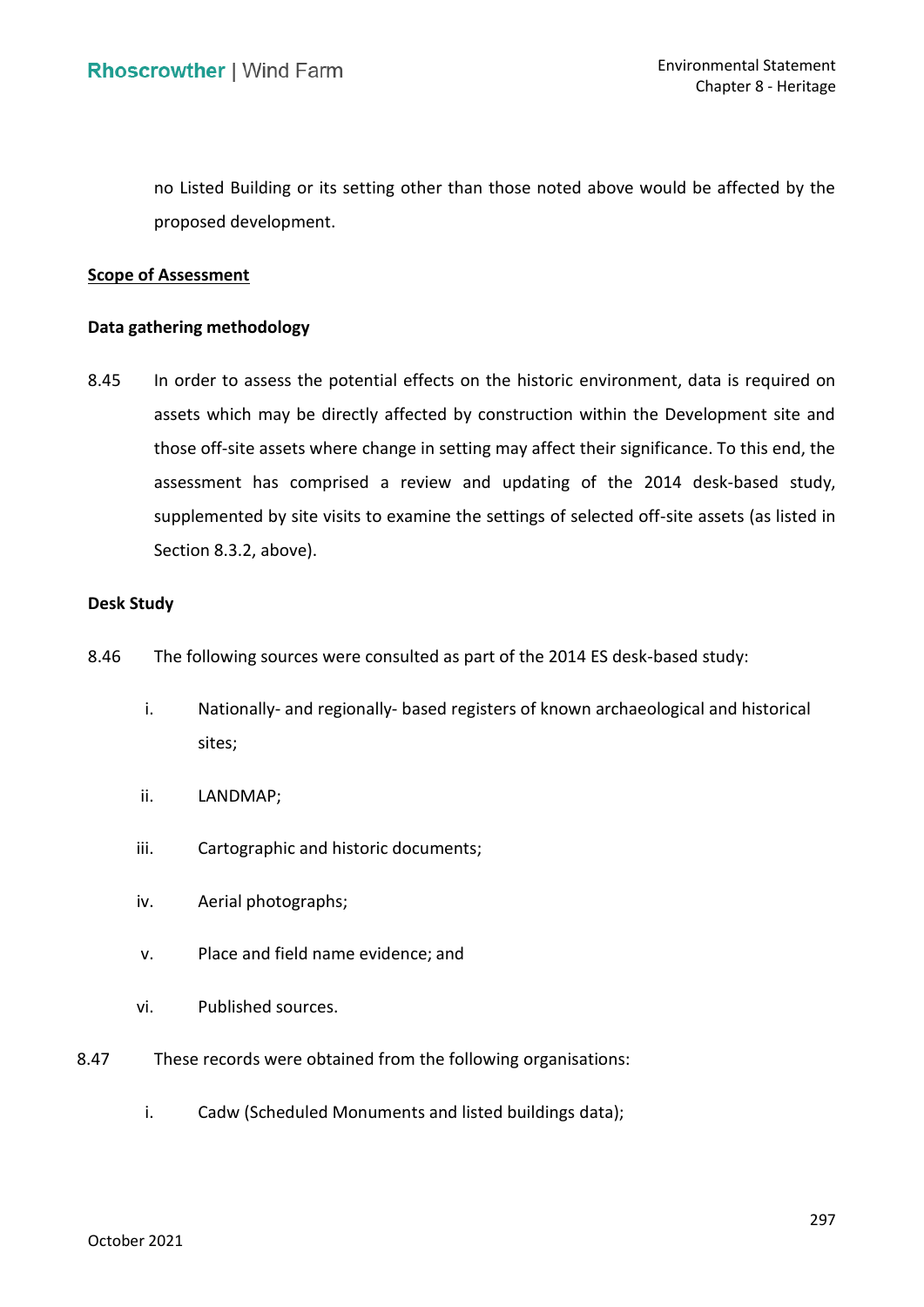- ii. Royal Commission on the Ancient and Historical Monuments of Wales (RCAHMW), including the National Monuments Record Wales (NMRW);
- iii. Central Register of Air Photography for Wales;
- iv. National Library of Wales;
- v. Dyfed Historic Environment Record (HER);
- vi. CCW; and
- vii. Pembrokeshire Record Office.
- 8.48 In January 2020, data updates were obtained from Dyfed HER and Cadw to check for any records added within the study areas since 2014.

### **Survey Work**

 8.49 No further survey work was carried out on the Development site in connection with the analysis of the archaeological baseline (as noted above) and this present assessment relies on the results of the walkover survey for the 2014 ES. Site visits were undertaken in January 2020 to designated assets in the extended study area as part of Stages 2 and 3 of the assessment of impacts related to change in setting. The purpose of the visits was to better understand how setting contributed to the significance of these assets and how this might be changed by the presence of the operational wind farm.

#### **Assessment Methodology**

- 8.50 In this assessment, the EIA significance of any effect is a product of the magnitude of the impact on an historic asset and the heritage importance of the affected asset.
- 8.51 The heritage importance of an asset reflects the degree to which legislation and policy seeks to preserve the significance of the asset; more important assets receive a greater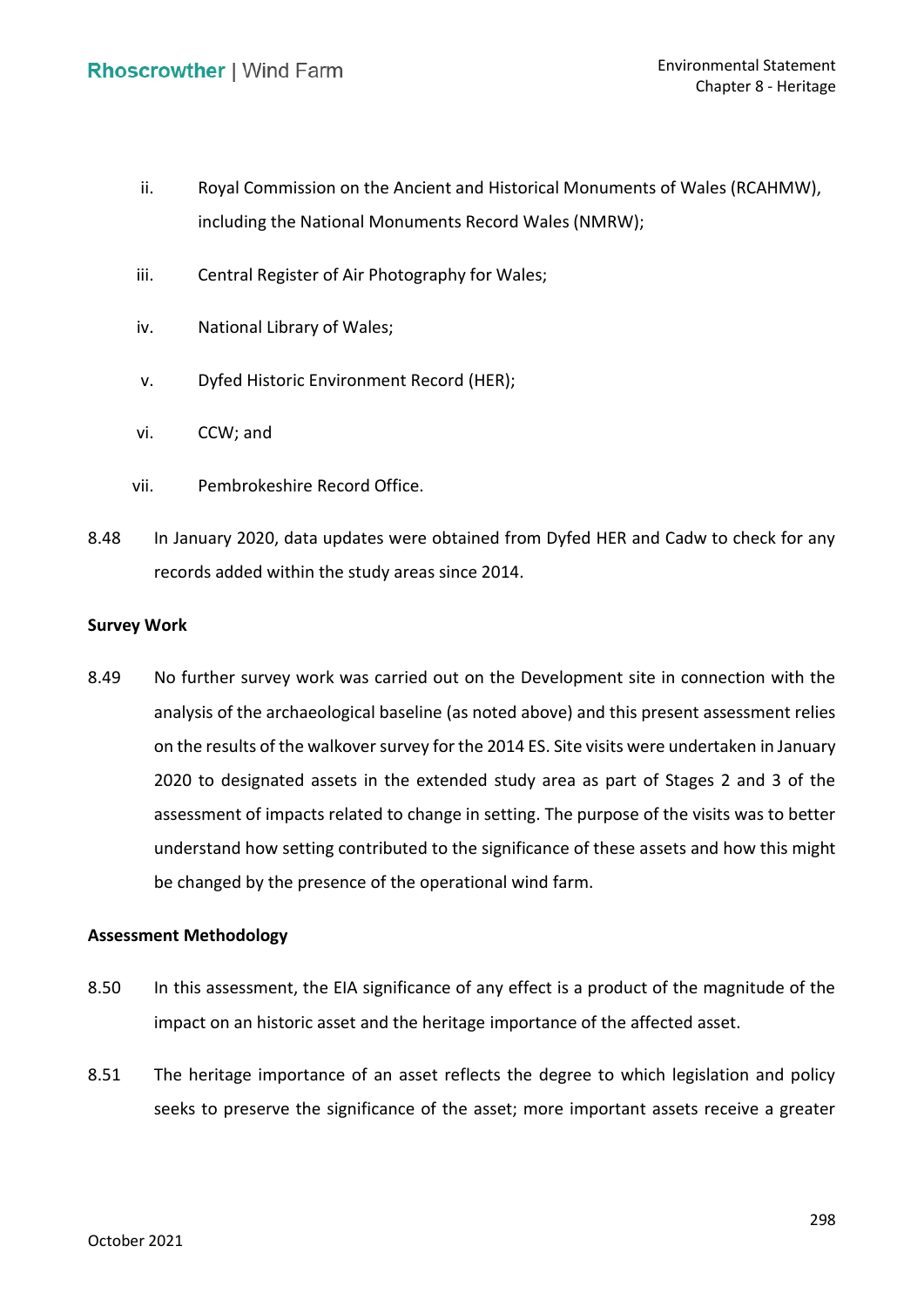degree of protection. Criteria for the determination of heritage importance are set out in Table 8.1.

- 8.52 The magnitude of impact is defined as the degree to which the heritage significance of an asset (including the contribution made by setting) is changed as a result of the Development. The analysis adopts the 'heritage values' approach to the description of significance, as promoted in Conservation Principles (Cadw, 2011). It therefore seeks to describe heritage significance in one or more of the four categories: Evidential, Historical, Aesthetic and Communal (Conservation Principles, p. 16-17). Criteria for the determination of impact magnitude are set out in Table 8.2. It should be noted that impacts on heritage significance can be positive or adverse.
- 8.53 For assets where impacts relate to change in setting, the assessment follows the four-stage approach recommended by Cadw in its guidance on setting. For Registered Historic Landscapes, the assessment adopts the ASIDOHL2 methodology.
- 8.54 For all assets, effects are considered to be EIA significant or EIA not significant according to the matrix in Table 8.3. In general terms, impacts of higher magnitude on more important assets are more likely to be judged EIA significant effects.

| <b>Importance of Asset</b> | <b>Criteria</b>                                                          |
|----------------------------|--------------------------------------------------------------------------|
|                            | Morld Heritage Sites, Registered Historic Landscapes, Grade I and II*    |
| High                       | Registered Parks and Gardens of Special Historic Interest, Scheduled     |
|                            | Monuments, Grade I and II* Listed Buildings, and other historic assets   |
|                            | of equal importance                                                      |
|                            | Conservation Areas, Grade II Registered Parks and Gardens of             |
| Medium                     | Special Historic Interest, Grade II Listed Buildings, historic assets on |
|                            | local lists and other assets of equal importance                         |

|  | Table 8.1 Criteria for determining Heritage Importance |
|--|--------------------------------------------------------|
|--|--------------------------------------------------------|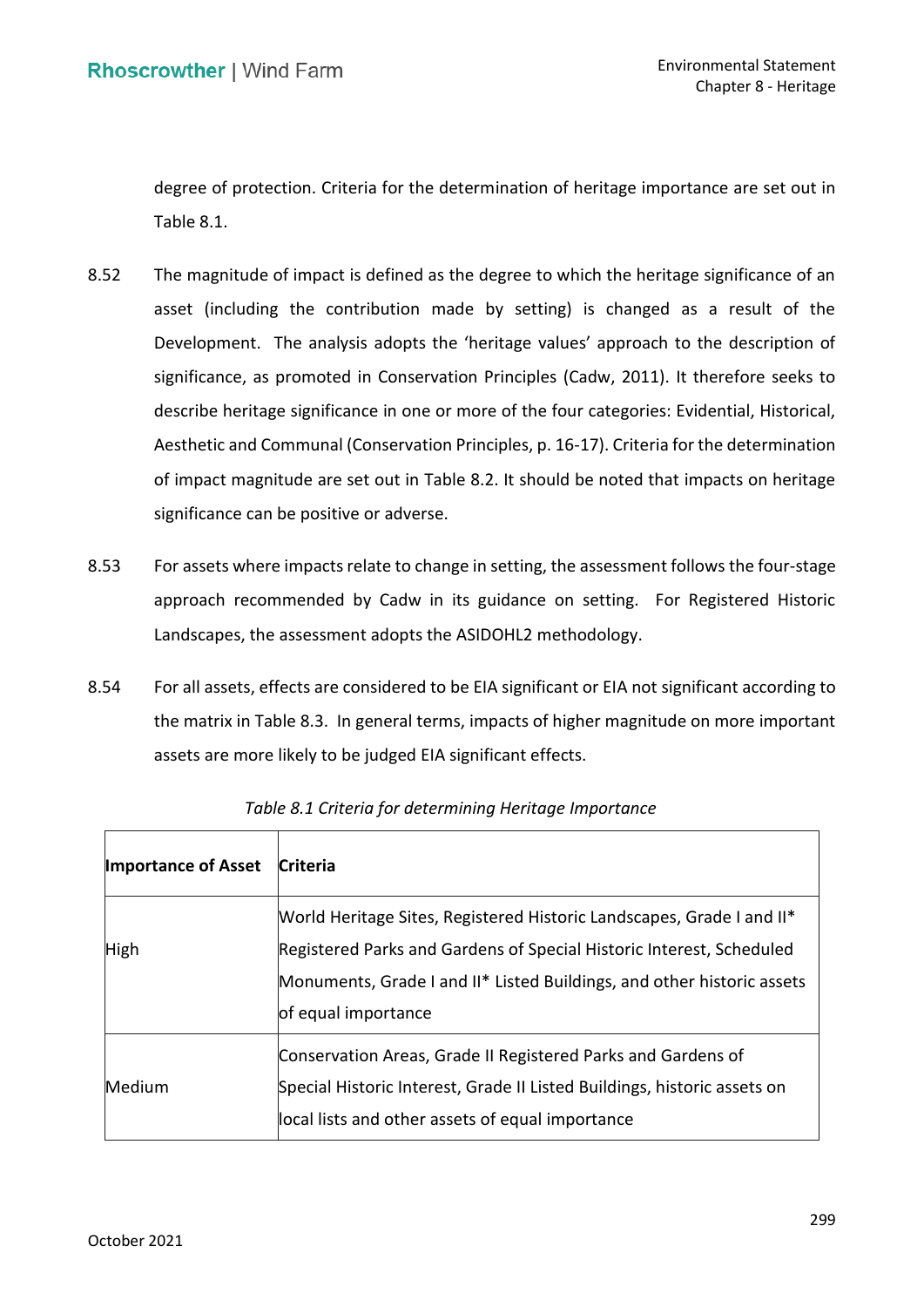|     | Undesignated historic assets of lesser importance |
|-----|---------------------------------------------------|
| Low |                                                   |

| Magnitude of<br>impact | <b>Criteria</b>                                                                                                                                                                                                                                     |
|------------------------|-----------------------------------------------------------------------------------------------------------------------------------------------------------------------------------------------------------------------------------------------------|
| Major positive         | Alteration of the asset or change in its setting leads to major increase in<br>the significance of the asset OR the significance of the asset is preserved<br>where it would be lost if the 'do nothing' scenario was played out.                   |
| Moderate<br>positive   | Alteration of the asset or change in its setting leads to a considerable<br>increase in the significance of the asset OR the asset is preserved by<br>record, where it would be lost if the 'do nothing' scenario was played out.                   |
| Slight positive        | Alteration of the asset or change in its setting leads to a slight increase in<br>the significance of the asset OR the asset is preserved by record where it<br>would otherwise continue to degrade if the 'do nothing' scenario was<br>played out. |
| Negligible             | Very slight loss or alteration of the asset or change in its setting, not<br>materially affecting the significance of the asset.                                                                                                                    |
| Slight adverse         | Alteration of the asset not affecting key elements of the asset, or change<br>in its setting, leading to a slight reduction the significance of the asset.                                                                                          |
| Moderate<br>adverse    | Loss or alteration of one or more key elements of the asset, or change in<br>its setting, leading to a considerable reduction in the significance of the<br>asset.                                                                                  |

# *Table 8.2 Criteria for determining Magnitude of Impact*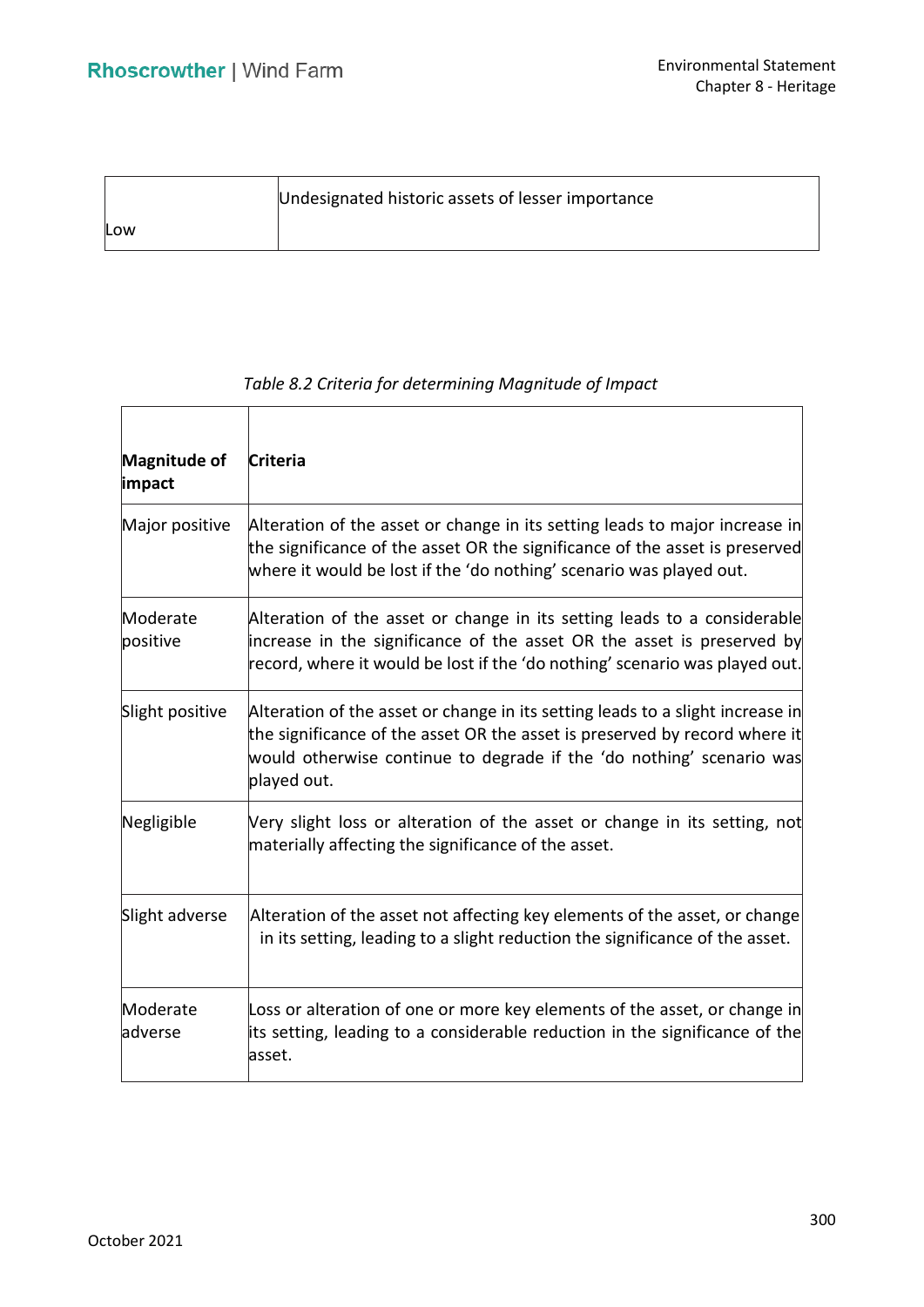|  | $\text{Major}$ adverse $\text{Total loss}$ or major alteration of the asset, or change in its setting, leading<br>to the total loss or reduction in the significance of the asset. |
|--|------------------------------------------------------------------------------------------------------------------------------------------------------------------------------------|
|--|------------------------------------------------------------------------------------------------------------------------------------------------------------------------------------|

*Table 8.3 EIA Significance of Effects Matrix* 

| Importance<br><b>of</b> | <b>Magnitude of Impact</b> |                 |                 |                 |  |
|-------------------------|----------------------------|-----------------|-----------------|-----------------|--|
| <b>Asset</b>            | Negligible                 | Slight          | Moderate        | Major           |  |
| High                    | No effect                  | Not significant | Significant     | Significant     |  |
| Medium                  | No effect                  | Not significant | Not significant | Significant     |  |
| Low                     | No effect                  | Not significant | Not Significant | Not significant |  |

# B**aseline**

 8.55 This description of the historic environment baseline for the assessment adopts the analysis prepared for the 2014 ES with minor edits to reflect more-recent changes in our understanding of the baseline. One record has been added to the Dyfed HER within the core study area (HER 110477), this relates to the results of the 2015 archaeological evaluation of the Development site when a small enclosure was identified, possibly of Iron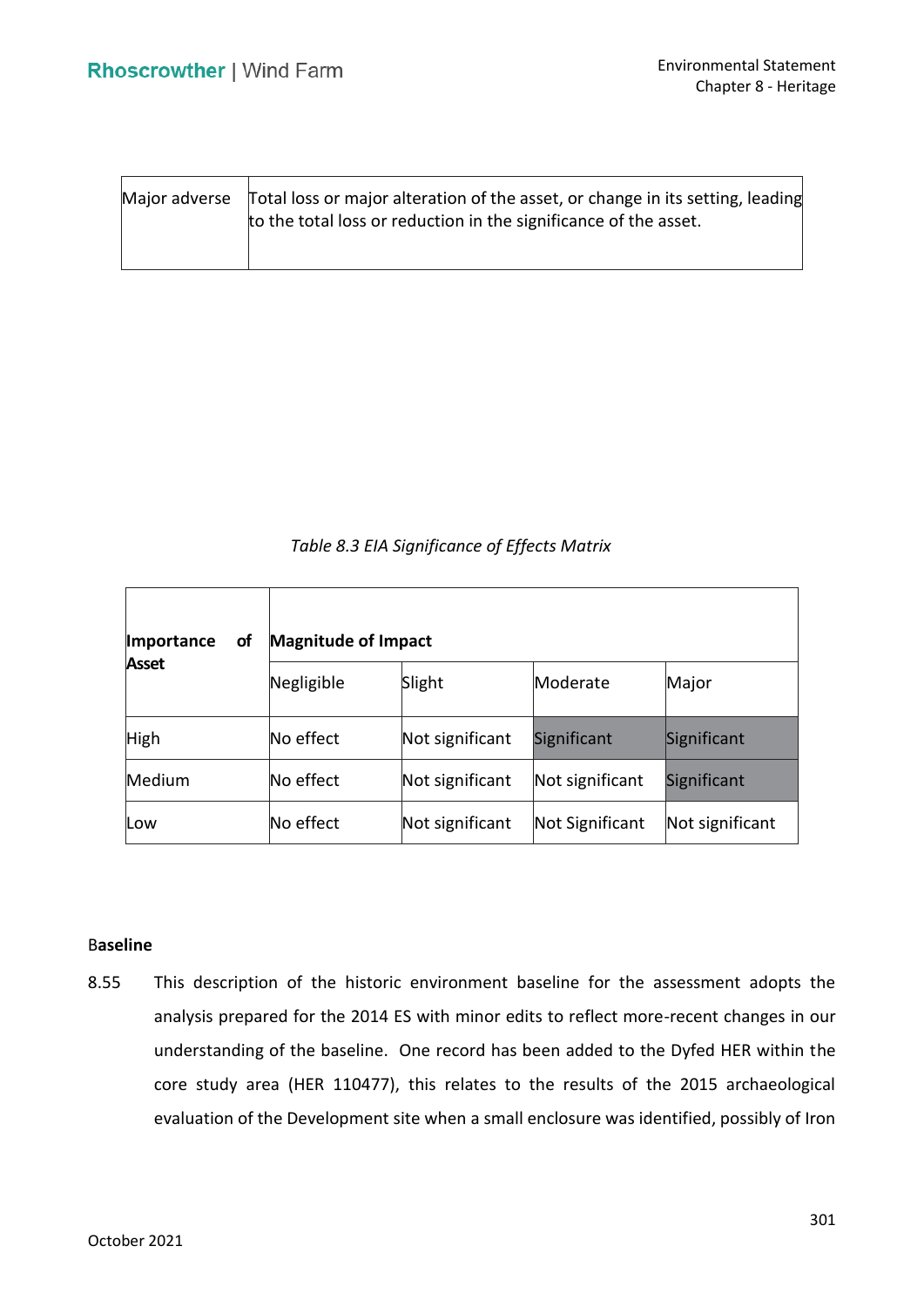Age date. No designated assets have been created in the extended study area since 2014.

#### **Site Description**

 8.56 The Development site comprises agricultural land under mostly improved pasture with some arable. It encompasses land on either side of a small east-west aligned valley between approximately 15m to 60m AOD in which lies a small stream; the majority of the Development site and turbine locations on the south-facing slope. Fields are generally quite large and broadly regular in shape, although a number of smaller enclosures are evident within the lower parts of the site, clustered around a former farmstead. Field boundaries are mostly hedges on banks and generally are well-maintained. There are small areas of poorly maintained woodland and scrub almost exclusively in the valley bottom. The Development site is bound by unclassified roads along most of its north and west and part of its south boundaries, with the remainder of the southern boundary following the course of the stream. Further farmland of similar character extends to the east. The Development site can be accessed at several points, although the access to the Development is from the north; the same road which serves the Valero Oil Refinery.

# **Site History**

# **Prehistory**

 8.57 The majority of archaeological evidence for the human exploitation of the wider area around the site dates from the periods following the onset of our current Holocene (c. 10,000 BC), which coincides with the Mesolithic (10,000-4,000BC). Human groups returned to Britain at the beginning of the Mesolithic as the climate became warmer, the ice sheets permanently retreated and the habitat changed. Britain became an island covered with forests populated by groups of sophisticated hunter-gatherers who used spears, harpoons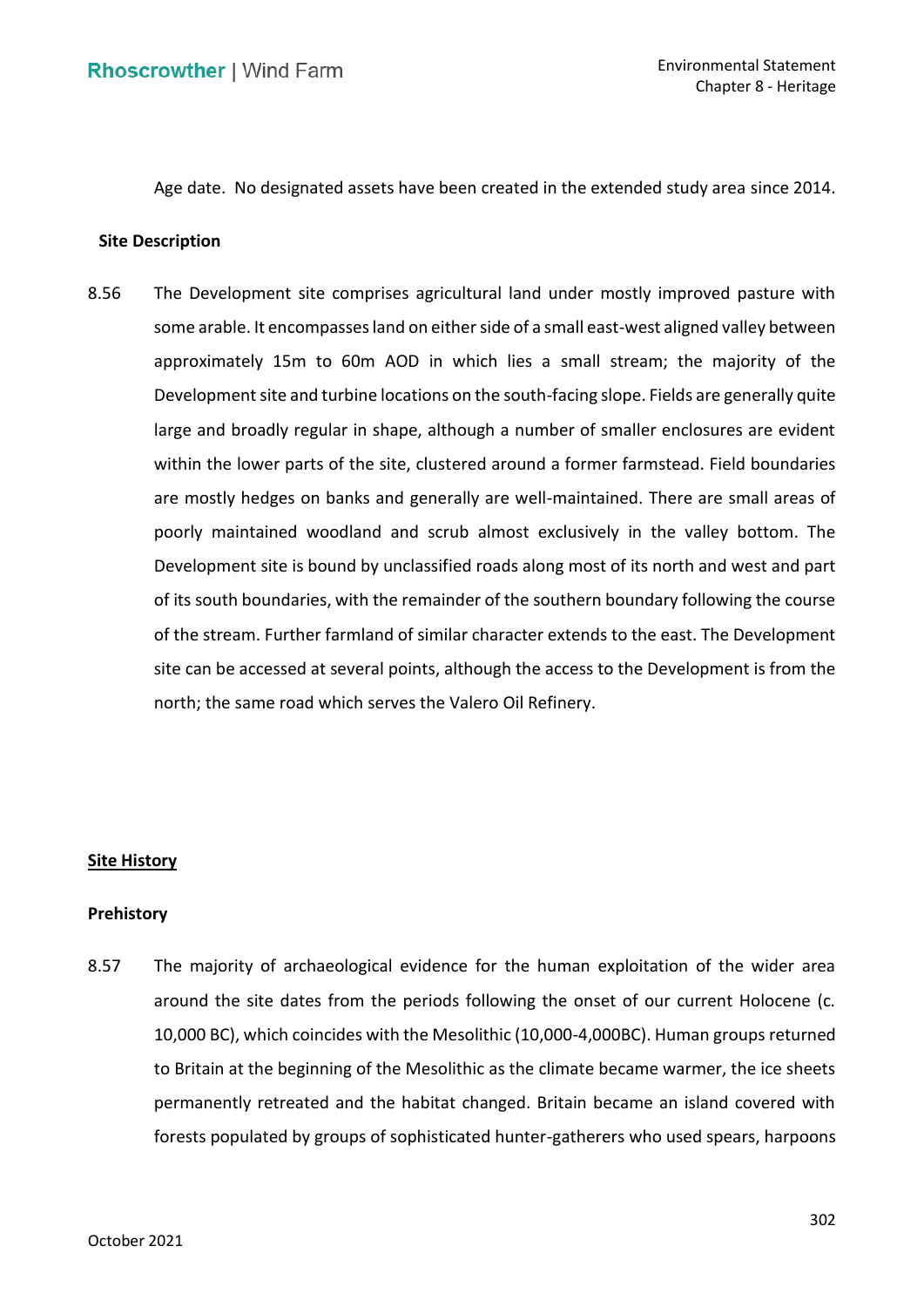and arrows that incorporated very small sharp blades known as microliths. Worked flint artefacts are recorded within the Development site (HER 3235; 3236) and environs dating to the Mesolithic period, although little detail is known about these.

- 8.58 During the Neolithic (4,000-2,400 BC), people began to settle and develop horticulture and agriculture. With this increasing sedentism many innovations were introduced including monument building, new stone tool-making technologies, the use of pottery and, most importantly, the domestication of plants and animals. This changing way of life led to a remodelling of the landscape as people cleared woodland to create farms and fields. Neolithic worked flint artefacts recorded within the Development site (HER 3235; 3236) and environs attest to activity in the area at this time. *Devil's Quoit Burial Chamber*, a scheduled monument (PE020) some 2.5km to the south-west of the Development site, is believed to be a Neolithic Chambered Tomb.
- 8.59 During the Bronze Age (2,400-800 BC) metal, particularly copper, gold and later bronze, began to be widely used in Britain, possibly as a result of increased contact with Europe. Scattered farming communities formed chiefdoms based around a largely pastoral agricultural economy, and metalworking, house building (round houses) and exploitation of the environment became increasingly more sophisticated. More visible remains are present within the wider area around the site dating to the Bronze Age and subsequent Iron Age periods. The most visible manifestation of the Bronze Age period consists of the burial mounds, or barrows, surviving examples of which occupy mostly higher areas on the ridge to the south of the Development site. A number of these are scheduled monuments.
- 8.60 The Iron Age (700 BC-AD 43) was a period of great change, most of which is thought to have been the result of the increasing trade and other contact between Britain and the Roman world. Generally harvests improved with the use of new varieties of barley and wheat, and the increased farming of peas, beans, flax and other crops. Groups lived in relatively varied types of settlements, such as hill forts, and open and enclosed settlements. A small-ditched enclosure was identified on the Development site and tentatively assigned to the Iron Age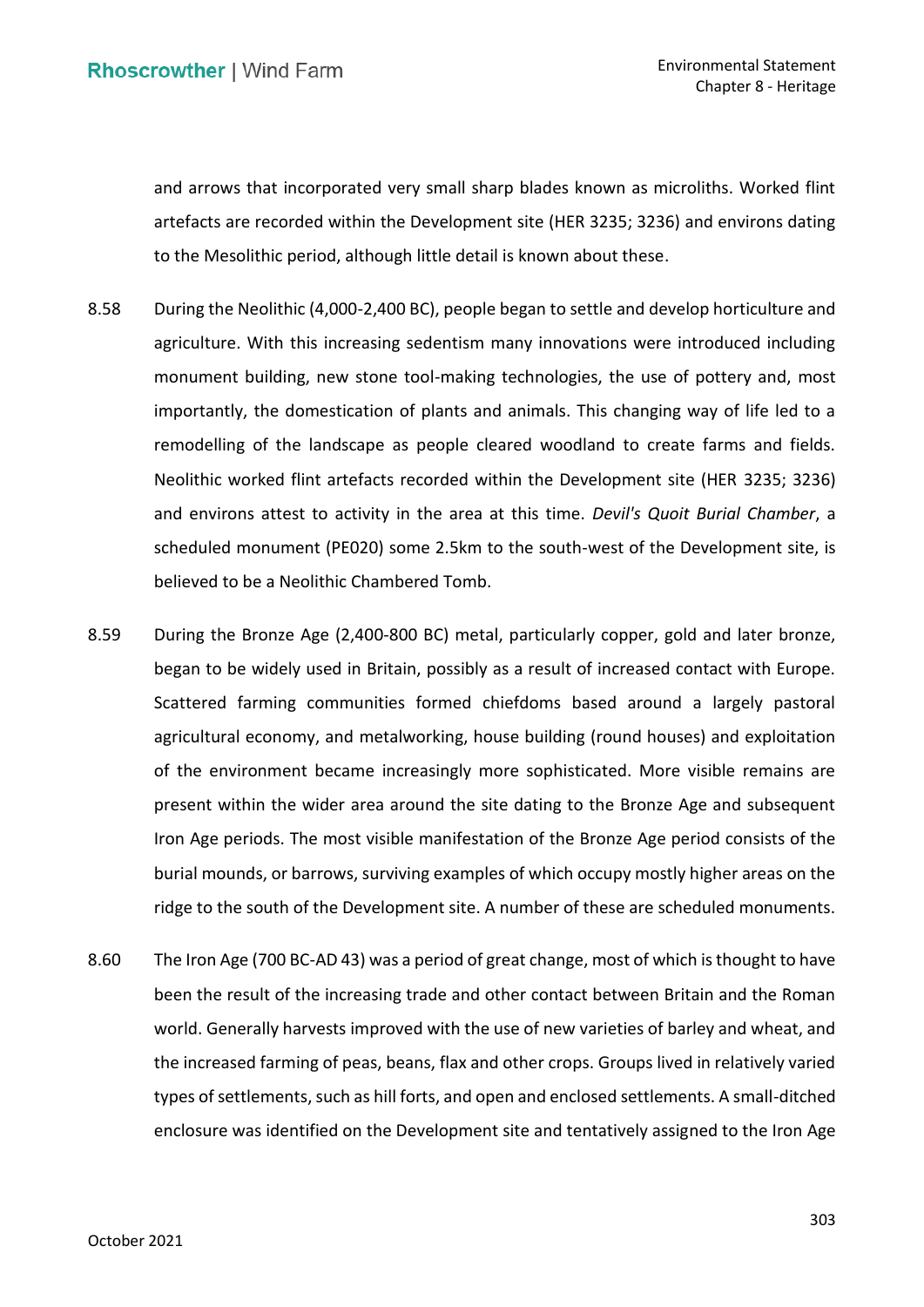on the basis of ditch morphology (HER 110477). There is fairly extensive evidence of Iron Age activity in the wider area around the Development site, including enclosed and unenclosed settlement to the north of the site on the coastal fringe of Milford Haven Waterway, which includes the scheduled monuments of the Iron Age promontory fort of  *West Popton Camp* (PE264), and the defended sites of the *Enclosure & Earthworks at Lewiston Hall* (PE400) and *West Pennar Camp* (PE264). A number of further defended enclosures, believed to date to the Iron Age, are known in the area, including those further inland at Castlemartin (PE166) and Warren (PE055)

- 8.61 There are no known Roman sites within the area.
- 8.62 In the earlier medieval period, a number of episodes of migration left their mark in Pembrokeshire. In the late 9<sup>th</sup> century, Hubba the Viking, one of three brothers who overran England from the East Coast, spent the winter on Milford Haven, giving his name to Hubberstone and Hubberton with his followers giving some of the local place names at Popton (*Pebba's ton*), Wogaston (*Wogan*) and Harding's Hill (*Hardingr*). Hubba sailed from Milford with twenty-three warships, although was defeated and slain by the Saxons on the River Severn. A period of relative peace followed, where Hywel the Good, or Hywel Dda, ruled all of South Wales. In the late 10<sup>th</sup> century the Danes landed and destroyed St Davids, although were beaten off by Einion, grandson of Hywel Dda. Then in 1021 Olaf Haroldson, King of Norway, invaded Dyfed and again pillaged St. David's. Many of his Vikings settled afterwards along the coast, giving their names to places such as Skokholm and Grasholm Islands, but also those nearer to Rhoscrowther, such as *Ongull* or *Angel* (a hook), later Angle, and Orielton (*Oriel-ton*), as well as places to the north of Milford Haven Waterway such as Hakin (*Haakon*), Haroldston and Herbrandston.2
- $8.63$  In the 12<sup>th</sup> and 13<sup>th</sup> centuries, Pembrokeshire was an English colony, accessible via the sea from Bristol, and defended by a chain of castles at Dale, Benton, Haverfordwest, Picton,

<sup>&</sup>lt;sup>2</sup> Mirehouse, M B. 1910. South Pembrokeshire: Some of its History and Records. David Nutt, London.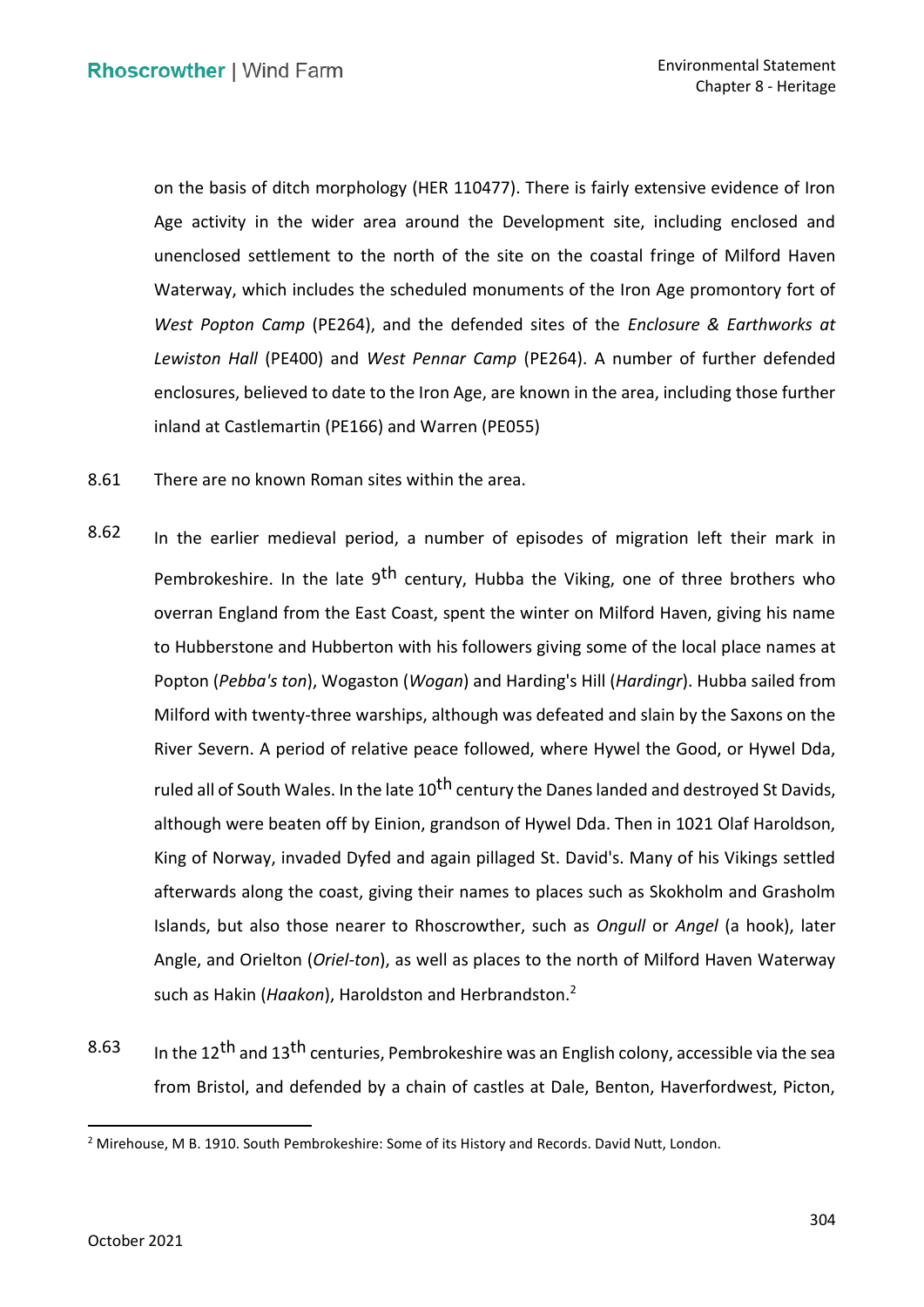Wiston, Llawhaden, Narberth, St. Clears, Llanstephan and Laugharne as well as fortified houses including that at Orielton and smaller places, such as Angle Castle. These were used as staging posts for the Norman invasion of Ireland. Henry VIII later fortified Milford Haven by building the Dale and Angle blockhouses.

- 8.64 The historic landscape assessment records that the area of the Development site was a tref  (village unit) known as *Cantref Penfro* in Manorbier commote (*cymydau*) in the early medieval period. Rhoscrowther itself was an ecclesiastical centre and the site of a 'Bishop house', a quasi-collegiate foundation of St Davids. In the later medieval period, the core study area was in the Manor of Castlemartin, which was the demesne manor of the Lordship of Pembroke, although Rhoscrowther became more loosely associated with Castlemartin and a separate gentry-house was established in Rhoscrowther parish at Eastington. By the late medieval/early post medieval period Rhoscrowther, along with Pwllcrochan, had become a holding distinct from the Castlemartin estate, the '*Rosecrowther and Pulcrogan Estate*'.
- 8.65 Many of the farms in the area began as vills mentioned in accounts of the 13<sup>th</sup> to 15<sup>th</sup> centuries. There are no recorded features of medieval date within the proposed development site, although it is likely that the site was farmed at this time and there may have been a precursor to Chiffraelton Farmstead (AMEC Ref: E) in the site at that time. This was certainly present in 1791 as it was recorded in Land Tax Records<sup>3</sup>.

# **Post Medieval and Modern**

 8.66 Pwllcrochan featured in a small episode of the Civil War, when the church was besieged. Two companies of Royalist foot soldiers from Bristol landed at Pwllcrochan in 1648 and under pursuit by John Poyer a Parliamentarian soldier, formerly a merchant and mayor of Pembroke, they successfully fortified themselves in the church. Poyer then agreed to give

<sup>3</sup> [http://www.cenquest.co.uk/Bas%20Gaz/R\(FP\).htm#Rhoscrowther](http://www.cenquest.co.uk/Bas%20Gaz/R(FP).htm#Rhoscrowther)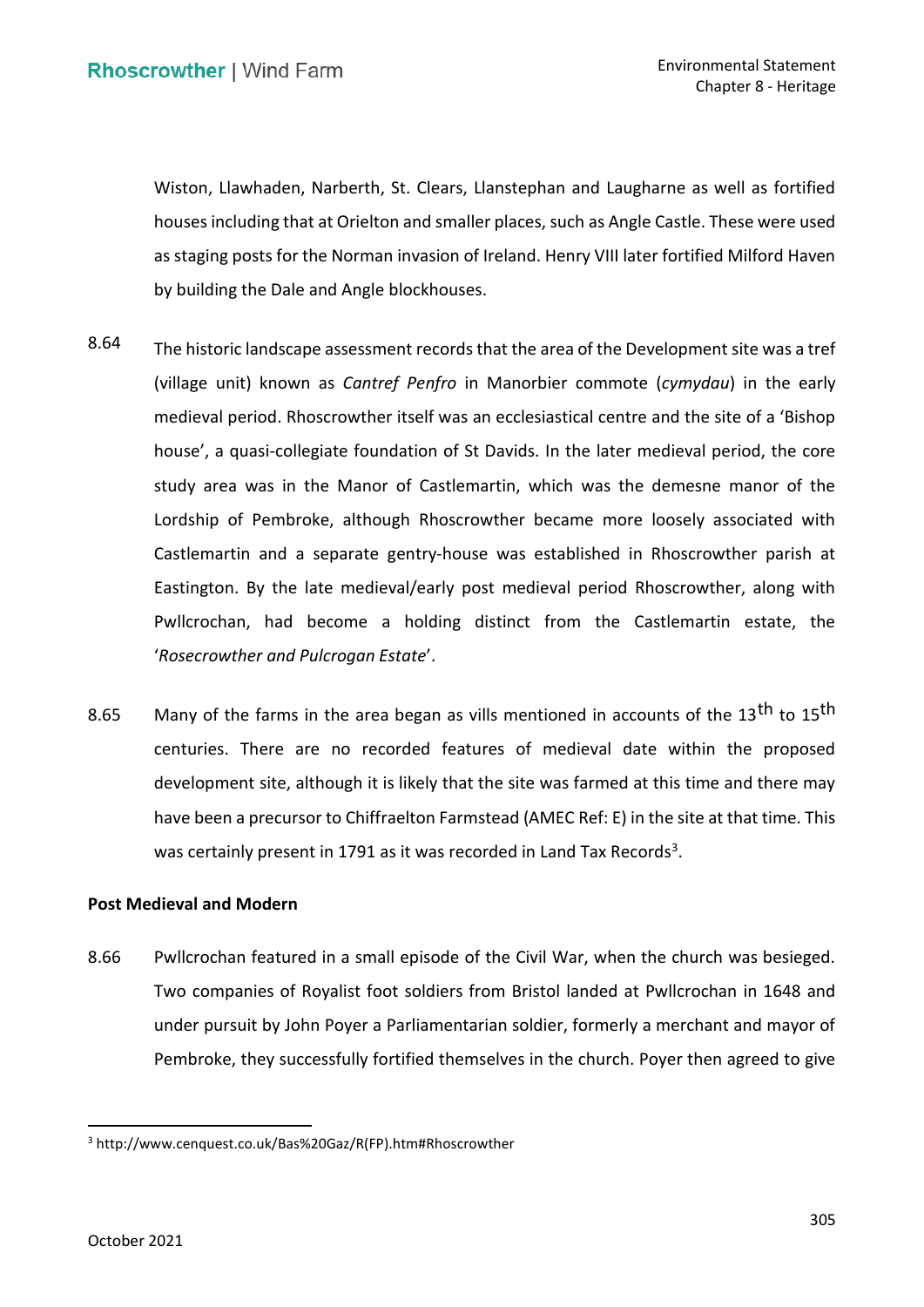them safe passage on condition that they sailed away. Poyer then attacked Henllan, a former farmstead to the north of the Development site, now part of the Valero Oil Refinery (a stone building and garden arch at Old Henllan are now listed Grade II - HER 6589; 6590) where the owner, Griffith White, was holed up with Colonel Fleming, Roger Lort of Stackpole, and John Lort of Prickeston, who managed to escape by water. It is said that in his flight White dropped a number of gold pieces, some of which are said to have been found among the ruins of Henllan (details from the HLCA description).

- 8.67 The present system of large, irregular fields and dispersed settlement was apparent by 1787, when it is shown on an estate map of that year, as is the village of Rhoscrowther. The  '*Rosecrowther and Pulcrogan Estate*' was sold in 1824 to Sir John Owen of Orielton, and later was acquired by the Mirehouses of Angle.
- *8.68* The description for HLCA 341 Rhoscrowther states that both Rhoscrowther and Pwllcrochan were abandoned as a result of the construction of the oil refinery and power station in the 1960s. However, some residences in this locality are now occupied.

# **Designated Assets**

- 8.69 There are no designated assets within the core study area.
- 8.70 There are a number of designated historic assets in the extended study area. The nearest scheduled monument to the development site boundary is Eastington Manor House, some 500m to the north-west of the site, which lies in the lee of Valero Oil Refinery. The Tower to the Manor House is also listed Grade I (LB 6594).
- 8.71 There are 29 scheduled monuments in total within the extended study area. The majority of scheduled sites within the extended study area are prehistoric monuments, including barrows (burial mounds) and forts or other defended enclosures, although there are a large minority of later, post medieval forts and coastal batteries, as well as a few medieval monuments.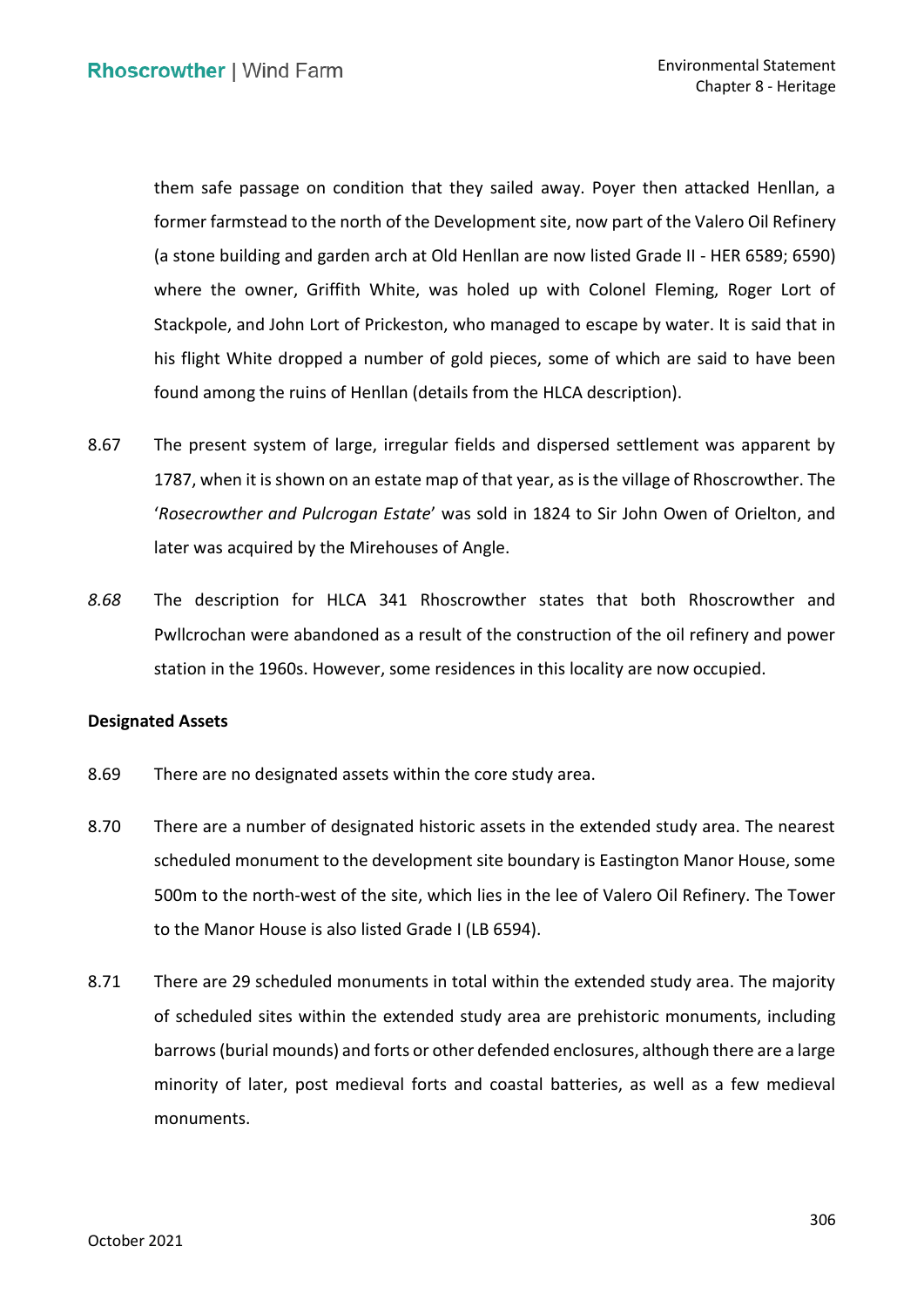- 8.72 There is a group of listed buildings in relatively close proximity to the Development site boundary at Rhoscrowther Village, centred on the Grade I listed Church of St Decumanus (6591). Further small groups lie at Eastington, with the Grade I listed Tower at Eastington Manor House (6594), and Pwllcrochan, including the Grade II\* listed former Church of St Mary (LB 6587). These are between 400m and 800m from the Development site boundary, although further from proposed turbine locations.
- 8.73 Of the total of 228 listed buildings within the extended study area, 12 are within 2km of proposed turbines. Half (114) of the total are in Milford Haven and adjacent built up areas to the north of the Milford Haven Waterway, with a further 36 in Pembroke Dock to the east north-east.
- 8.74 An area of Milford Haven, centred on the docks, Pembroke Dock and Angle are also designated as Conservation Areas.
- 8.75 The Development site boundary lies mostly within the *Milford Haven Waterway* (*Moryd Aberdaugleddau*) Historic Landscape, designated as being of Outstanding Historic Interest (Ref HLW [D] 3) on the Register of Historic Landscapes in Wales. The historic landscape has been described in more detail by the Dyfed Archaeological Trust, with the definition of individual Historic Landscape Character areas (HLCAs). The Development site boundary is entirely within HLCA *Rhoscrowther*, with HLCA *Texaco Oil Refinery* immediately adjacent to the north and HLCA *Pembroke Power Station* to the north-east. HLCA *Rhoscrowther* is defined as being agricultural in character, typified by large dispersed farms with regularly shaped fields. Field boundaries are mostly formed by hedges, with some stone walls to the west.
- 8.76 The coastline to the west of the Development, up to and including that around Angle, although not the Milford Haven Waterway, is designated as Heritage Coast.
- 8.77 The Development site boundary lies outside, though in close proximity to, the Pembrokeshire Coast National Park.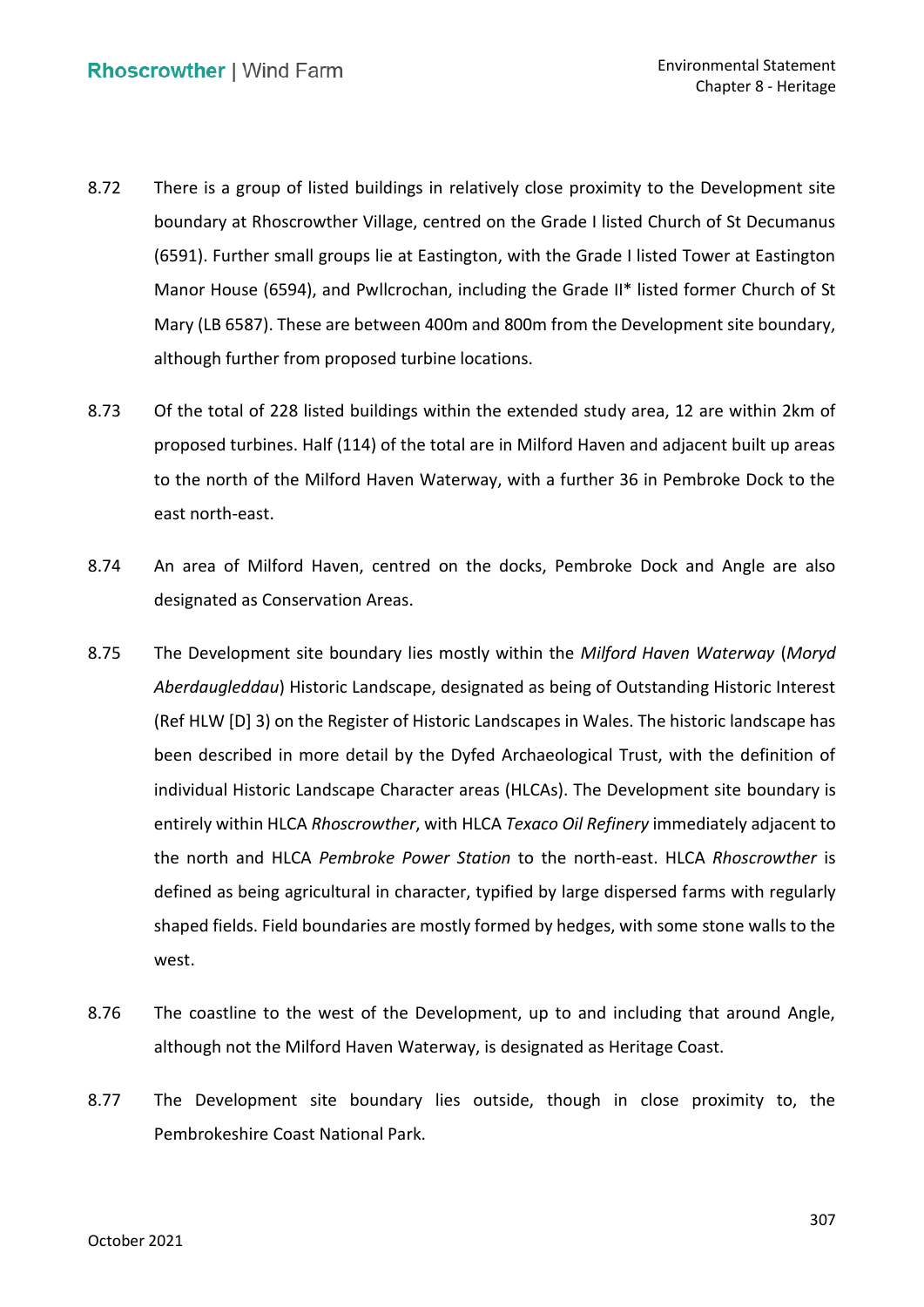## **Landmap**

- 8.78 Historic Landscape Aspect Areas (HLAAs) within the extended study area, defined as part of the LANDMAP dataset, broadly conform to HLCAs recorded in the historic landscape assessment. Those nearest to the site are:
	- i. Rhoscrowther (PMBRKHL43920), considered to be of high value partly for its surviving archaeological monuments;
	- ii. Texaco (*sic*) Oil Refinery (PMBRKHL43916), of moderate value owing to the survival of archaeological remains and Popton Fort;
	- iii. Pembroke Power Station (PMBRKHL43882), of low value;
	- iv. Castlemartin Corse (PMBRKHL46189), comprising wet dune slacks and marsh and considered to be of high value for the preservation of archaeological and palaeoenvironmental evidence;
	- v. Kilpaison and Brownslade (PMBRKHL46188), comprising mostly dunes and beaches and considered to be of outstanding value largely for the archaeological interest of Castlemartin Artillery Range; and
	- vi. Castlemartin St Twynells (PMBRKHL46190), considered to be of high value for the historic interest of settlements including Castlemartin and St Twynells, as well as surviving archaeological monuments.
- 8.79 LANDMAP also defines Cultural Landscape Aspect Areas (CLAAs), of which the following fall within the extended study area:
	- i. Lowlands (PMBRKCL196), which includes the Development site and is considered to be of high value, partly for the preservation of medieval settlements;
	- ii. Milford Haven Waterway (PMBRKCL006), which is considered to be of outstanding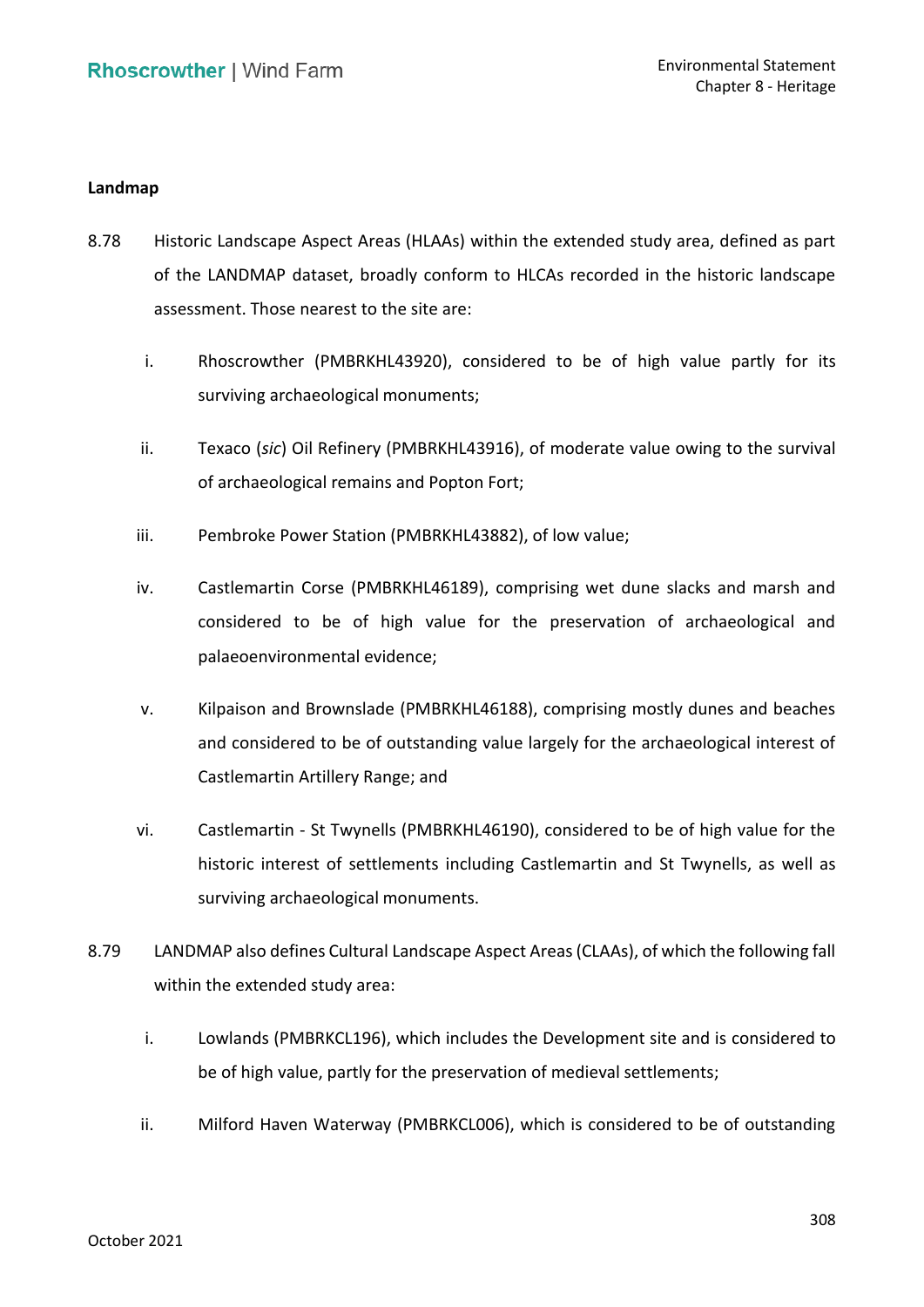value and have a rich coastal/maritime culture as well as a strong visual-cultural relationship with the surrounding land;

- iii. Refineries and Terminals (PMBRKCL007), which is considered to be of high value for its continuing industrial legacy; and
- iv. St Bride's Bay to Carmarthen Bay (PMBNPCL003), which includes the Angle Peninsula and is considered to be of outstanding value.
- 8.80 The potential for effects on HLAAs and CLAAs is assessed as part of the LVA, Chapter 5.

# **Non-designated Recorded Features**

- 8.81 There are a number of entries recorded on Dyfed HER within the Development site the results of the 2015 archaeological evaluation for the previous wind farm application (ES Appendix 8.3). This revealed the presence of a small-ditched enclosure, un-dated but considered by the excavator to be of probable Iron Age date (HER 110477). Two flint- working sites (HER 3235; 3236) were recorded on a map of 1963 and have been allotted a Neolithic/Mesolithic date in the HER, although no further details are recorded. The site of a burnt mound (HER 3231) is also recorded, along with two others just outside the Development site boundary (HER 3233; 3234), which were first recorded in a journal in 1911 and are also recorded on an OS list of 1965. However, the condition of these is unknown: these were not visible during the site walkover; nothing is indicated on current OS base mapping, or apparent from current aerial photographic coverage. The possible sites of a standing stone (HER 4508) and medieval cross (HER 3078) are also recorded from boundary, but the only firm evidence that any archaeological remains survive comes from place-name evidence.
- 8.82 Elsewhere within the core study area, the majority of HER records relate to sites of a post medieval date, mostly current built features and the locations of former built features identified from historic sources.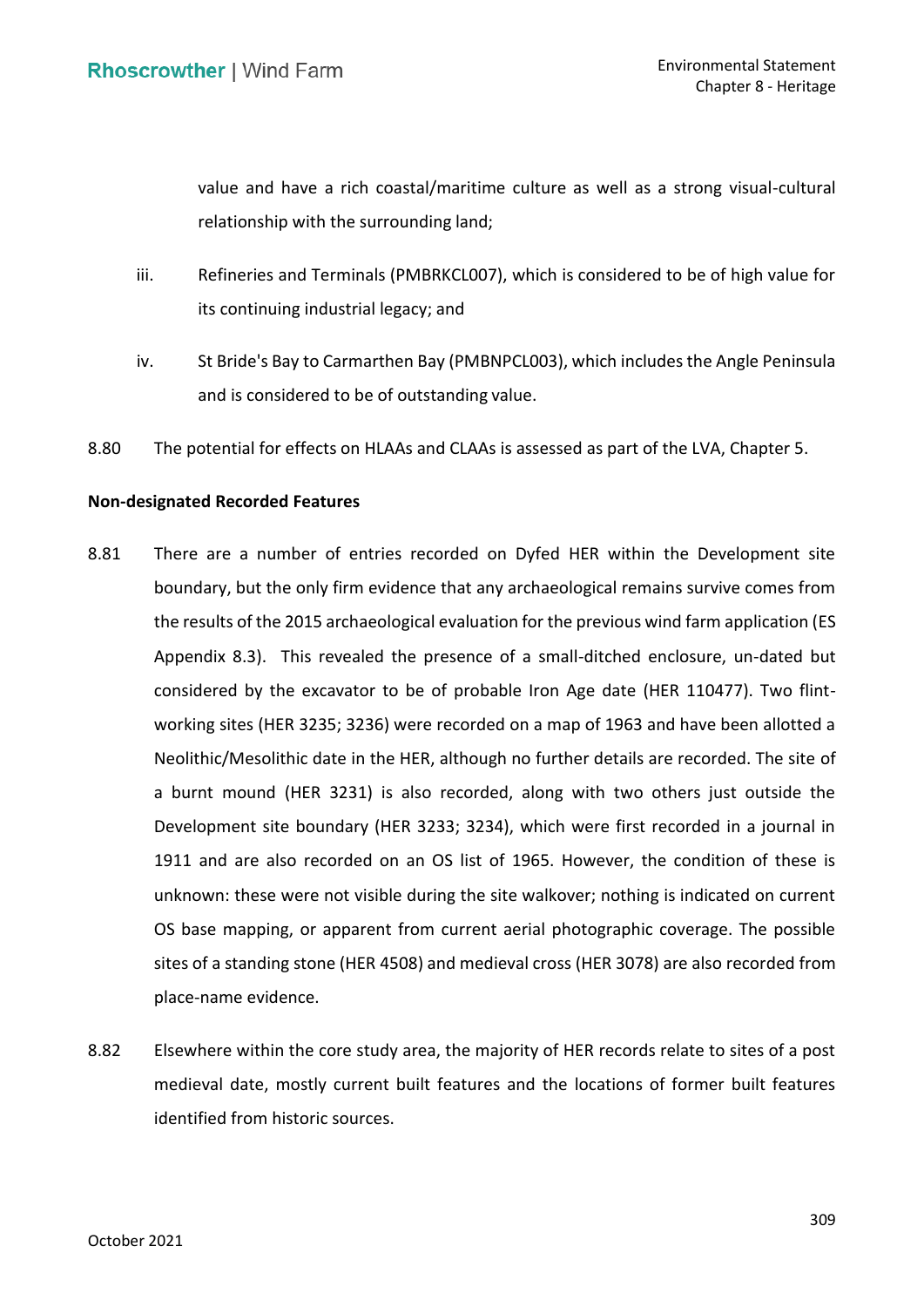8.83 Thus, records within the core study area indicate the presence of prehistoric remains. A number of medieval and post medieval sites are also known, which indicate the potential for further remains of this period, though these are mostly recorded in the existing and former settlements of Rhoscrowther and Pwllcrochan. Features recorded on the HER within the core study area are shown in Table 8.4.

# **Data Sources**

# **Historic Maps**

 8.84 The Tithe map for Rhoscrowther Parish, in Hundleton Community, of 1838, was drafted by H.P. Goode & Philpott of Haverfordwest. This shows the site in some detail, which was organised along the same divisions, more or less, as the present day. An excerpt of the Tithe map, overlain by the Option Area illustrating the turbine locations and locations of features identified by the 2014 assessment, is shown in Plate 8.1 below.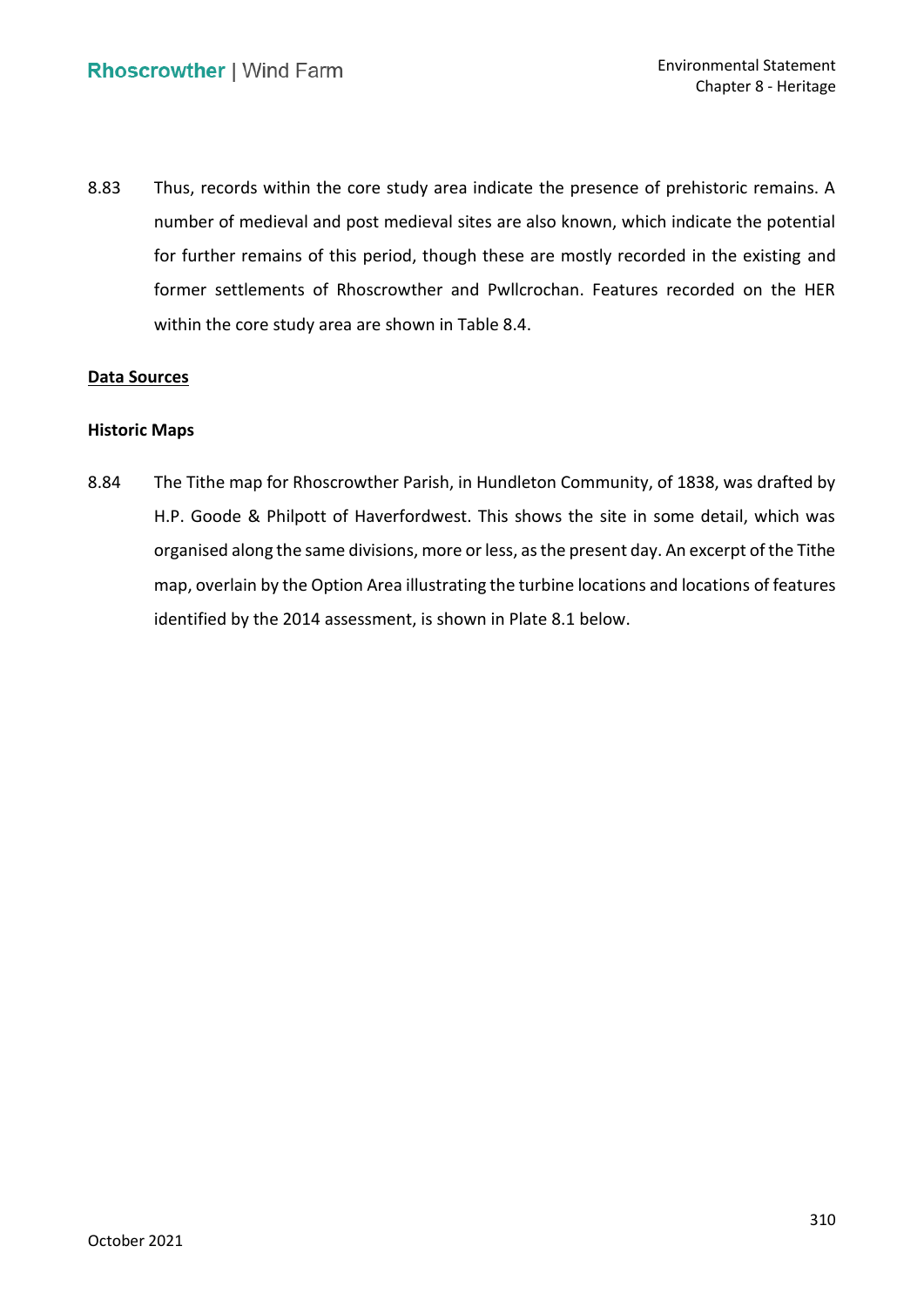

*Plate 8.1: Rhoscrowther Tithe Map, 1838* 

 8.85 The apportionment records that land within the site was owned by John Mears and occupied by John Drinkwater of Chiffraelton (Farmstead). Chiffraelton Farmstead was located in the bottom of the valley (AMEC Ref: E), and comprised a range of buildings within an irregular enclosure ("*Homestead*") extending to the south-east in the manner of a droveway into a large field ("*While Leys*"). A sub-oval enclosure to the south of this farmstead (Tithe Field Number 89) is named as "*East House Park*". The majority of the land within the option area was under pasture or meadow, with some arable recorded. The current position of Cheveralton Farm (AMEC Ref: C) is shown as a smaller elongated enclosure (Tithe Field Number 83), named as "*Horse Stone Cottage*", although no buildings are shown at this date. The adjacent enclosure (Tithe Field Number 100) is named as "*Horse Stone Park*". It is suggested on the HER (4508) that this field name is indicative of the location of a possible Bronze Age standing stone, although the HER record puts this some 300m to the south-east, at the edge of a field (Tithe Field Number 80) named as "*House*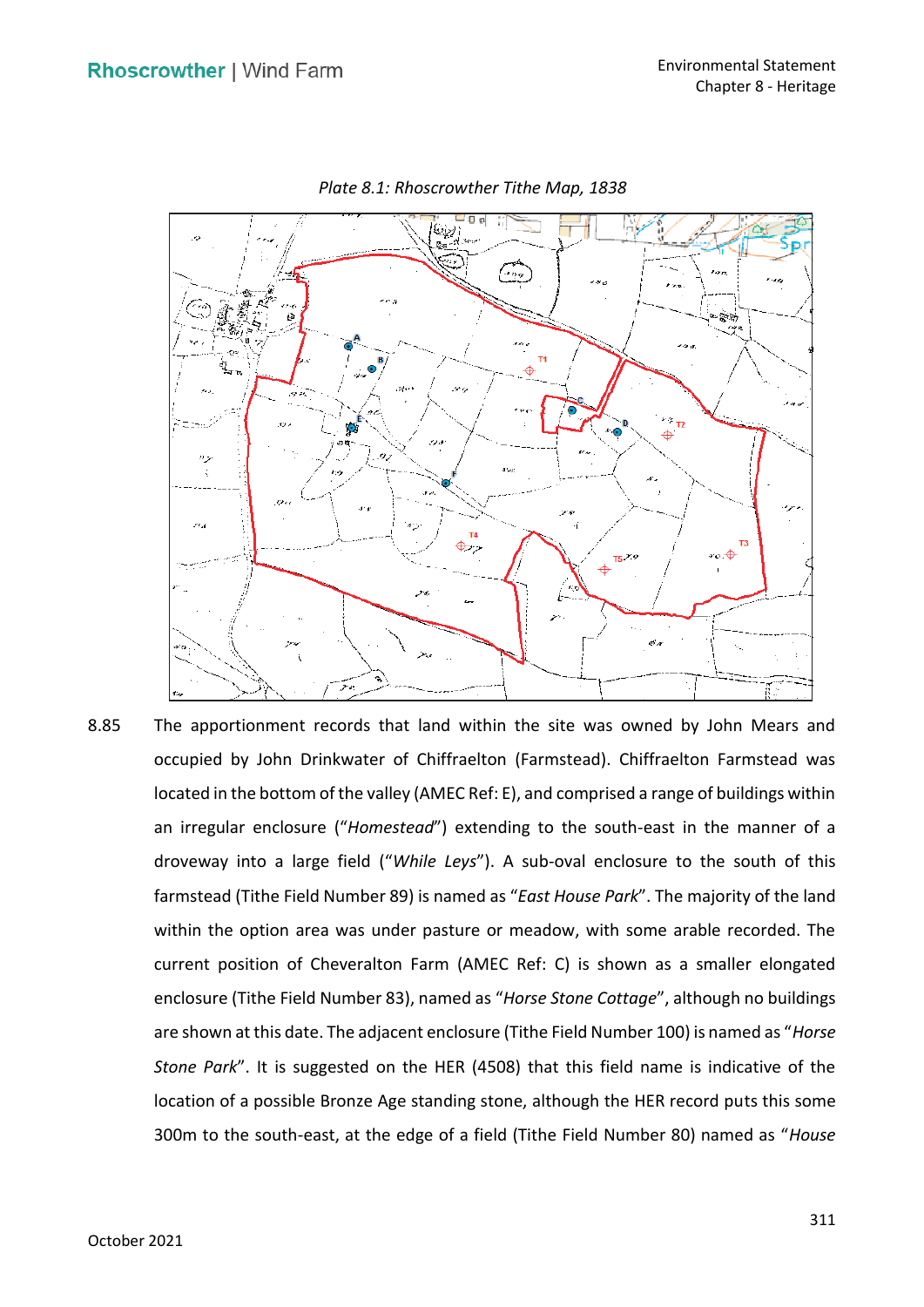*Stone Mount*" (sic.), which may be a transcription error.

- 8.86 Various maps of farms in parishes including Rhoscrowther, held at the National Library of Wales, were consulted, although none was identified which showed any details of the Development site.
- 8.87 The 1<sup>st</sup> Edition OS map of 1869 (Pembrokeshire Sheet 39, surveyed 1862-4) shows few organisational changes within the option area. An excerpt of the map, overlain by the option area, turbine locations and locations of features identified by the 2014 assessment, is shown in Plate 8.2 below.



*Plate 8.2: OS 1st Edition, 1869* 

# 8.88 The map shows the current location of Cheveralton Farmstead (AMEC Ref: C). No remains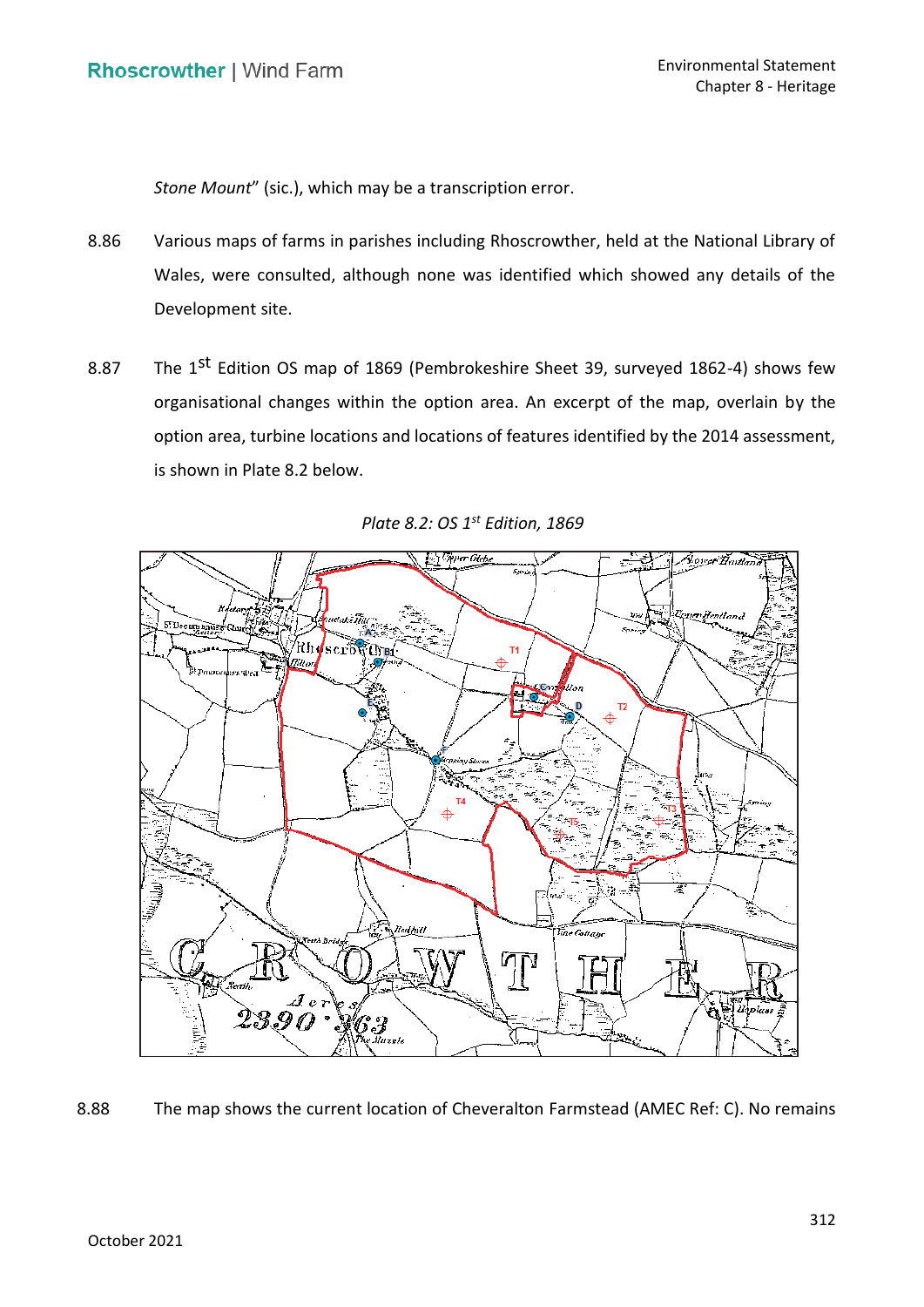of the former location of the farmstead are evident. A path is shown crossing the small stream within the option area, via stepping stones (AMEC Ref: F). Parts of the site are shown as moorland.

8.89 The 2<sup>nd</sup> Edition OS map of 1908 (surveyed 1906) identifies no further features of interest within the option area. The footpath and stepping stones mentioned above (AMEC Ref: F) are no longer shown.

### **Aerial Photographers**

- 8.90 A comprehensive search of aerial photographs was undertaken at the NMRW for the 2014 ES and is relied upon for the present assessment. The search resulted in 68 vertical photographs, dating from 1946 to 2003; the bulk of these from 1946 and 1959. The search made at the NMRW incorporated those photographs held at the Central Register of Air Photography for Wales.
- 8.91 No additional features were identified within the option area from those aerial photographs viewed, although those of sufficient scale serve to demonstrate the development of the jetties and oil refinery on the coast to the north.

#### **Site Walkover**

8.92 Features of interest noted from documentary sources were confirmed during the site walkover for the 2014 ES when no further features of interest were identified. The results of that walkover are relied upon for the present assessment. Cheveralton Farmstead (AMEC Ref: C) now survives only as barns and other dilapidated farm buildings and does not include a dwelling. The bottom of the valley, including the former location of Chiffraelton Farmstead noted on the Tithe map (AMEC Ref: E) is quite overgrown with trees and scrub including some gorse. The location of the latter is also very boggy, and these factors prevented meaningful survey. Nevertheless, there are clearly some low level earthworks in the approximate location of the former farmstead.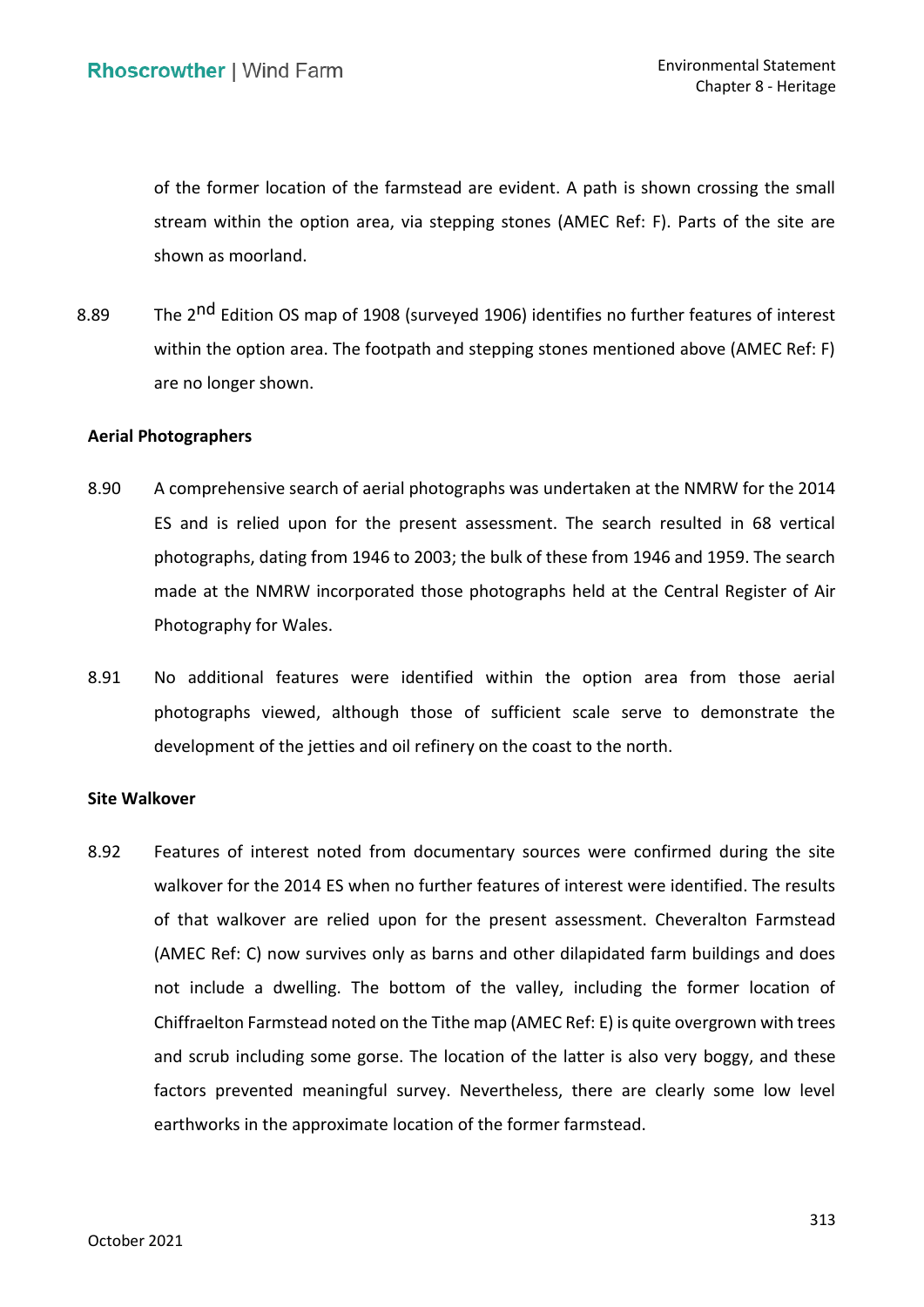8.93 Land within the site (option area) is as described at Section 8.5.1.

### **Features Identified During the 2014 Assessment**

 8.94 Features identified within or adjacent to the site boundary from the sources discussed above as part of the 2014 ES baseline work are shown in Table 8.5. These include mostly features of historical, and potentially archaeological, interest identified from historic map sources, as discussed above.

| <b>AMEC</b><br>Reference | Source                                      | <b>NGR X</b> | <b>NGRY</b> | Name/Description                                     |
|--------------------------|---------------------------------------------|--------------|-------------|------------------------------------------------------|
| A                        | $\mathsf{OS}\ 1^\mathsf{st}\ \mathsf{Ed}$   | 190683       | 202167      | Spring                                               |
| B                        | $\mathsf{OS} \ 1^\mathsf{st} \ \mathsf{Ed}$ | 190737       | 202110      | Spring                                               |
| IC                       | OS 1st Ed 191201                            |              | 202006      | Cheveralton Farm (point centred on<br>farmhouse)     |
| ID                       | OS 1st Ed  191307                           |              | 201949      | Well                                                 |
| E                        | Tithe Map 290690                            |              | 201960      | "Chiffraelton' farmstead                             |
| IF                       | $\mathsf{OS} \ 1^\mathsf{st} \ \mathsf{Ed}$ | 190909       | 201820      | Stepping Stones, within elongated<br>enclosure/drove |

 *Table 8.5 Features Identified During the 2014 Assessment* 

# **Features Identified During the 2014 Geophysical Survey and 2015 Archaeological Evaluation**

 8.95 Following submission of the original Rhoscrowther Wind Farm application in January 2014, further work was undertaken by the applicant to understand the archaeological potential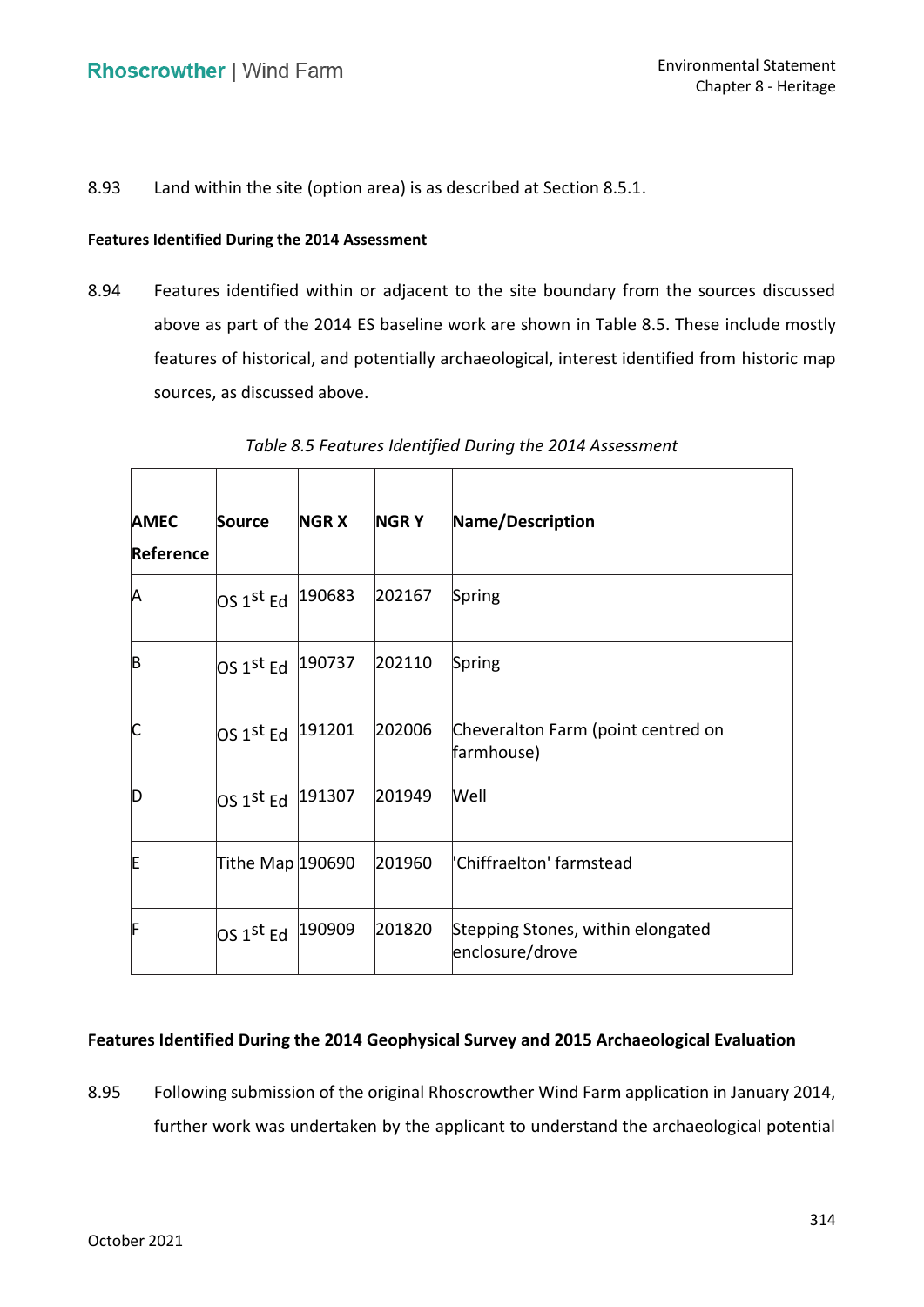of the Development site. A geophysical survey was completed later in 2014, covering the entire footprint of the construction works. This was followed up in 2015 by an archaeological evaluation which tested geophysical anomalies recorded in the preceding survey. The results of this work are presented in two reports, included here in ES Appendix 8.2 and 8.3.

- 8.96 The work undertaken in 2014 and 2015 was designed to evaluate the archaeological potential of land within the construction footprint of the 2014 application layout. Modifications to the layout for the current application have resulted in parts of the construction footprint now lying outside the area subject to evaluation. Two areas are affected:
	- i. c.350 m of track between T1 and T2 (south of Cheveralton Farm); and
	- ii. c.250m of track between the eastern site entrance and T2.
- 8.97 The evaluation established that there are archaeological remains within the site, most likely of late prehistoric date; it also established that the geophysical survey of the site can be relied on with confidence. Many of the anomalies identified by the geophysical survey and targeted by the trenches were identified, although in most cases these were shown to be geological in origin or to be modern features (ceramic field drains, field boundary ditches and the remains of a modern construction compound). No archaeological features were identified in the trial trenches which had not previously been indicated by the geophysical survey.
- 8.98 The only pre-modern feature identified was an oval ditched enclosure, c.60m x 50m, in the north-east part of the site between the proposed locations for T2 and T3. Excavated ditch deposits lacked any dateable finds but the overall form of the enclosure suggests an Iron Age date by comparison with other examples.

# **Predicted Trends**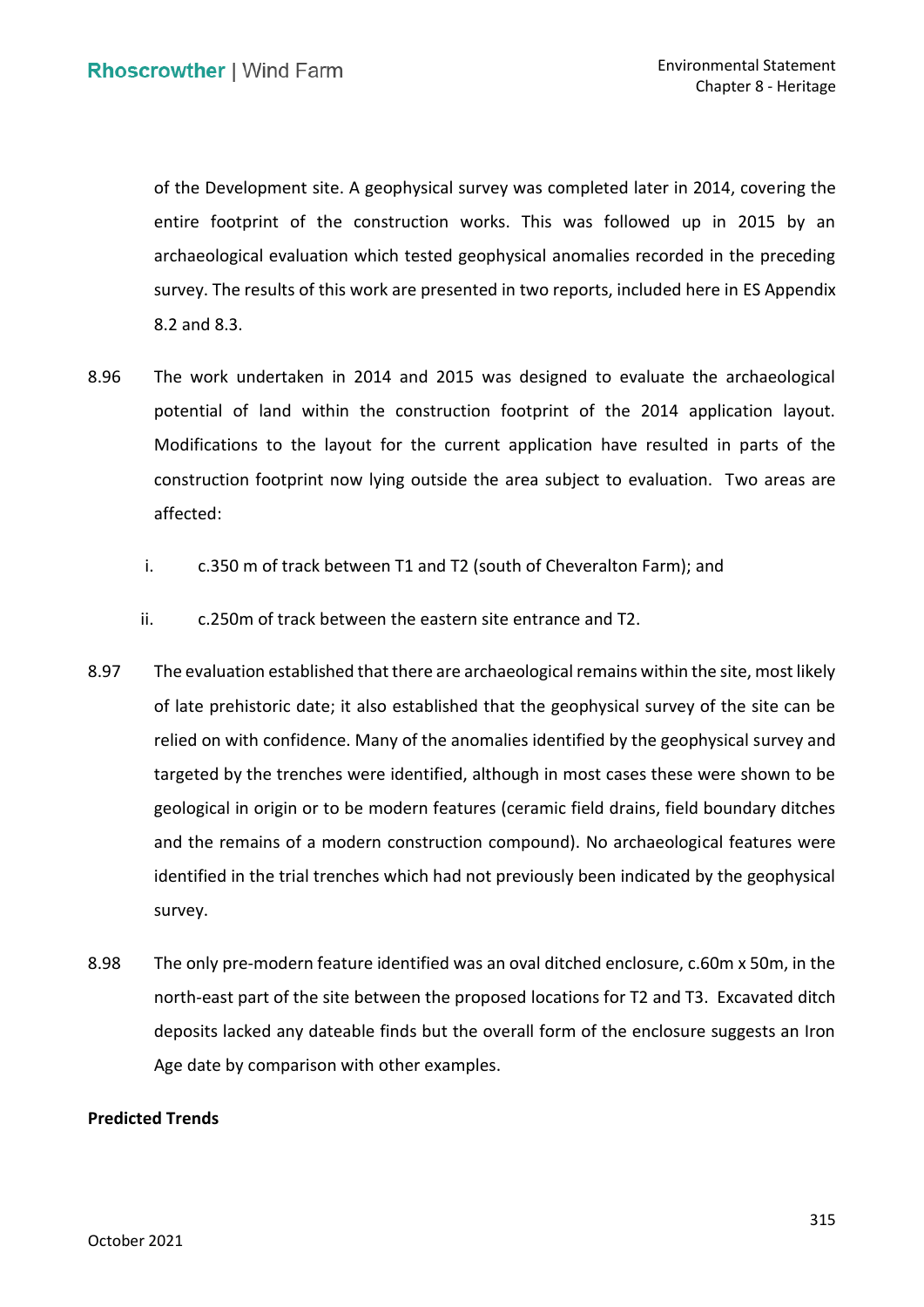- 8.99 Parts of the Development site are currently under arable or have historically been therefore while none have currently been identified, any unrecorded remains which are present are liable to be damaged over time. ploughed. This demonstrably causes damage to buried archaeological remains and
- 8.100 Valero Oil Refinery and other industrial sites on the north side of Milford Haven Waterway are relatively dynamic operations whose history indicates that changes in processes and technology necessitate periodic redevelopment of some parts of the facilities. Pembroke Power Station is recorded in HLCA description as in the process of being cleared, with few surviving features, although is now the site of the largest gas powered power station in Europe. It is reasonable to assume that this pattern of change will continue over the next 35 years (the anticipated operational lifespan of the Development).

# **Information Gaps**

 8.101 There is no further information that could usefully or reasonably have been collected as part of the desk-based assessment. The 2014/15 archaeological evaluation covers much of the proposed Development site but changes in the site layout mean that some development is now proposed outside the area subject to evaluation. This introduces a degree of uncertainty regarding the potential for impacts on sub-surface archaeological features. However, the results from the work in 2014/15 demonstrate both a low density and low importance of surviving sub-surface archaeological features in the immediate vicinity of the Development. This level of information is considered to be sufficient to inform the assessment of likely significant construction effects, reported at Section 8.9.1.

# **Topic Specific Design Measures Incorporated into the Proposed Development**

 8.102 For the purpose of this assessment mitigation is understood to involve the avoidance of adverse effects on historic assets, effecting preservation *in situ*. Offsetting measures would involve the creation of a record of features whose loss is unavoidable, referred to as 'preservation by record'. A summary of those measures incorporated into the project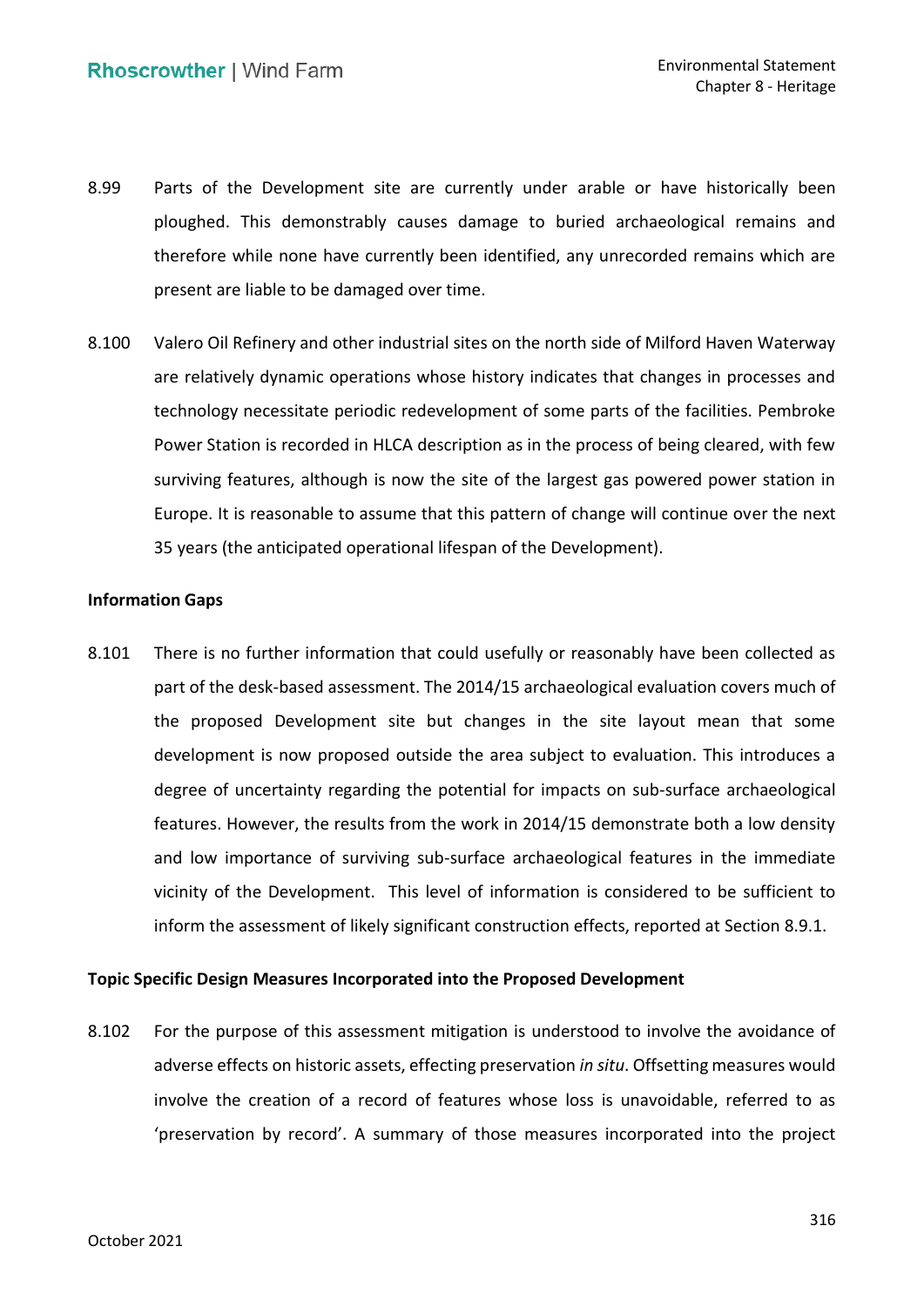description is provided in Table 8.6.

## **Construction**

- 8.103 It is anticipated that any direct impacts on historic assets would occur during the construction phase as that is when the land take will occur.
- 8.104 Planning guidance (TAN24, 4.2) states that for Scheduled Monuments or other nationally important archaeological remains, there should be a presumption in favour of their physical preservation in situ. No designated features, or other nationally important remains, lie within the Development site or will otherwise be directly affected by the Development.
- 8.105 Identified effects on archaeological remains as a result of the proposed Rhoscrowther Wind Farm are limited to potential disturbance of the possible Iron Age enclosure (HER 110477) between T2 and 3, and the site of a 19<sup>th</sup> century well (AMEC Site D) east of Cheveralton Farm.
- 8.106 The potential for disturbance to the possible Iron Age enclosure has been minimised by siting T2 and T3 100m from the centre of the enclosure. The track between T2 and T3 would still run close to the south side of the enclosure but it is proposed that this will be built up on a geotextile layer to avoid any sub-surface disturbance.
- 8.107 The site of a well, recorded on maps from the mid-19<sup>th</sup> century, lies immediately to the east of the proposed track that connects Turbine 1 and Turbine 2, east of Cheveralton Farm. The track has been routed to avoid the mapped site of the well but construction works in this area would be subject to archaeological monitoring to ensure that the any features of archaeological interest were investigated and recorded.
- 8.108 Hedge banks would also be affected during construction where these will be crossed in a number of locations by proposed access tracks. No other known features within the site would be affected. The presence of a number of prehistoric finds on the site and in the vicinity, and the absence of recent development, suggests that there is some potential for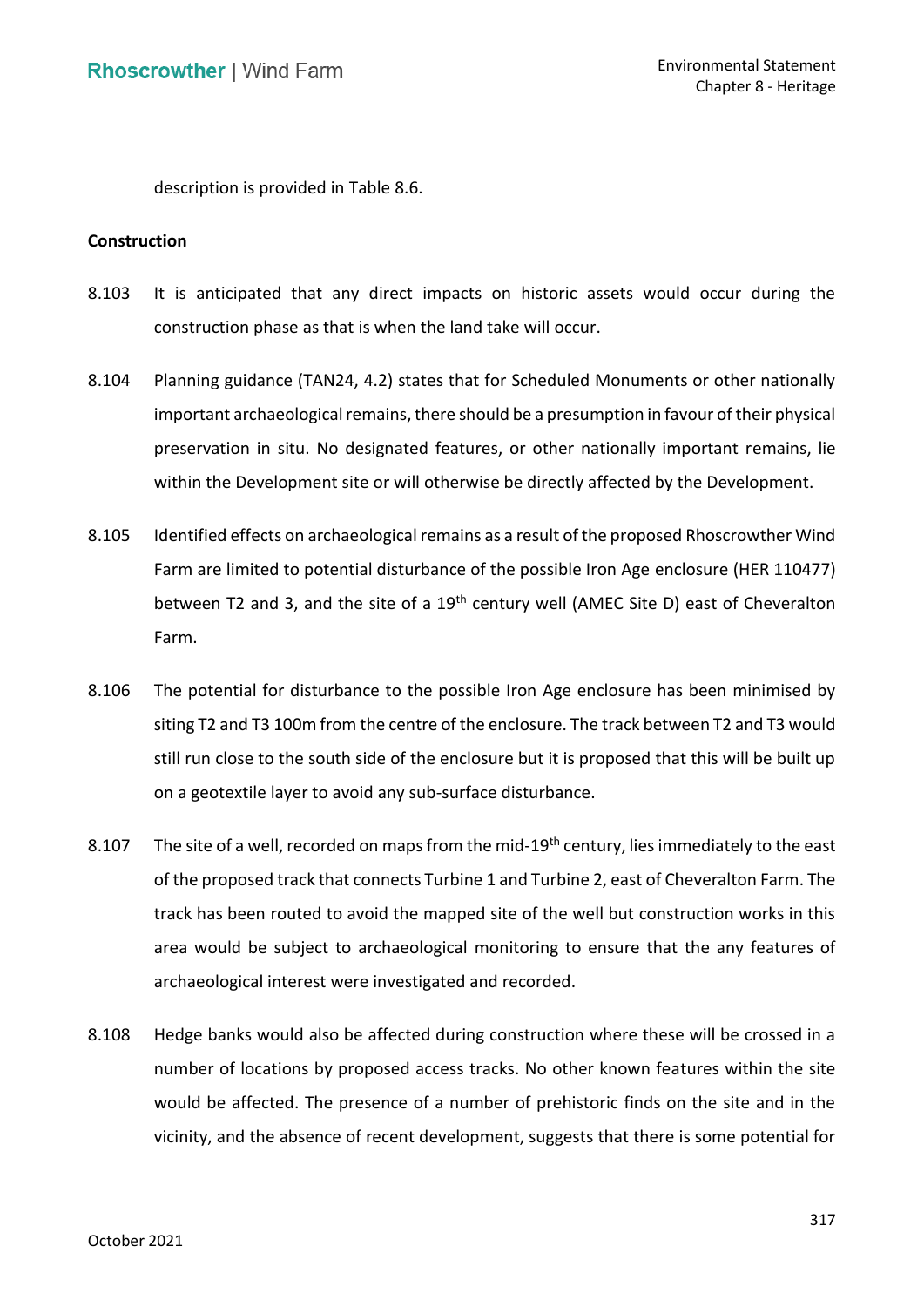unidentified archaeological features to be present in areas not covered by the 2014/15 archaeological evaluation. The maintenance of a watching brief would allow any features encountered to be recorded; should the disturbance of any such features become unavoidable then detailed recording and excavation of these features would take place.

8.109 It is proposed that all of the measures described above would be secured through a suitably worded condition, to be agreed with the local planning authority. This is likely to include provision for an archaeological watching brief on intrusive ground works and a timescale for the completion and approval (in writing by the local planning authority) of a final report, together with the undertaking of any additional mitigation or further investigation recommended in that report, prior to any further development proceeding.

# **Operation and Decommissioning**

8.110 It is anticipated that there will be no additional effects on the features of cultural heritage interest during the operational phase of the Development and during decommissioning.

| Receptor                           | Change(s)<br>and<br><b>Potential</b><br><b>Effects</b>                                                                                                     | Incorporated<br><b>Measures</b>                                                                                                                                                                          | <b>Likely</b><br><b>Effectiveness</b> |
|------------------------------------|------------------------------------------------------------------------------------------------------------------------------------------------------------|----------------------------------------------------------------------------------------------------------------------------------------------------------------------------------------------------------|---------------------------------------|
| <b>Construction Phase</b>          |                                                                                                                                                            |                                                                                                                                                                                                          |                                       |
| Known<br>archaeological<br>remains | Construction of track<br>between T2 and T3 could<br>disturb archaeological<br>deposits associated with<br>the possible Iron Age<br>enclosure (HER 110477). | T2, T3 and associated<br>crane pads to be sited<br>avoid enclosure.<br>to<br>Track to be raised to<br>allow for preservation<br>archaeological<br>οf<br>deposits in situ. Track<br>to be routed to avoid | Substantially                         |
|                                    | Construction of track<br>between T1 and T2 could<br>disturb site of 19 <sup>th</sup> century                                                               | of<br>well.<br>site<br>Archaeological<br>monitoring<br>οf                                                                                                                                                |                                       |

|  |  |  | Table 8.6 Summary of Design Measures Incorporated into the Proposed Development |
|--|--|--|---------------------------------------------------------------------------------|
|--|--|--|---------------------------------------------------------------------------------|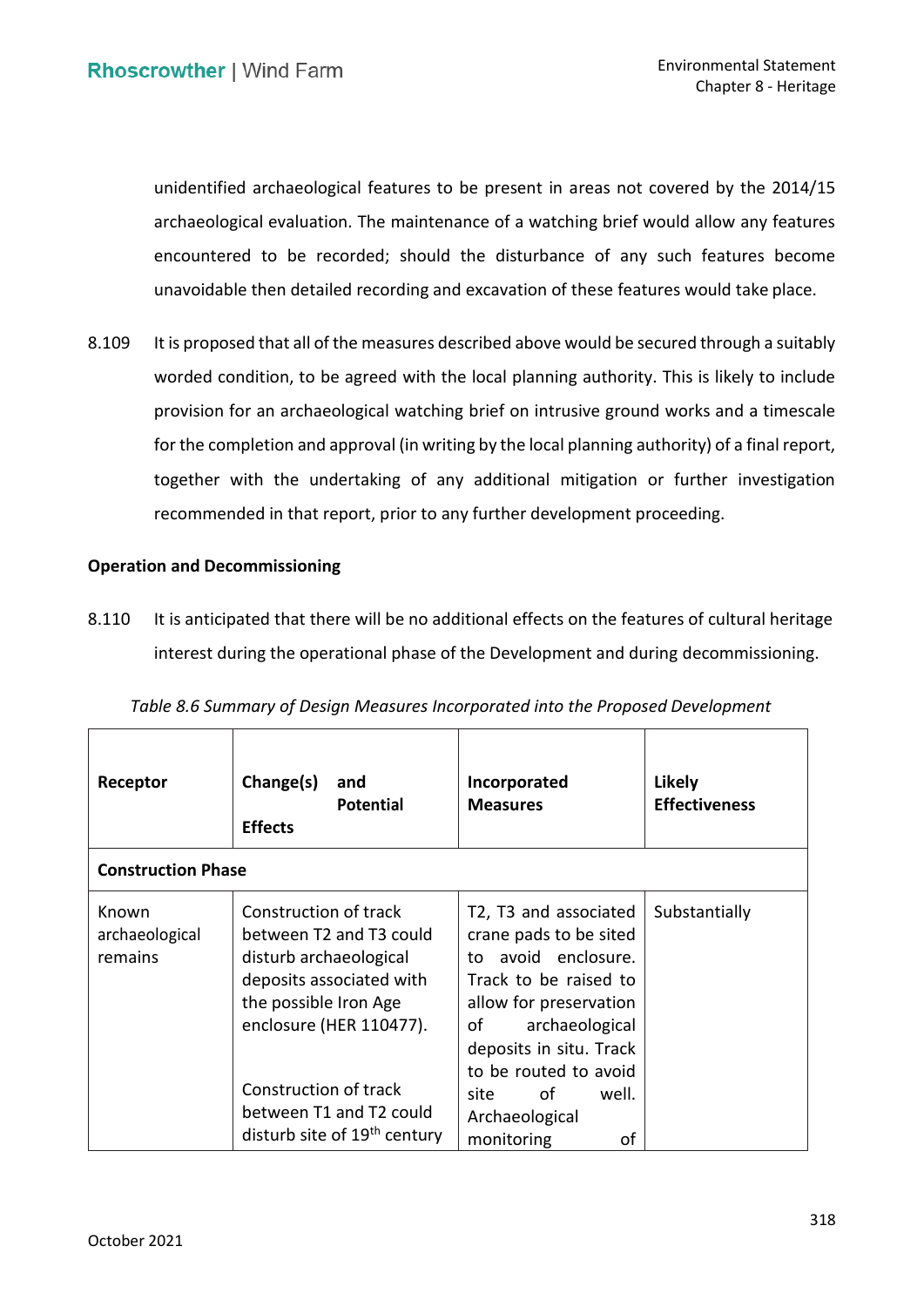|                                                       | well (AMEC Site D)                                                                                                                                                                                                                                                | intrusive construction<br>works in both areas<br>and the preservation<br>by record of any<br>remains whose loss is<br>unavoidable.                                         |               |
|-------------------------------------------------------|-------------------------------------------------------------------------------------------------------------------------------------------------------------------------------------------------------------------------------------------------------------------|----------------------------------------------------------------------------------------------------------------------------------------------------------------------------|---------------|
| Local<br>histor<br>ic environment<br>features         | Construction<br>of<br>access<br>tracks will remove short<br>sections of hedge banks in<br>several locations, which are<br>of local heritage interest.                                                                                                             | Archaeological<br>monitoring<br>οf<br>intrusive construction<br>works<br>and<br>the<br>preservation<br>by<br>record of any remains<br>loss<br>whose<br>is<br>unavoidable.  | Substantially |
| Previously<br>unrecorded<br>archaeological<br>remains | Construction of turbines,<br>access tracks and other site<br>infrastructure in areas not<br>2014/15<br>by<br>covered<br>evaluation could disturb<br>any previously unrecorded<br>archaeological remains,<br>which are likely to be of<br>local heritage interest. | Archaeological<br>monitoring<br>οf<br>intrusive construction<br>works<br>the<br>and<br>preservation<br>by<br>record of any remains<br>whose<br>loss<br>is.<br>unavoidable. | Substantially |

Key to predicted success of incorporated measures:

Fully - No effects predicted.

Substantially – Incorporated measures would be largely successful at reducing impact.

Partially - Incorporated measures would be partially successful at reducing impact.

# **Assessment of Effects**

 8.111 This section takes into account the design measures described in the previous section and hence forms an assessment of residual impacts and effects once these measures have been taken into consideration.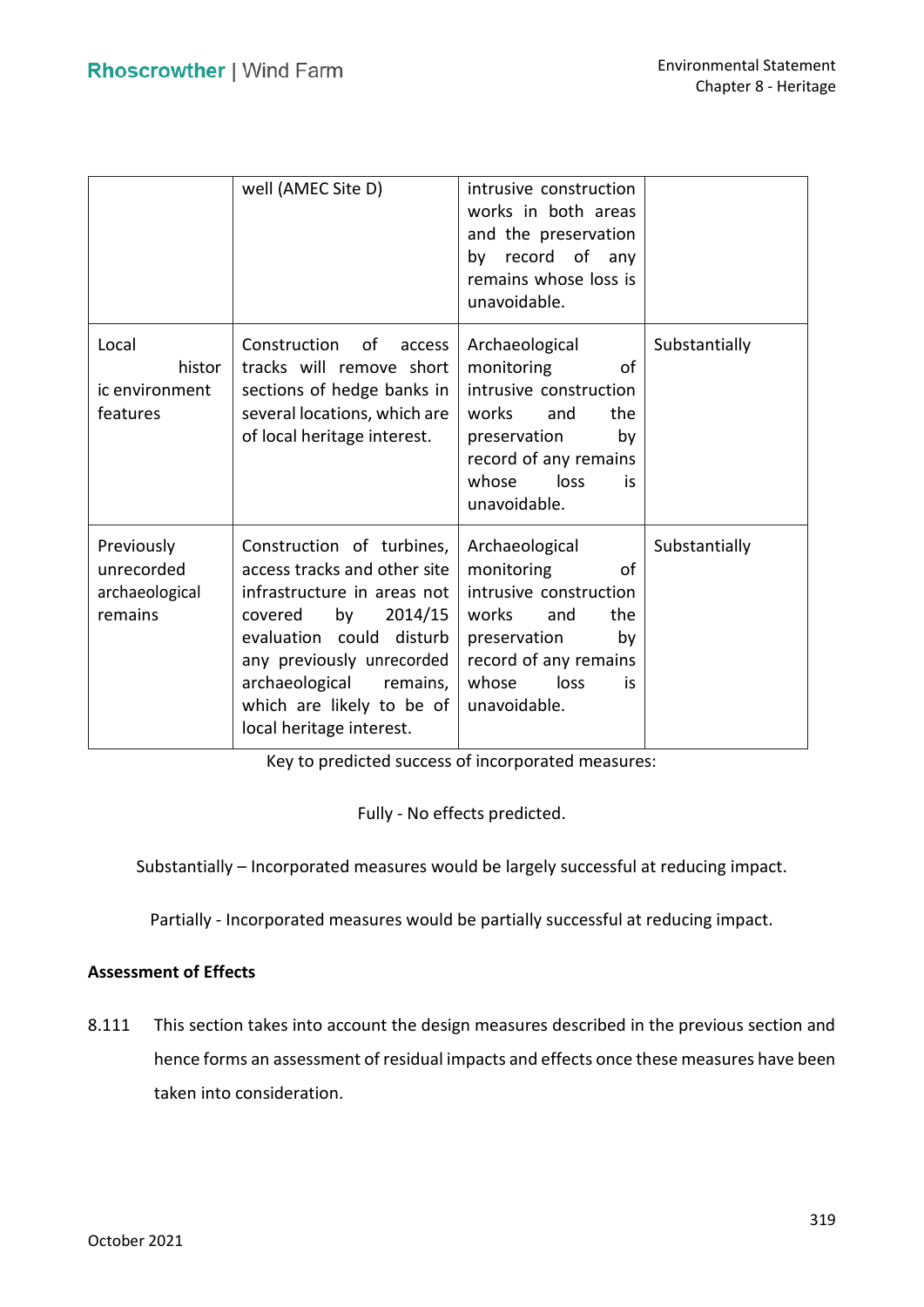## **Construction**

- 8.112 The land-take associated with intrusive elements of the Development, namely turbine footings, crane pads and new access roads would be expected to remove any remains of archaeological interest that may be present in those areas.
- 8.113 It is predicted that construction works between turbines T2 and T3 would adversely affect the sub-surface remains of an enclosure of possible Iron Age date (HER 110477). It is proposed that any adverse impacts would be reduced through the siting of T2, T3 and their crane pads to avoid the enclosure. The linking access track would be raised to allow for preservation of the enclosure. However, it remains possible (despite this mitigation) that there would be some unavoidable loss of archaeological deposits peripheral to the enclosure. This is considered to be an **adverse impact** of **slight magnitude** on an asset of  **low importance** and is **not EIA significant**.
- 8.114 There is some potential for an effect on hitherto unrecorded remains, although the results of the archaeological evaluation and the relatively small areas of ground disturbance that would be entailed by the Development indicate only a very low potential. It is likely that any such remains would be of no more than low importance and therefore any effects on them would be **not EIA significant**.
- 8.115 The only other construction effect currently identified is the loss of a number of small sections of hedge banks as a result of the construction of access tracks. These constitute features of **low importance**, where the effect on them will be of a **negligible magnitude**, as the historic layout of the land will remain essentially unaffected. This effect is **not EIA significant**.

#### **Operation**

8.116 Operation of the proposed wind farm and its subsequent decommissioning is not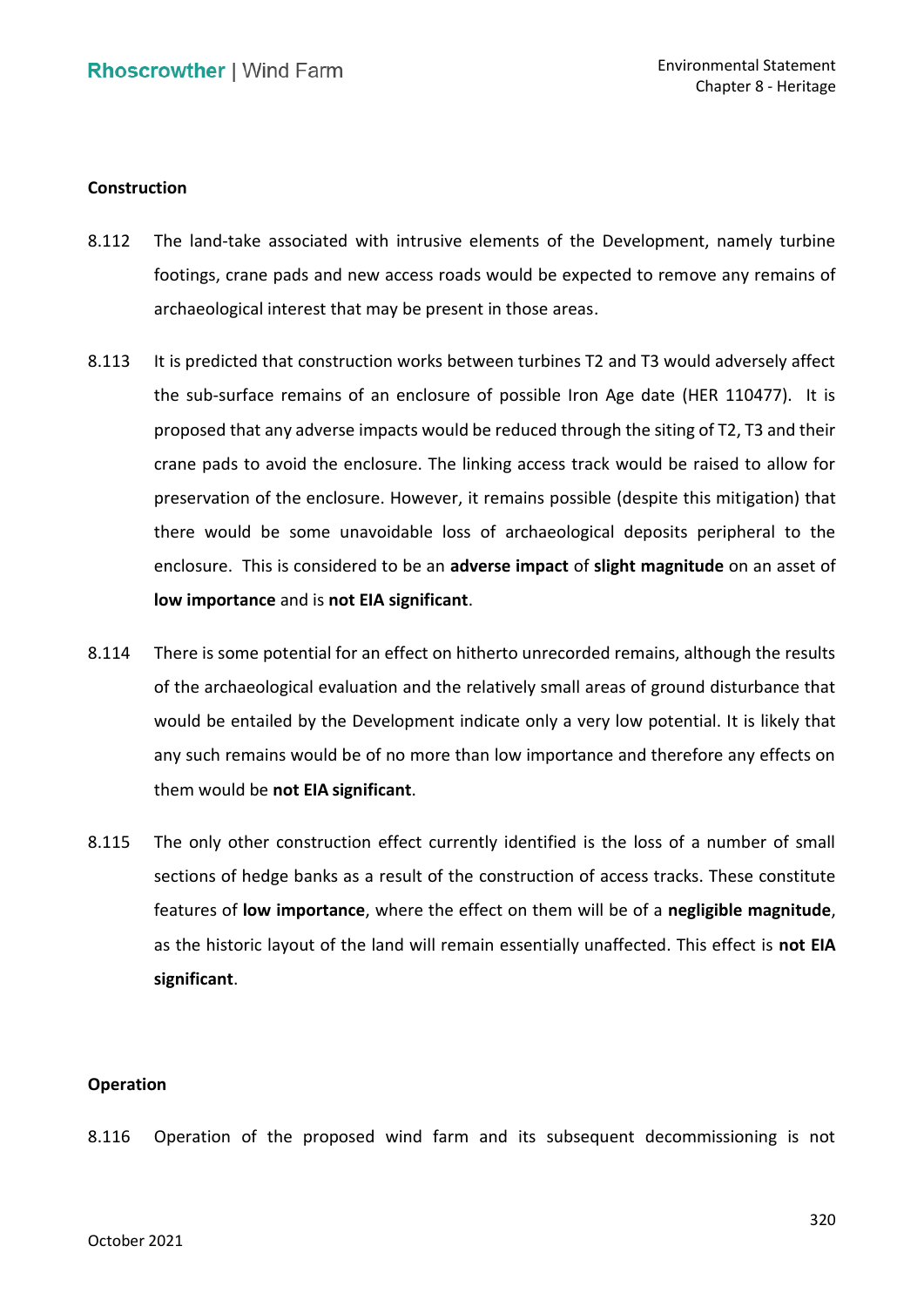anticipated to have further direct effects on cultural heritage, as no further land take will occur during these stages.

- 8.117 In line with the Scope of Assessment of Operational Effects, set out in Section 8.3.2, the assessment of effects on the setting of designated historic assets has been restricted to the following assets:
	- i. The Church of St Decumanus, Rhoscrowther (Listed Building Grade I) with associated Church Hall (Grade II) and Churchyard Cross (Grade II);
	- ii. Eastington Manor House (Scheduled Monument, Listed Buildings Grade I and II);
	- iii. Wallaston Barrows (Scheduled Monument);
	- iv. Corston Beacon Barrow (Scheduled Monument);
	- v. Angle Conservation Area; and
	- vi. Milford Haven Waterway (Moryd Aberdaugleddau) Landscape of Outstanding Historic Interest.

# **Church Of St Decumanus, Rhoscrowther (Listed Building Grade I, 6591) With Associated Church Hall (Listed Building Grade II, 6593) And Churchyard Cross (Listed Building Grade II, 6592)**

# **Significance of the asset, including the contribution of setting**

 8.118 The Church of St Decumanus at Rhoscrowther is a medieval parish church located within a churchyard at the foot of the hillside immediately to the south of the Valero Oil Refinery, west of the proposed wind farm. It is assessed here as part of a group of Listed Buildings which also includes the remains of a medieval cross in the churchyard to the north of the church and the church hall (originally a school) located on the east side of the churchyard. The cross and church hall were listed at Grade II for their group value with the Grade I church and the heritage significance of these three assets is closely related. It is therefore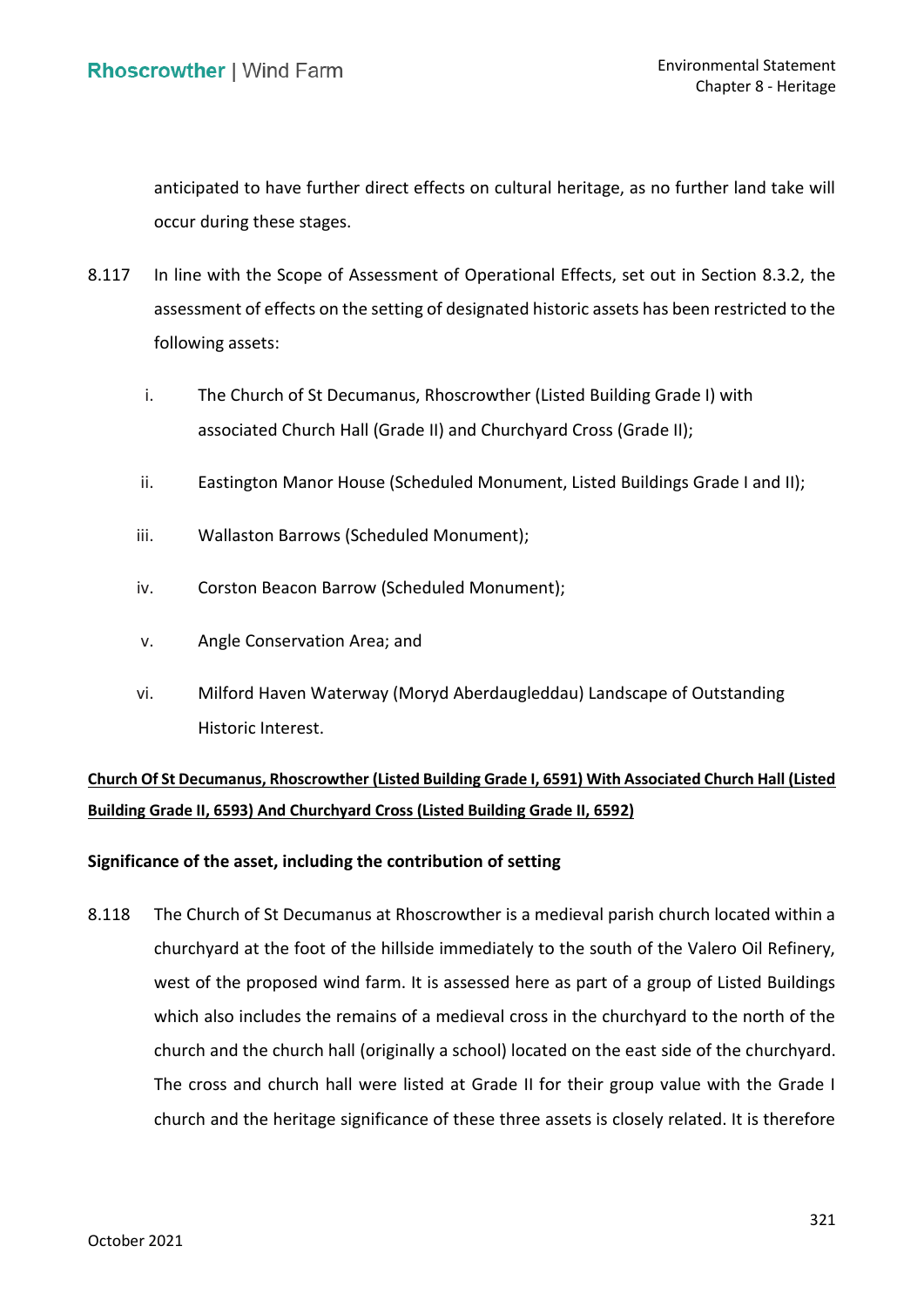logical to discuss them as a group.

- 8.119 The dedication to St Decuman/Degyman (died 706) suggests an early foundation for the church, pre-dating the existing building. This may be supported by a 9th century documentary reference to a church here and the churchyard cross is assumed to be of 10th or 11th century date. The current church is thought to be largely of 13th and 14th century date and is therefore unlikely to be the original church building on the site. A basic cruciform plan has been augmented by a vestry, chapel and north porch with a tall tower built over the south transept.
- 8.120 The heritage significance of the church (and the justification for its listing at Grade I) relates primarily to the evidential value of its surviving medieval fabric but there is also considerable historical value from its associations with the early Christian church and its later development in this part of Wales.
- 8.121 The contribution that setting makes to the significance of the church can be described at two scales: the immediate setting of the churchyard and a wider landscape setting.
- 8.122 The churchyard with its numerous historic gravestones provides the immediate setting for surround it, largely cutting it off from the wider landscape and creating a secluded setting. The only feature that currently intrudes from the wider landscape is the oil refinery, located 300m to the north of the church. The tops of some stacks are visible from the southern side of the churchyard but the refinery is more readily noticed by the persistent background noise that it generates. the church. The sense of place created by the churchyard is reinforced by the trees that
- 8.123 The sense of seclusion in the churchyard is not historically authentic as the church used to be in a more open setting at the centre of a small village with a rectory to the west and other houses to the east and north. The village was largely abandoned following an explosion at the oil refinery in 1992 and subsequently most buildings were demolished. Tree growth in the abandoned plots over the past 25 years is largely responsible for the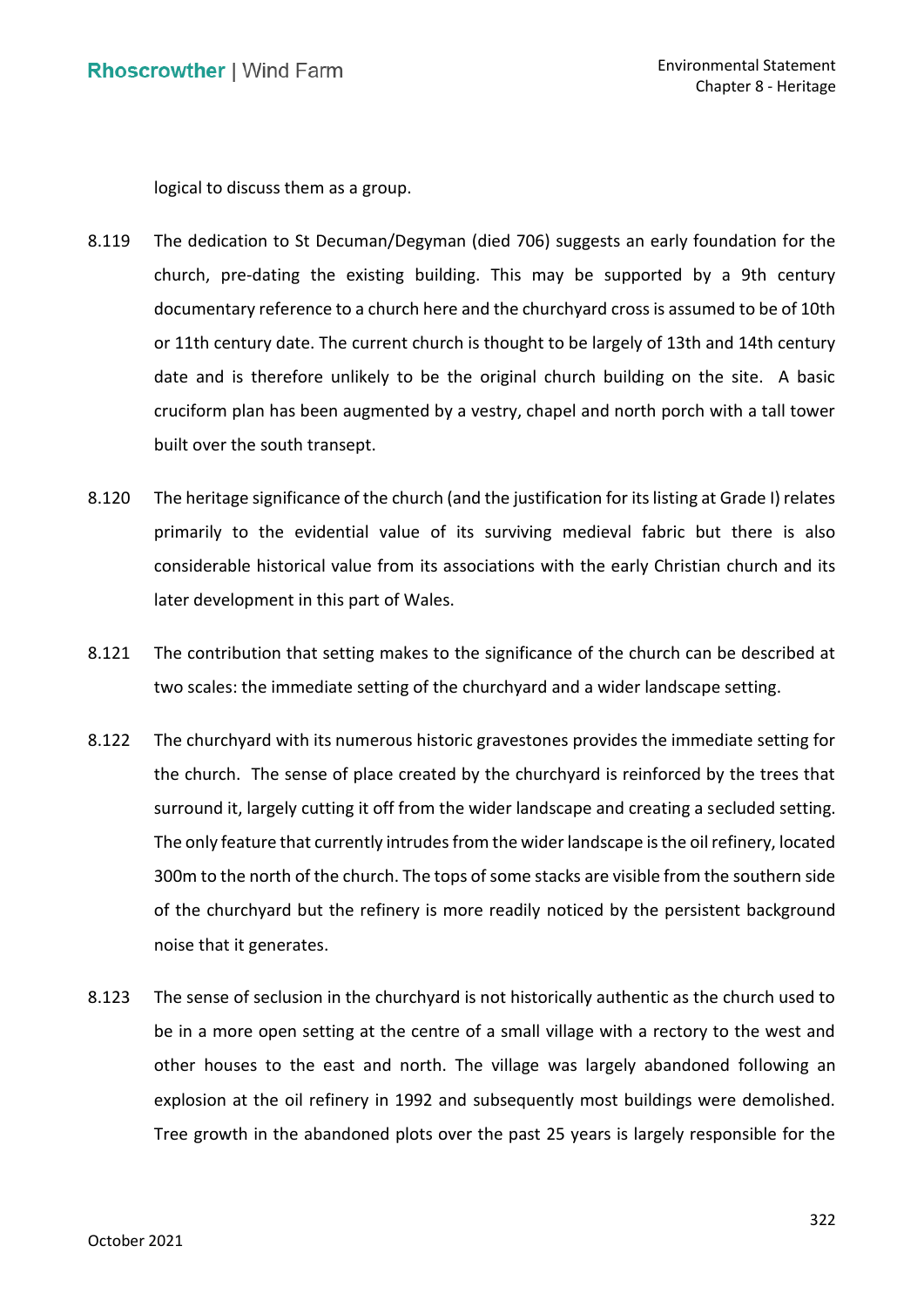current enclosed setting. The present-day setting may be recent in origin but it supports widely held aesthetic values relating to the appreciation of historic churches in peaceful and secluded settings, removed from modern life (despite a degree of intrusion by the oil refinery). In this context, the experience of the church entering the churchyard at its northern gate is particularly valued.

- 8.124 The churchyard also allows a visitor to appreciate the special architectural interest of the exterior this Listed Building. The presence of the medieval cross in the churchyard on the north side of the church illustrates the early origins of the site, predating the standing medieval church and adding to its historical value. The mid-19th century schoolroom located on the east side of the churchyard illustrates the important role of the church as a focal point for the local community prior to the recent abandonment of the village, again reinforcing the historical value of the church.
- 8.125 Moving out from the churchyard, the wider setting makes very little contribution to the significance of the church. There is a holy well, dedicated to St Decumanus, 250m to the south-west of the church. There is little to see of the stone wellhead that formerly existing here and the relationship between church and well is now best experienced on a map rather than in the field.
- 8.126 The church, sited at the base of a slope and surrounded by trees, is not a prominent feature in the local landscape despite the height of its tower, which is the only part of the building visible from outside the screening woodland. As a result, this particular church no longer functions as a focal point in its parish and the communal values associated with such relationships are not well-expressed here. This impression is reinforced by the dominant presence of the Valero Oil Refinery in the background of all views towards the church tower and by the abandonment and demolition of the village that formerly existed beside the church. The comprehensive screening of the church by trees also means that it is difficult to appreciate it when approaching on any of the public roads until you suddenly arrive at the edge of the churchyard with the building in full view. This lack of connection with the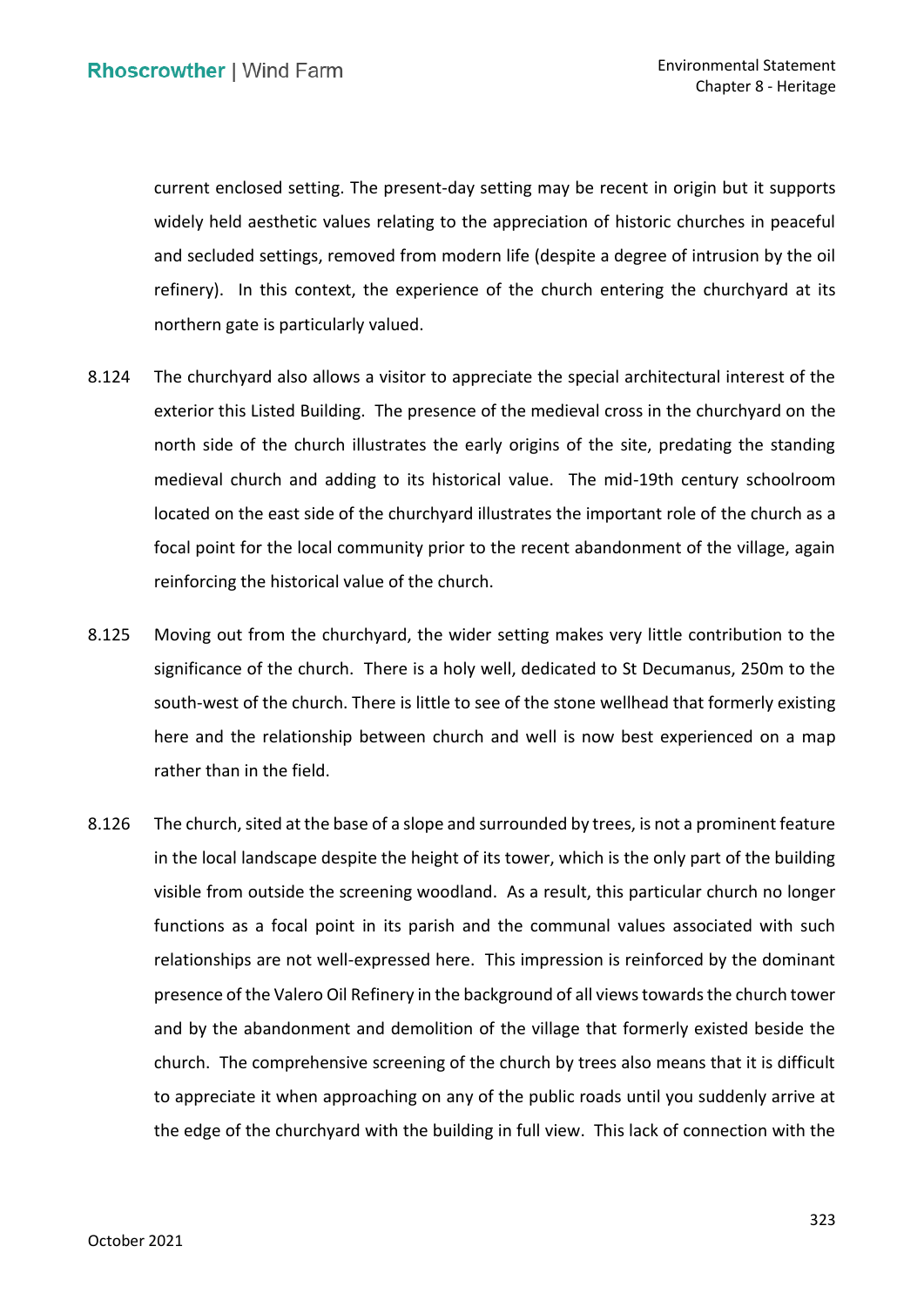wider landscape also means that longer-range views out from the church make no material contribution to its significance.

- 8.127 Turning to the other two listed structures in this asset group, the churchyard cross survives only as the lower part of the cross shaft set among more recent gravestones to the north of the church. Its significance relates to the evidential value of its surviving fabric and to its relationship with the adjacent church. As already noted, the presence of the cross adds to the evidence of an early church foundation on the site. The contribution that setting makes to the significance of the cross is limited to its immediate setting in the churchyard and its relationship to the later medieval church, adding to the historical value of the asset.
- 8.128 The church hall was built as a National School in 1851, part of the drive by the National Society for Promoting Religious Education to bring education to children of the poor. The single room school is located within the churchyard at its eastern edge beside the road. The choice of materials and architectural detail were clearly designed to complement the medieval church building: rubble with sandstone facings, arched openings and a steeply pitched slated roof. This special architectural interest is complemented by the historical value of the close relationship between school and church. The contribution that setting makes to the significance of the school (now the church hall) is limited to its immediate setting in the churchyard and its relationship to the church, adding to the historical value of the asset.

# **Impact of the proposed development on the significance of the asset**

8.129 The proposed wind farm would be located to the east with the turbines between 700m (T1) and 1.3km (T3) from the churchyard. The extensive screening by vegetation around the churchyard would limit the visibility of the wind farm, even in winter, but there is a more open section where trees are shorter to the east of the church. This would create opportunities to see turbines from some parts of the western side of the churchyard when facing east. In all cases, the turbines would be seen from locations very close to the church.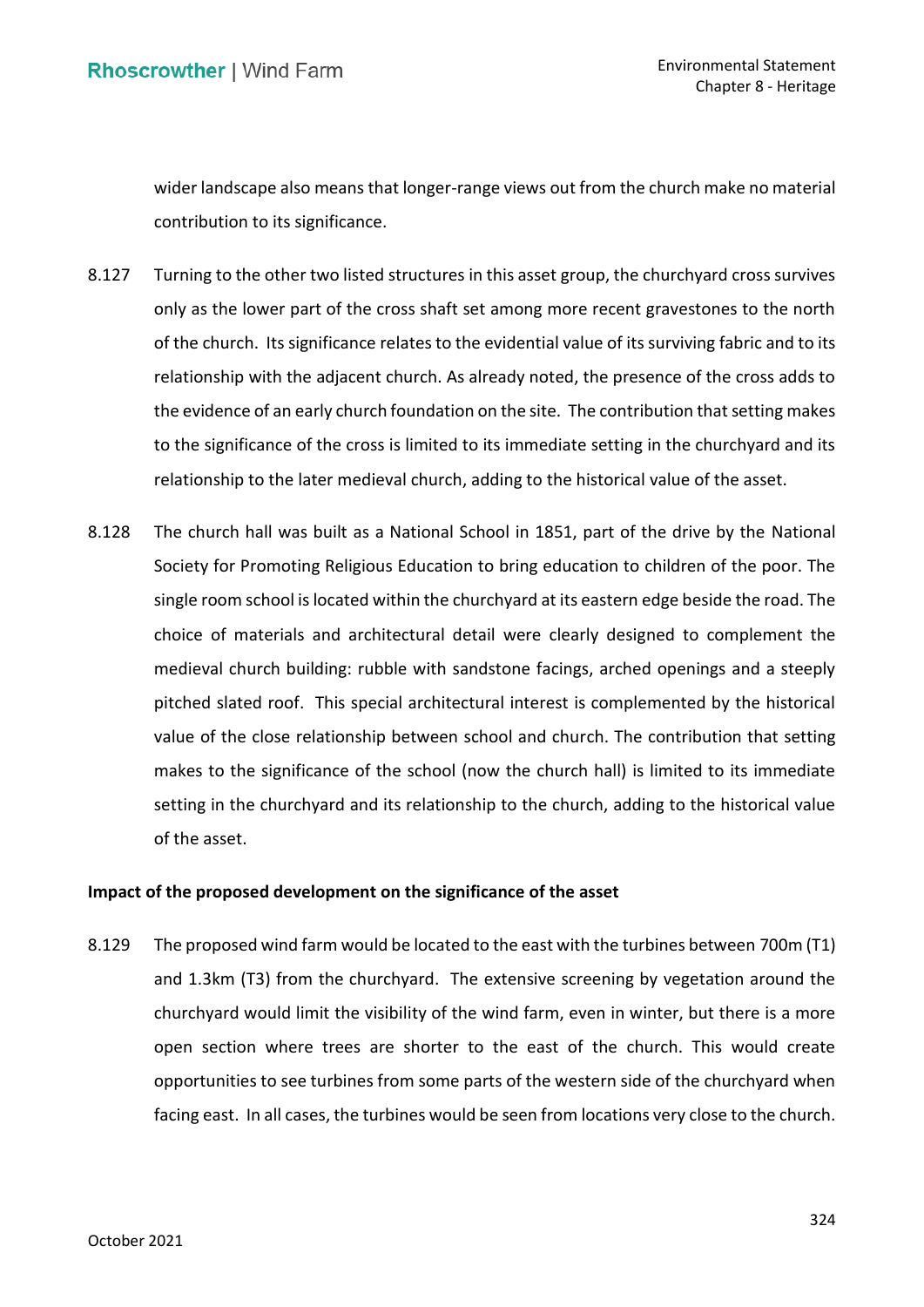As a result, the church would remain the dominant feature in view with the turbines seen as more distant structures, outside the churchyard.

- 8.130 The turbines would be well-screened from the northern end of the churchyard but they would become progressively more visible moving towards the southwest (except where the church itself obstructs the view). This variation is illustrated by photomontages from two representative viewpoints in the churchyard. Viewpoint VpA (ES Figure 8.5) illustrates a view from the churchyard to the north of the church looking east. The church, cross and church hall can all be seen in the foreground; the turbines would be screened from view except for one set of blade tips. Viewpoint VpB (ES Figure 8.6) illustrates a view from the churchyard to the south of the church; the church and church hall can be seen in the foreground with the rotating blades of T1 rising above the screening vegetation behind the church hall. There are also much more restricted views of the blades of T2 and T3, appearing through gaps in the vegetation
- 8.131 Viewpoint VpB illustrates the maximum predicted visual change in the immediate setting of these three historic assets and it is important to note that this would not be representative of the overall experience of a visitor in the churchyard. There would be no change in the eastern and northern parts of the churchyard (including the area around the church hall) and views of the church approaching from the east and north gates would be unchanged.
- 8.132 It is considered that these predicted visual changes in the churchyard would diminish to a limited degree the peaceful and secluded character of the immediate setting of the church, adversely affecting this specific aspect of the heritage significance of the church. The contribution that setting makes to the significance of the churchyard cross and church hall would be unaffected by the predicted visual change and the legibility of the historical relationship between these assets and the adjacent church would be unaffected.
- 8.133 Moving out into the wider landscape setting, views of the top of the church tower from the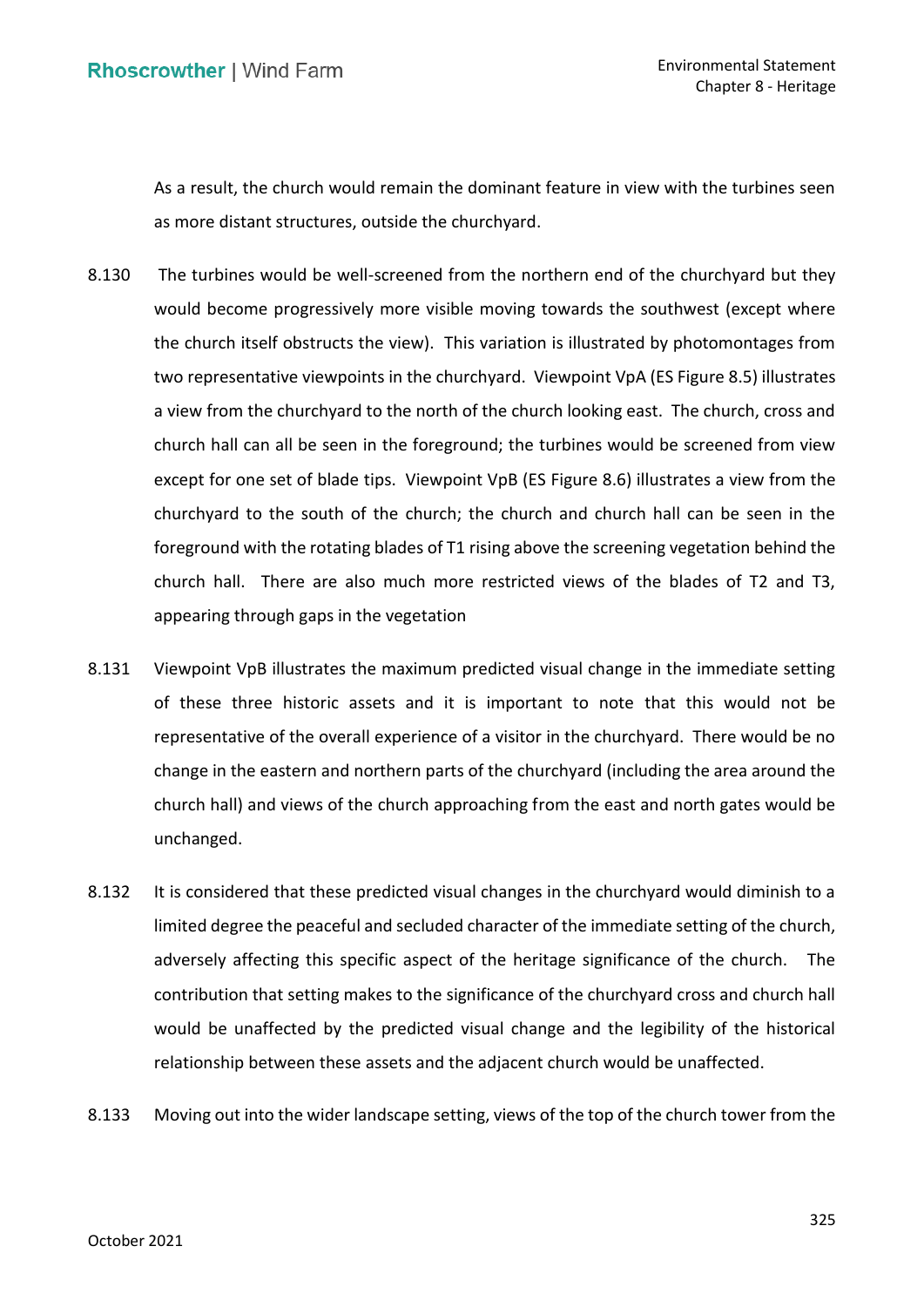south would include the wind farm with all five turbines fully visible to the east of the church and partially overlapping with the stacks and other tall structures in the oil refinery. When approaching the church from the south, the wind farm would become increasingly peripheral on the right-hand side of views. At the point where the church actually comes into clear view, close to the church hall, the turbines would both be peripheral in the view and well-screened by vegetation. This visual relationship is illustrated by a photomontage from a viewpoint on the road south of the church hall (VpC, ES Figure 8.7).

- 8.134 It is considered that these predicted visual changes in views from the south would not materially diminish the already minor contribution that this aspect of setting makes to the significance of the church. This assessment reflects the limited visibility of the church tower in these views and the existing visual dominance of the oil refinery.
- 8.135 Drawing together the findings of this assessment, the predicted changes in setting resulting from the operation of the wind farm would have **no impact** on the significance of the Church Hall and Churchyard Cross. Visual change in the setting of the Church of St Decumanus would diminish the peaceful and secluded character of the immediate setting of the church, but only to a limited degree, and this is considered to be an **adverse impact**  of no more than **slight magnitude** on the overall heritage significance of this asset. The evidential and historical value of the church, which constitute the majority of its significance, would be unaffected, any impact being limited to the aesthetic value of the church. The proposed Development is time-limited and all adverse impact would be reversed on decommissioning of the wind farm with no permanent impact. As a Grade I Listed Building, the church is judged to be an asset of **high importance** but the predicted impact is considered to be **not EIA significant**.

# **Eastington Manor House (Tower, Scheduled Monument, Pe263 And Listed Building Grade I, 6594; Farmhouse With Range Of Outbuildings, Listed Building Grade II, 6595)**

 **Significance of the asset, including the contribution of setting**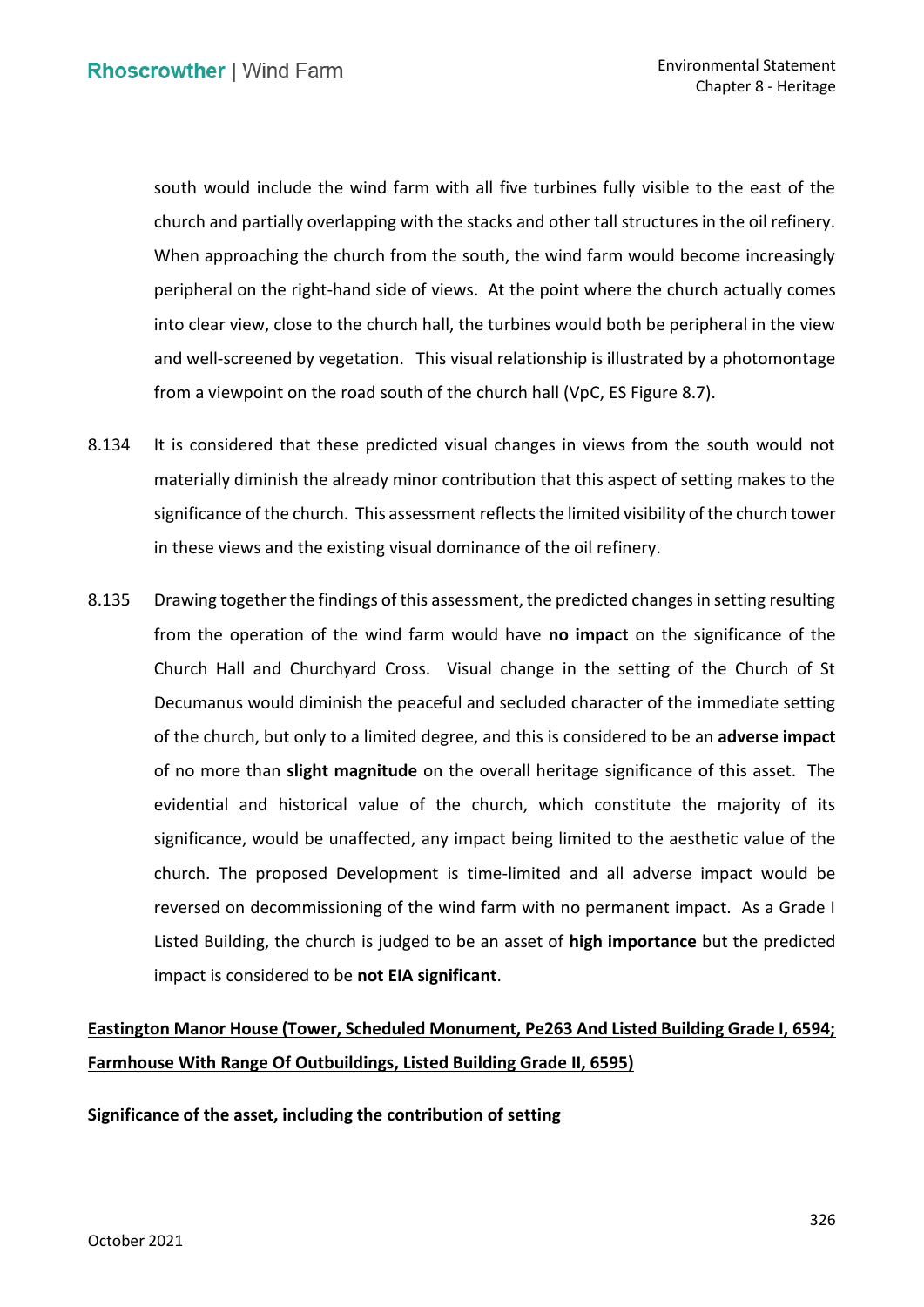- 8.136 Eastington Manor House is located in an open and elevated location above the east side of angle Bay, immediately adjacent to the south side of the Valero Oil Refinery and 1km west of the proposed wind farm site. The complex of buildings that survives on the site today comprises a substantial 18th century farmhouse with outbuildings (Listed Grade II), attached at its west end to a medieval tower house (Scheduled Monument and Listed Grade I).
- 8.137 The tower house, dating from the 14th or 15th century, is a characteristic building type in coastal Pembrokeshire and is understood to have served the double purpose of protecting a local lord's possessions whilst also projecting a sense of power and control over the surrounding landscape. It was probably originally part of a larger group of buildings but these were removed or replaced and there is known to have been a large house of 18th century date attached to the west side of the tower. This was demolished in the 19th century leaving the contemporary complex of farm buildings to the east of the tower.
- 8.138 The heritage significance of this group of buildings (and the justification for its multiple designations) relates primarily to the evidential value of the surviving historic fabric, particularly in the case of the tower house which is an uncommon example of an extant major medieval building. The buildings also have considerable historical value, illustrating former importance and wealth of the lands of Eastington.
- 8.139 The contribution that setting makes to the significance of these buildings relates to our understanding of their function and the way in which this affected their location in the landscape, contributing to the historical value of the asset. The tower house appears to have been sited in an elevated location on the coast in order to command open views over Angle Bay and to be readily seen from the bay. The site retains its open views over the bay and its defensive function against coastal attack can still be readily appreciated. The tower can also still be seen from the bay but the visually dominant presence of the oil refinery, immediately behind Eastington, overwhelms the medieval building and greatly diminishes our appreciation of it as a local power centre. The later farm buildings are clearly located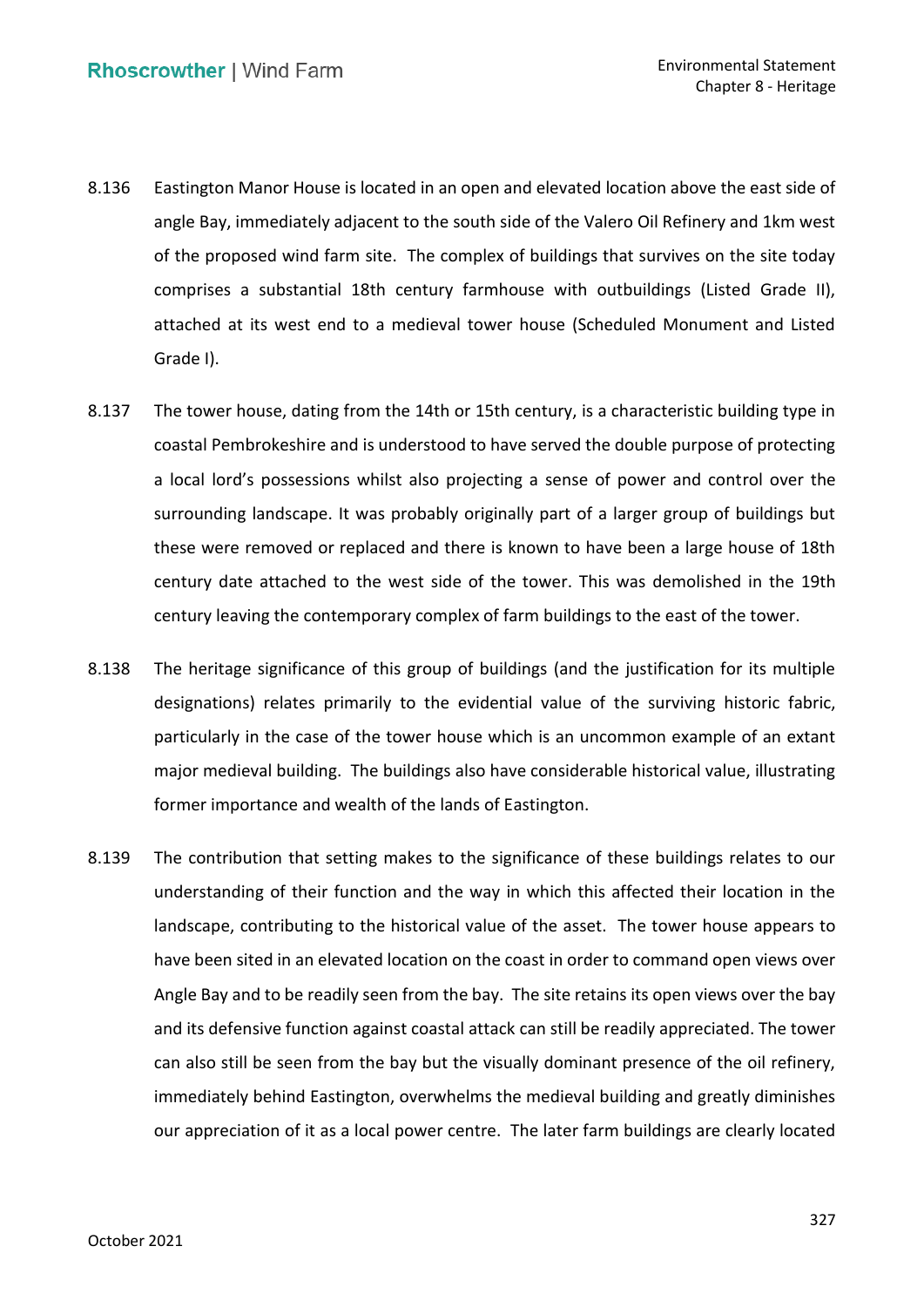at Eastington as additions to the pre-existing manor house complex. The substantial wealth of a major landholding controlled from the adjacent manor house. Farmland has been lost to the refinery to the north of the farmhouse but the principle view from the farmhouse out to the south are still essentially rural and agricultural and form an appropriate setting for such a building. farmhouse and outbuildings attached to a medieval tower house illustrate the agricultural

# **Impact of the proposed development on the significance of the asset**

- 8.140 The proposed wind farm would be located to the south-east of Eastington with the turbines between 1.0km and 1.6km of the manor house. A photomontage from a viewpoint immediately in front of the farmhouse (VpD, ES Figure 8.8) illustrates how the turbines would be seen in a tight cluster with perhaps two sets of blades visible above hedges and trees. The extremely oblique view illustrated in ES Figure 8.8 is required to show the proposed wind farm and in no way illustrates the panoramic view out southwards from the farmhouse or the equally open view west over Angle Bay from the tower house. It is these views that contribute to the significance of the asset and they would be unchanged by the presence of the wind farm. It would be possible to see Eastington Manor House in combination with the proposed wind farm in views looking east from Angle Bay but the tower house is already entirely dominated by the presence of the oil refinery; addition of the wind farm would not materially increase this sense of visual dominance over the tower.
- 8.141 It is concluded that operation of the proposed wind farm would have **no impact** on the heritage significance of Eastington Manor House.

# **Corston Beacon Round Barrow (Scheduled Monument, PE059)**

# **Significance of the asset, including the contribution of setting**

 8.142 Corston Beacon Round Barrow is a single large Bronze Age barrow, an earthen burial mound, located 2.5km south-east of the proposed wind farm in a field on the south side of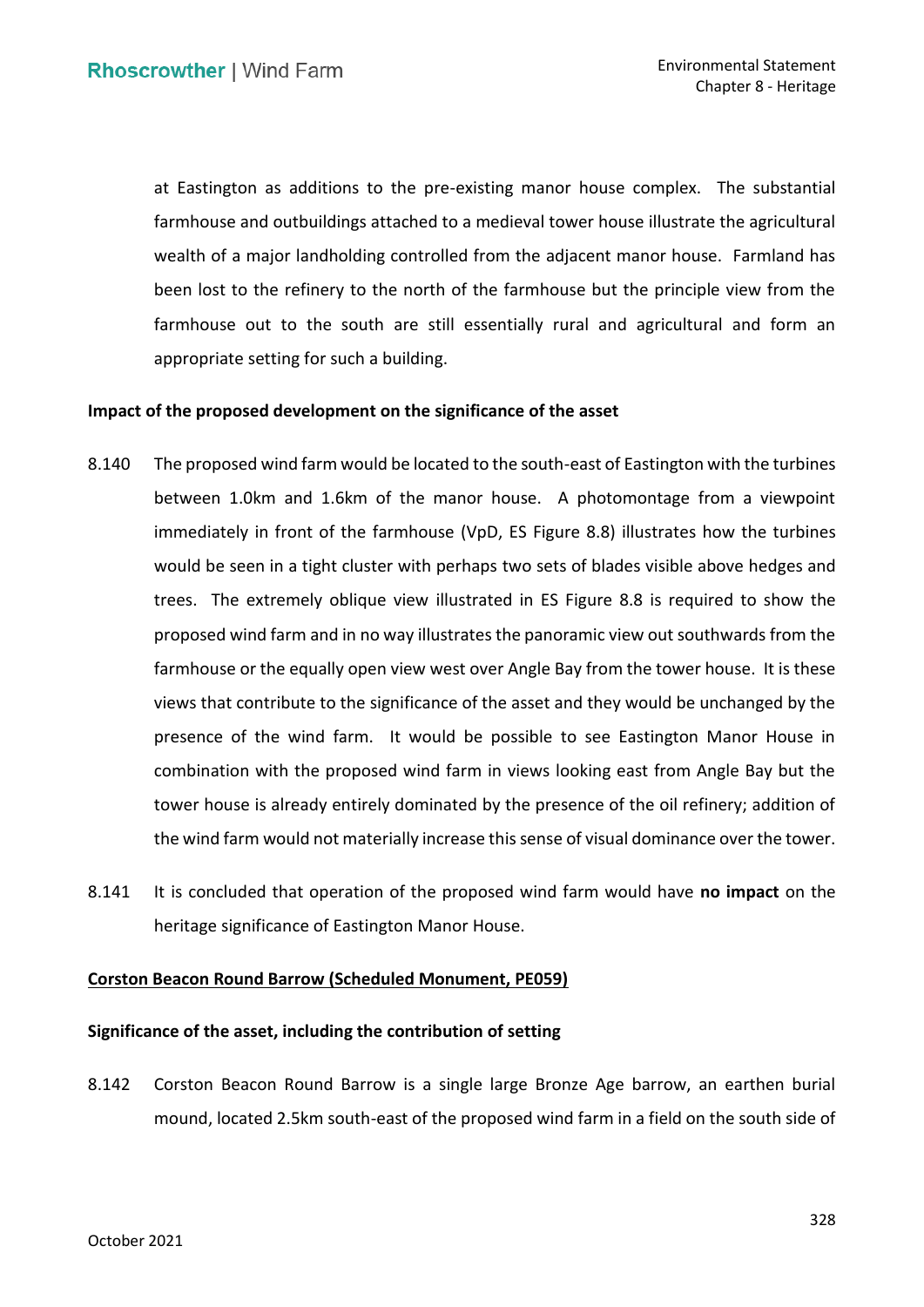the B4320 road. The barrow has been excavated, yielding a bronze dagger that confirms its anticipated Early Bronze Age date. Other archaeological deposits may survive and its heritage significance relates primarily to the evidential value of the barrow and any deposits that is contains.

 8.143 The contribution that setting makes to the significance of the barrow relates to our understanding of its topographic position. Barrows were frequently sited on hilltops or ridge lines (as in this case); the reason for this choice may relate to a desire to be visible from the surrounding landscape or perhaps simply to be in a 'high place'. Intervisibility between adjacent barrows or barrow groups may also have been important. In the case of Corston Beacon, the barrow cannot currently be seen from the surrounding landscape (screened by field hedges) nor is it now intervisible with any other barrows. These matters may have been important to the builders of the barrow but they do not form part of our understanding of the present-day setting. The barrow is clearly located on a local high point on the ridge and this can be appreciated today with 360<sup>o</sup> views when standing on the barrow. This contributes to the historical value of the asset.

# **Impact of the proposed development on the significance of the asset**

- 8.144 The proposed wind farm would be located 2.5km to the north-west of Corston Beacon Barrow. A photomontage (VpE, ES Figure 8.9) illustrates that, when looking north-west from the barrow, the turbines would appear as a tight cluster immediately in front of the existing stacks of the oil refinery.
- 8.145 The presence of the wind farm would not affect our ability to appreciate the ridge-top site chosen for the barrow and to experience the extensive views that this location commands. The contribution that setting makes to significance would be unaffected and it is concluded that there would be **no impact** on the heritage significance of Corston Beacon Round Barrow.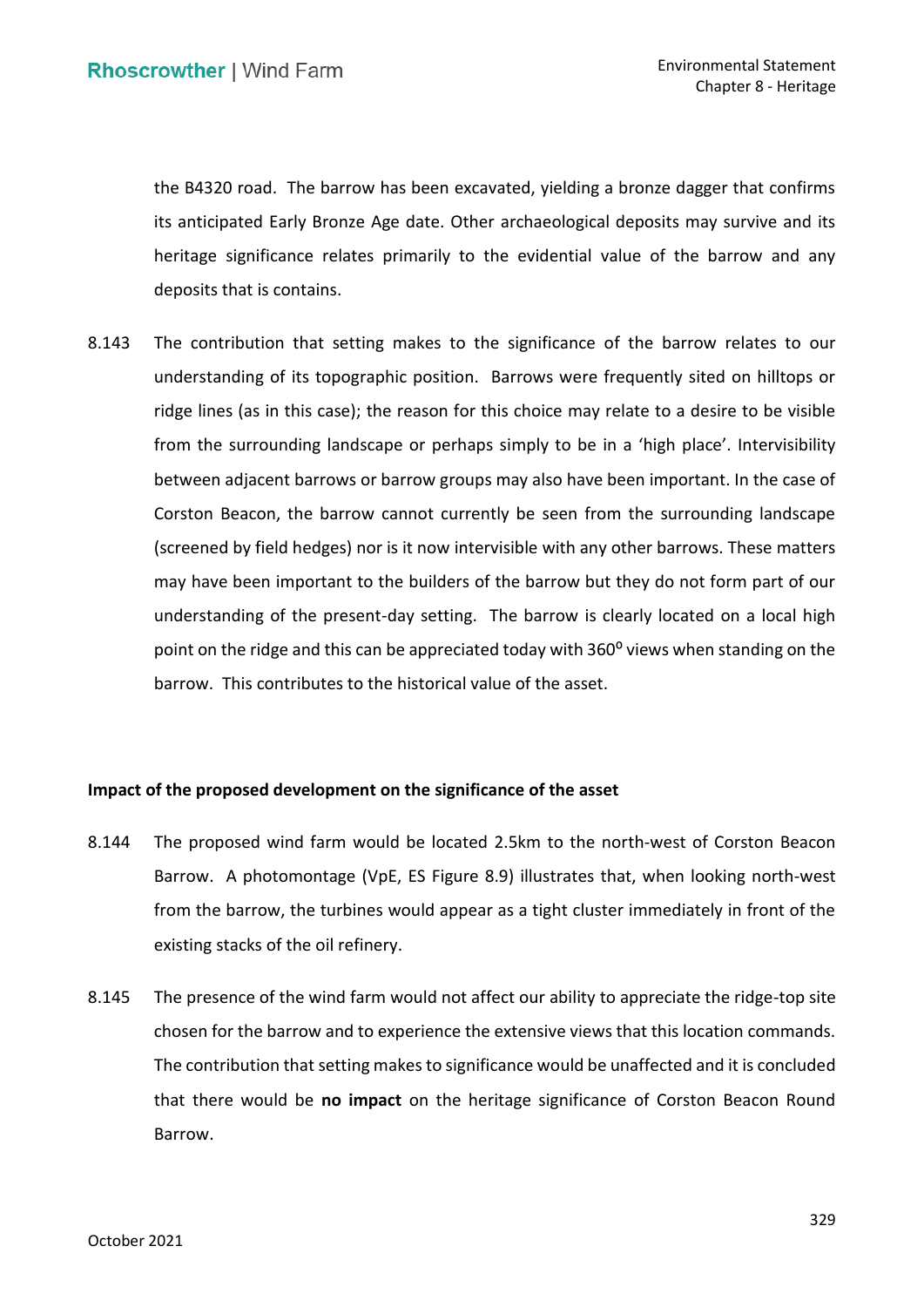# **Wallaston Round Barrows (Scheduled Monument, PE064)**

## **Significance of the asset, including the contribution of setting**

- 8.146 The Wallaston Round Barrows are a group of four earthen barrows close to Wallaston Green, 2km south-east of the proposed wind farm. They are located on a spur of higher ground leading north off the main east-west ridge on which the Corston Beacon Barrow is sited. The four barrows are all in the same field but they are not prominent mounds, having been ploughed over in the past.
- 8.147 The heritage significance of the barrows relates primarily to the evidential value of any archaeological deposits that they may contain. There is no record of archaeological excavation so they are assumed to contain burials of Early Bronze Age date. The fact that a group of barrows has survived adds to this evidential value.
- 8.148 The contribution that setting makes to the heritage significance of barrows of this type has already been discussed in the context of Corston Beacon and the same issues are relevant to Wallaston. As at Corston Beacon there is no intervisibility with other barrows and it is not possible to appreciate the presence of the barrows from the surrounding landscape. This reflects both the reduced height of the barrows and the presence of hedged fields. However, an appreciation of the topographic position of the barrows does still make some contribution to their significance. The site chosen for the Wallaston Barrows is relatively elevated but they are not actually sited on a ridge top or local summit. The field in which they are located is on the upper part of valley side, sloping gently to the north-east and the most open views are in that direction. Rising ground to the south blocks any views in that direction.

#### **Impact of the proposed development on the significance of the asset**

 8.149 The proposed wind farm would be located 2km to the north-west of Wallaston Barrows. A photomontage (Vp6, ES Figure 5.26) taken from a viewpoint on the road immediately to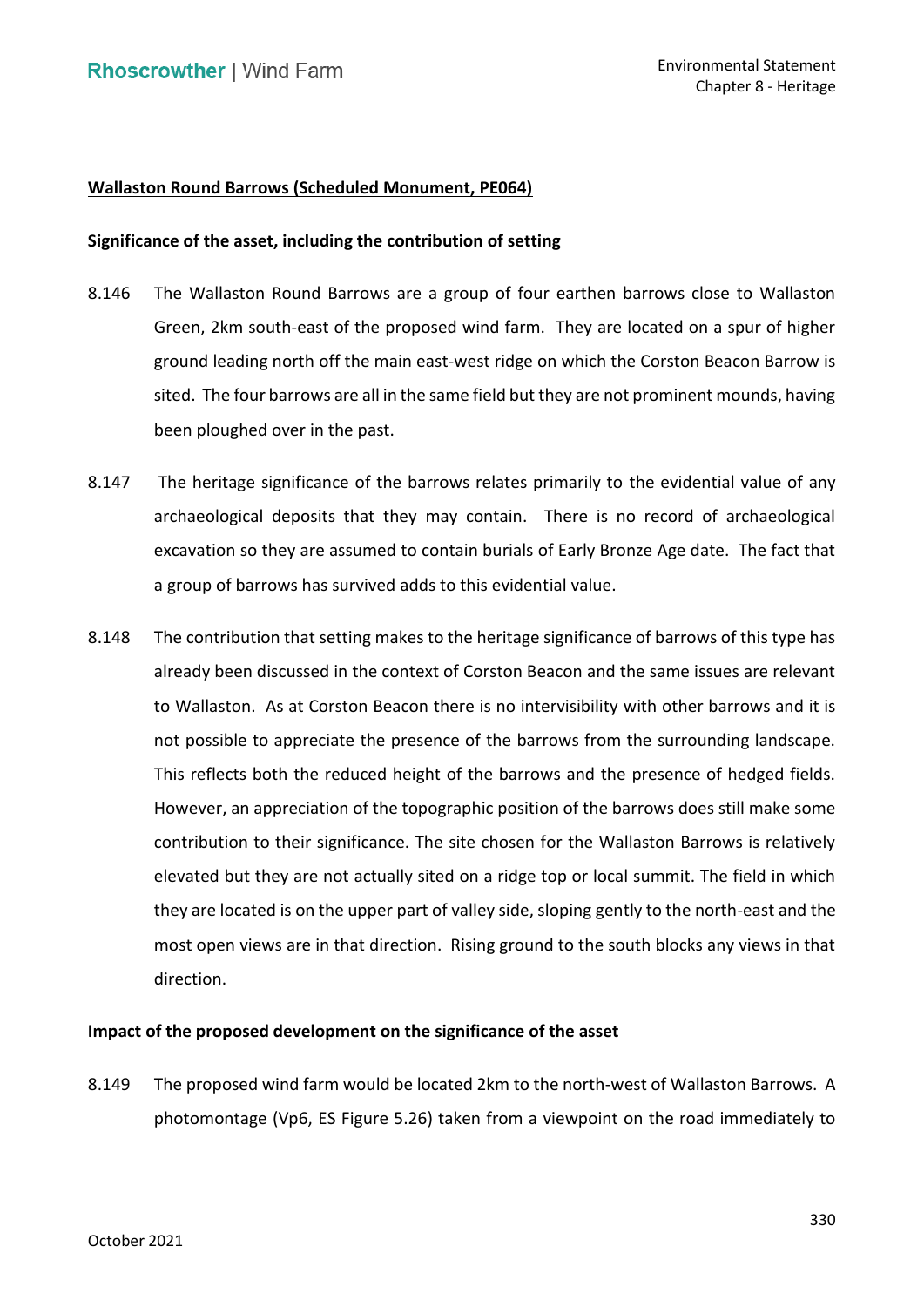the west of the field containing the barrows illustrates that, when looking north-west, the turbines would appear as a tight cluster immediately in front of the existing stacks of the oil refinery. The view from the barrows towards the proposed wind farm would not be as open as this with field hedges screening some part or all of the turbines depending on which barrow was chosen.

8.150 The presence of the wind farm would not affect our ability to appreciate the elevated site chosen for the barrows and to experience the views from this location. The contribution that setting makes to significance would be unaffected and it is concluded that there would be **no impact** on the heritage significance of the Wallaston Round Barrows.

# **Angle Conservation Area**

# **Significance of the asset, including the contribution of setting**

- 8.151 The village of Angle is located 4km to the west of the proposed wind farm where it sits in a shallow valley running between the sea at Angle Bay (to the east) and West Angle Bay. A Conservation Area has been designated that covers the entire village, adjoining fields on the valley sides and adjacent parts of the intertidal zones in Angle Bay and West Angle Bay.
- 8.152 A Character Statement was published for the Conservation Area in 2002 and, more recently (2011), a Proposals document has been prepared setting out how the character of the Conservation Area can be preserved and enhanced. This more recent document summarises the earlier Character Appraisal and has been used as the primary source of information on the setting of the Conservation Area for the present assessment. The Proposals document describes the general characteristics of the setting of the Conservation Area that are important to its preservation; it then defines the areas of land considered to be important to the setting of the Conservation Area and key views into and out from the Conservation Area. Collectively, this information can be used to understand how the setting of Angle Conservation Area contributes to its heritage significance.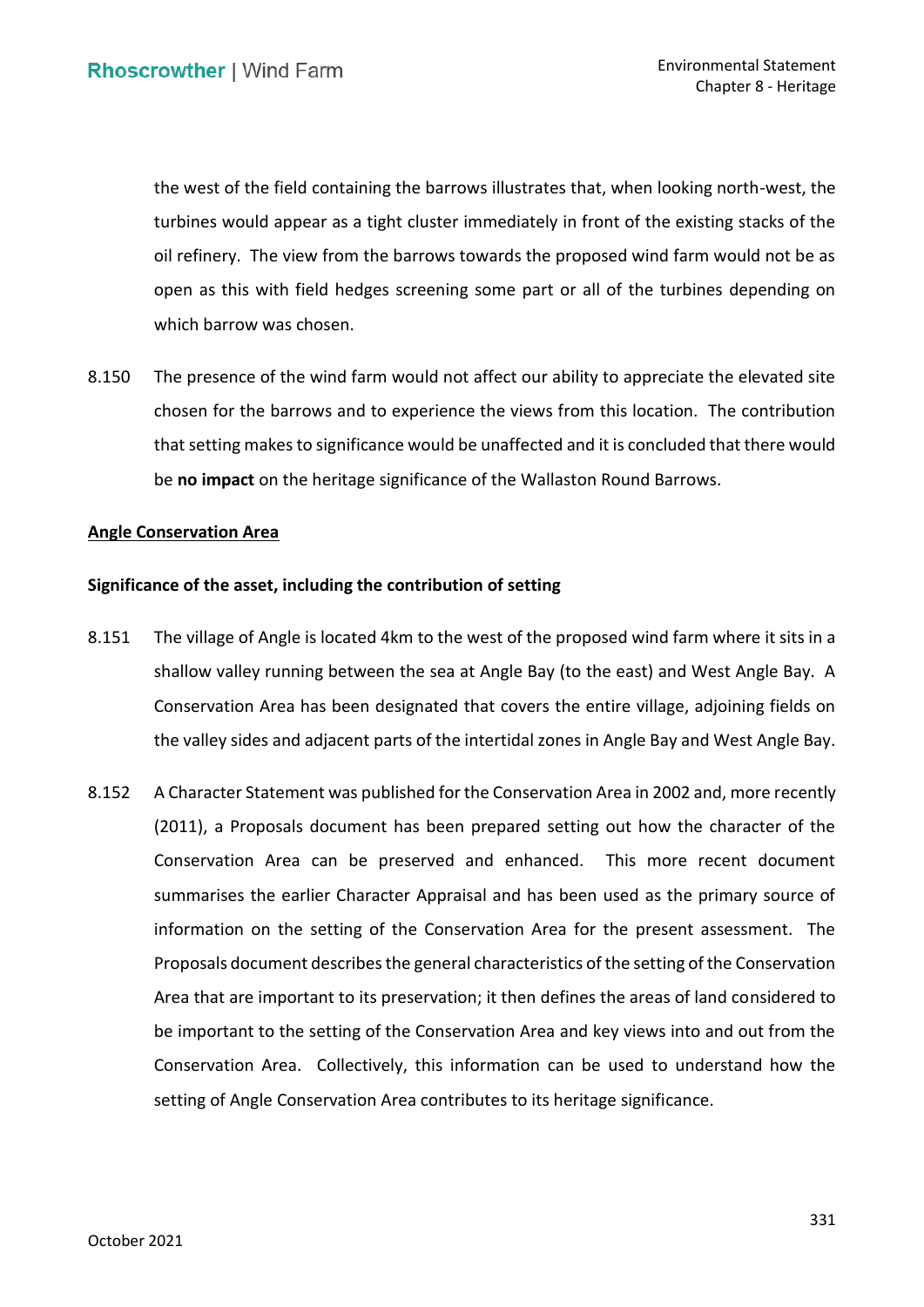- historic buildings in the village, the ways in which they arranged creating a distinctive streetscape and the relationship between the historic settlement and adjacent fields and coastline. This creates the overall historic character that the designation seeks to protect. The importance of the settlement in the medieval period is attested by surviving buildings including the Church of St Mary, St Anthony's Chapel and Angle Tower. In the 18th and 19th centuries Angle was an important economic centre with a quay at East Angle and a brickworks and limekiln at West Angle. The village was extensively redeveloped in the late 19th century as a holiday resort with houses remodelled in an unusual colonial style. The village presents a predominantly 19th century streetscape with most buildings fronting the 8.153 The heritage significance of the Conservation Area relates primarily to the individual main street.
- 8.154 The setting of Angle contributes to its significance in two main ways. Firstly the village is experienced and appreciated as an agricultural settlement in a shallow valley with distinctive strip fields running up the slopes on either side of the village. Secondly, Angle is experienced and appreciated as a coastal settlement on the south side of Milford Haven. This includes both the historical importance of the sheltered landing place on Angle Bay and the more recent role of the village as a coastal holiday resort, close to attractive cliffs and the sands of West Angle Bay.
- 8.155 The Conservation Area Boundary at Angle has been drawn widely so it includes not only the village but also the immediate setting of the village, fields and areas of foreshore adjoining the settlement. As a result, much of what might be considered the setting of the village actually lies within the Conservation Area. However, the Proposals document is able to map seven areas of land outside the boundary that are important to the setting and character of the Conservation Area (Proposals, page 30). These include areas of farmland and coastline north of the village and at West Angle Bay and the whole of Angle Bay.
- 8.156 The Conservation Area can be experienced in its setting from a variety of viewpoints both within and outside the area and particularly informative viewpoints have been identified in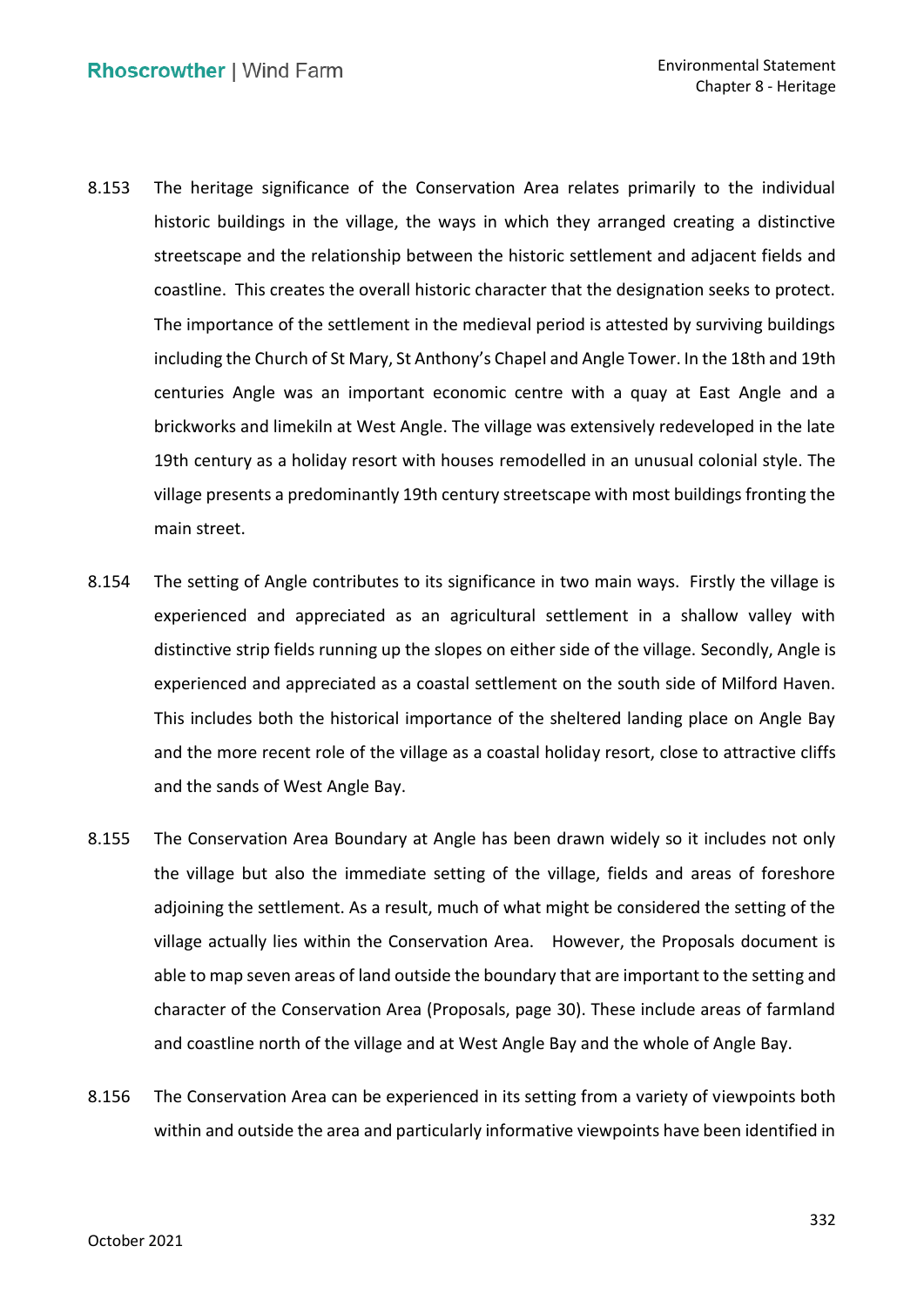the Proposals document. These include eight 'prominent views' into the Conservation Area (mapped on Proposals, page 11) and five 'key views' out from the Conservation Area (mapped in Proposals, page 17). In the context of the present assessment, only one of the key views out from the Conservation Area is relevant. This is Key View 1 which is the view from the track to Angle Point looking east across Angle Bay towards Popton Fort and the Valero Oil Refinery. This view illustrates the history of Angle as a sheltered landing place on Angle Bay from at least the medieval period as well as its wider setting on the south side of the much larger inlet of Milford Haven, with its important roles as a naval base and deep- water anchorage for oil tankers. None of the other key views or prominent views face east towards the proposed windfarm.

# **Impact of the proposed development on the significance of the asset**

- 8.157 The proposed wind farm would be located 4km to the east of Angle on the opposite shore of Angle Bay. A photomontage from the track to Angle Point (Vp12, ES Figure 5.32) illustrates how the turbines would be seen on the skyline above Angle Bay, immediately to the south of the oil refinery. This viewpoint is the same as that identified in the Proposals document as Key View 1. A second photomontage from a viewpoint at the eastern end of the village (Vp14, ES Figure 5.34) illustrates a similar visual relationship but with the landing place and boats in the foreground. Further west within the village, any views towards the wind farm site are increasingly obstructed by buildings and vegetation and long-range views towards the east are not otherwise part of the experience of the Conservation Area.
- 8.158 The presence of the wind farm in views to beyond Angle Bay would add more large modern structures to a part of the landscape already dominated by the equally tall structures of the oil refinery. This would not affect our ability to appreciate the relationship between Angle, its historic landing place on Angle Bay and the wider setting of Milford Haven. The contribution that setting makes to the significance of the Conservation Area would be unaffected.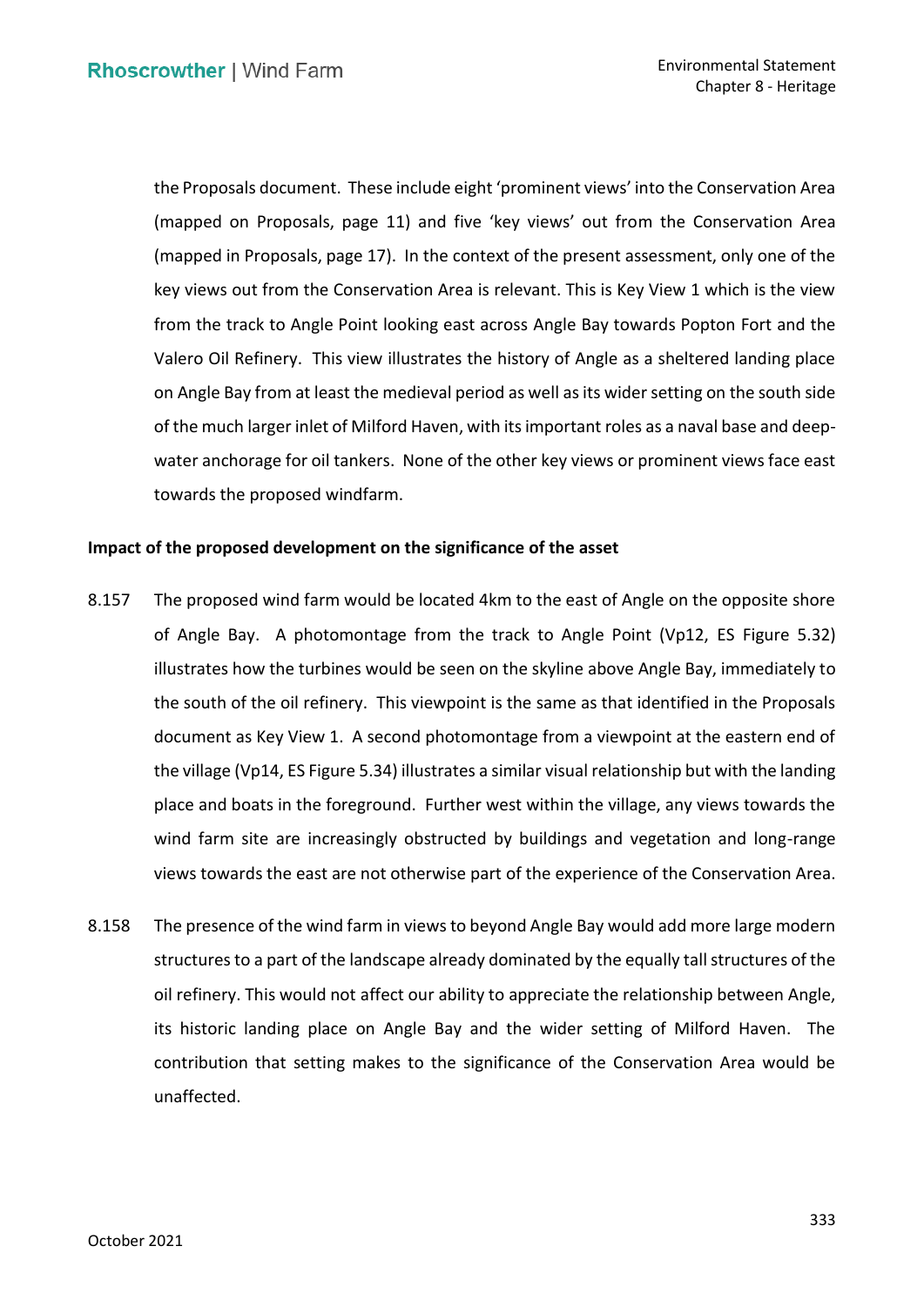8.159 It is concluded that the historic character and appearance of Angle Conservation Area would be preserved and the operation of the wind farm would have **no impact** on its heritage significance.

## **Milford Haven Waterway (Moryd Aberdaugleddau) Landscape Of Outstanding Historic Interest**

- 8.160 The predicted impact of the Development has been assessed using the ASIDOHL2 methodology and this assessment is presented in full in the Technical Appendix.
- 8.161 Following careful review, the assessment for the present application has adopted the ASIDOHL2 carried out for the 2014 Rhoscrowther Wind Farm. This decision reflects the very close correspondence between the two applications in terms of development site location, the locations of wind turbines and the predicted visibility of the two schemes.
- 8.162 Information gathered at Stage 1 of the ASIDOHL remains current and sufficient to allow a robust impact assessment. There have been minor non-material changes in the archaeological baseline for Assessment Stage 2 but this has not changed the findings relating to direct physical impacts at Stage 2. At Stage 3, no changes have been identified to indirect physical impacts. More importantly, the increase in the proposed height of the wind turbines is not considered to materially change the assessments of indirect visual impacts. The Stage 4 analysis of the relative importance of the affected Historic Character Areas remains valid and has not been changed.
- 8.163 Given the conclusions regarding Stages 1 to 4, it follows that the overall conclusions reached at Stage 5 remain valid and can be adopted with confidence.
- 8.164 The proposed wind farm is within *Milford Haven Waterway (Moryd Aberdaugleddau)*  Landscape of Outstanding Historic Interest. This is of high heritage importance for the diverse elements of the landscape and the historical depth these exhibit. The summary description contained within the official designation description states that:
	- i. *The classic ria, drowned river valley and estuary in Wales, with an unsurpassed*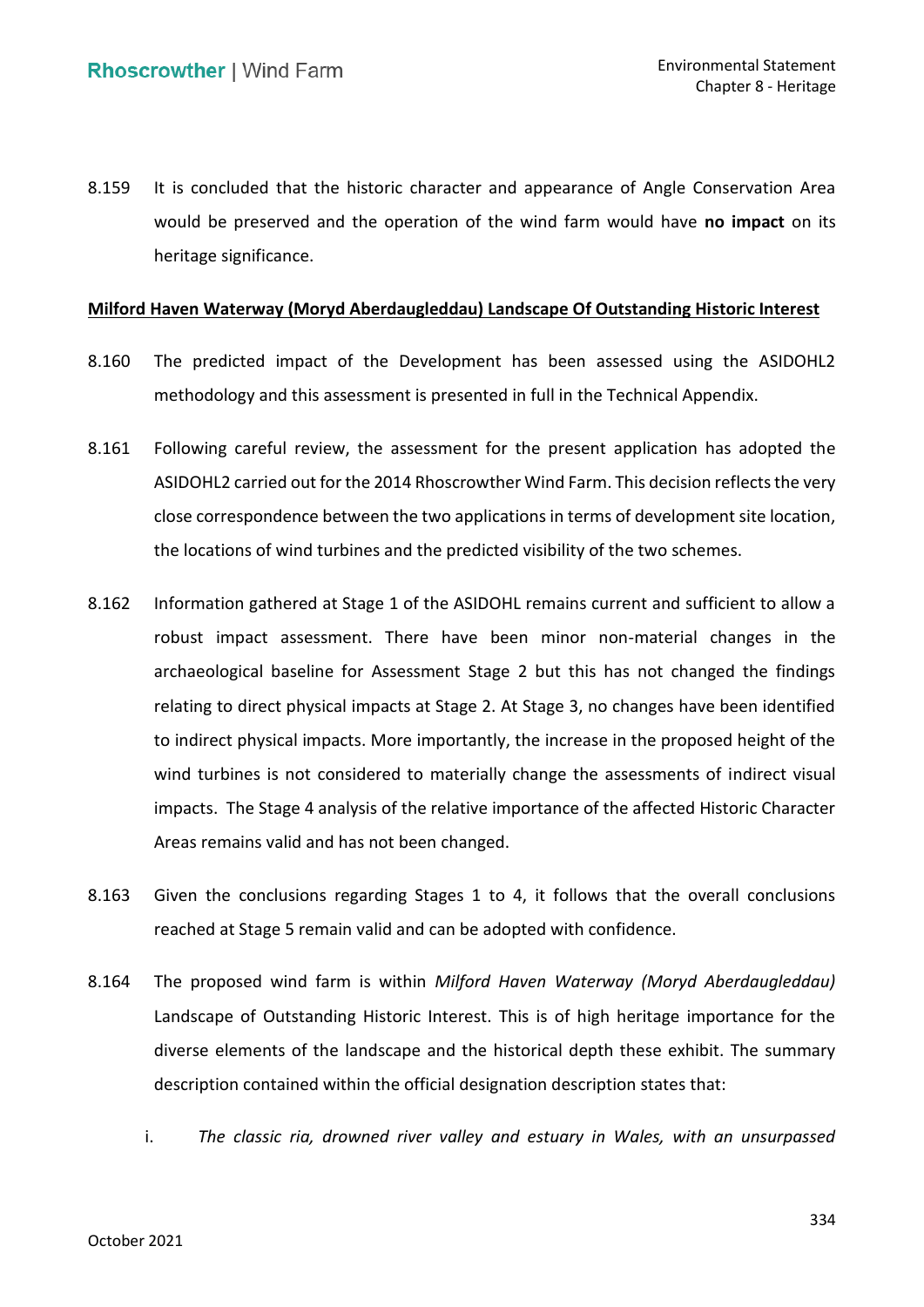*concentration of remains reflecting maritime conquest, settlement, commerce, fishing, defence and industry spanning the prehistoric to modern periods. The area includes: Iron Age promontory forts; Early Christian and Viking place names; Norman coastal castle boroughs; medieval castles and later gentry residences; Milford and*  Pembroke Dock planned settlements; recent and modern quays, jetties and landing *places, coal mines, limestone quarries, military and naval fortifications, oil terminals, jetties, refineries and power station.* 

- 8.165 The designated landscape is divided between a number of Historic Landscape Character Areas (HLCAs) in the Historic Landscape Assessment undertaken by GAT. The Development immediately adjacent to the north and HLCA 313 *Pembroke Power Station* to the north- east. The Development will therefore be seen within this context of considerable historical depth and surviving landscape and built features including the prominent naval fortifications and dominant industrial infrastructure. The Historic Landscape Assessment description for Rhoscrowther records that while there are numerous archaeological sites lies entirely in 341 Rhoscrowther HLCA. However, HLCA 314 *Texaco Oil Refinery* lies within this area;
	- i. "*they are not prominent landscape features and therefore do not form major components of the historic landscape.*"
- 8.166 Taking all these factors into account, the Development will be seen as part of the continuity of the landscape and the diversity of its interest. The landscape is characterised by great time depth, including extensive change since the Second World War (as indicated by the fact that two of the affected areas are HLCA 313 Pembroke Power Station and HLCA 314 Texaco Oil Refinery). This also includes the former oil storage tanks at Kilpaison to the south of Rhoscrowther (now demolished). It is in this context that the assessment made in the ASIDOHL2 needs to be understood.
- 8.167 The ASIDOHL2 at ES Appendix 8.1 finds that the Development would have an impact of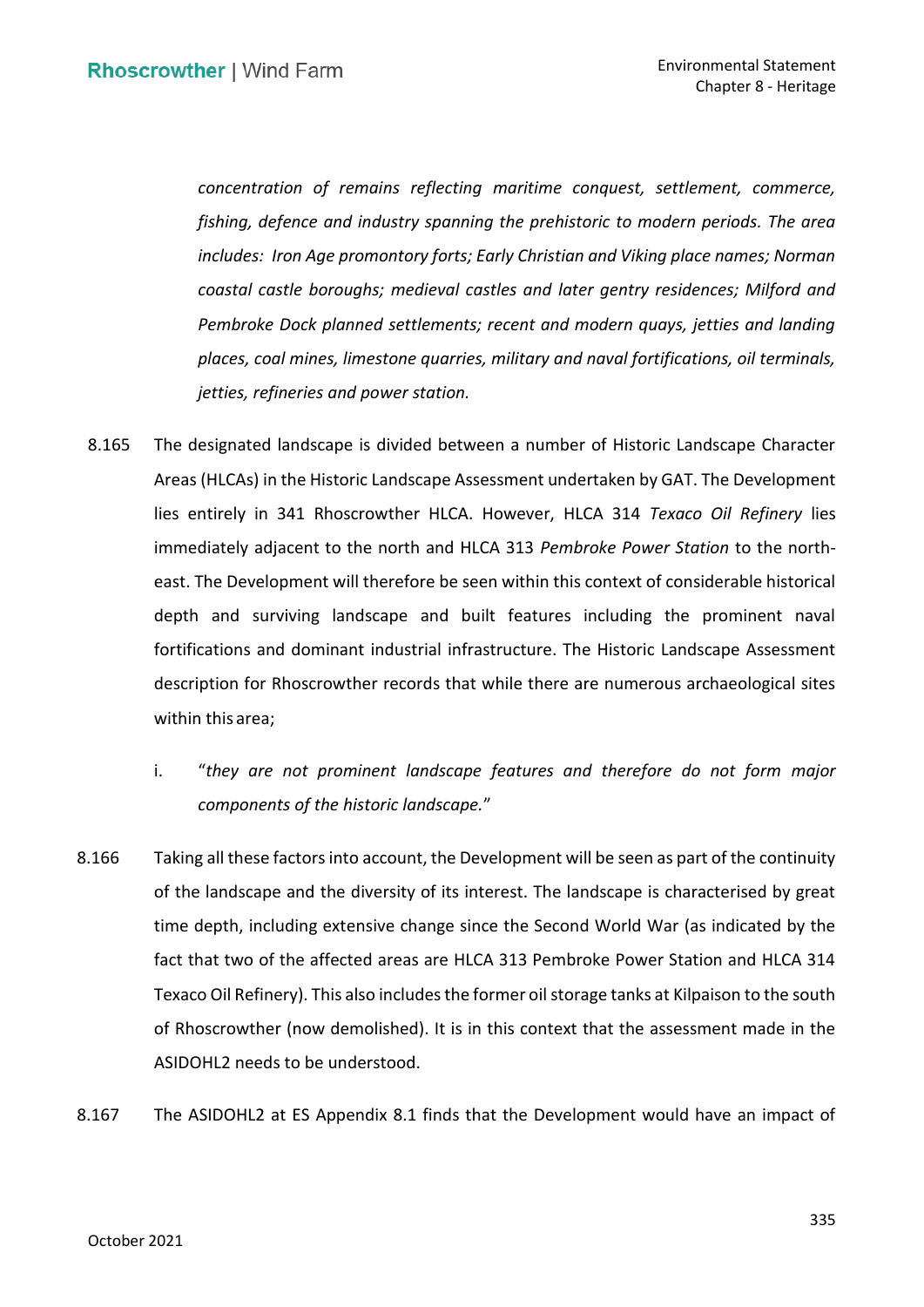**slight magnitude** on the character of the historic landscape as a whole. The historic landscape is judged to be an asset of **high importance** but the predicted impact is considered to be **not EIA significant**. Despite some change to some views, including those affecting designated features of national importance, the presence of turbines would add an additional visual element into the landscape, but does not remove any aspects which are currently present. Given that a wind farm is a visually permeable development, it will not change our capacity to understand and appreciate the landscape's historical meaning and significance and therefore will not materially reduce its overall value. In addition, the wind farm is a time-limited development with no irreversible effects capable of affecting the historic landscape.

# **Cumulative Effects**

- 8.168 Wind farms developments which fall within the scope of the cumulative assessment are as follows:
	- i. 4 consented turbines, 100m high, at Wear Point, 3.2km to the north-east;
	- ii. 4 consented turbines, 76m high, at Castle Pill, 4.2km to the north-east;
	- iii. 5 consented turbines, 74m high, at Lower Scoveston Farm, 4.7km to the north.
	- 8.169 The locations of these wind turbines, all on the north side of Milford Haven, are shown in the consented schemes would be seen in combination with the proposed Rhoscrowther Wind farm. ES Figure 5.14; this figure also provides a cumulative ZTV, predicting the areas from which
- assets in combination with the proposed development at Rhoscrowther, but only for assets where the operation of Rhoscrowther alone is predicted to impact on the significance of that asset. Two assets are therefore relevant to a consideration of potential cumulative effects: the Church of St Decumanus, Rhoscrowther and Milford Haven Waterway (Moryd 8.170 The operational wind farms have the potential to generate cumulative impacts on historic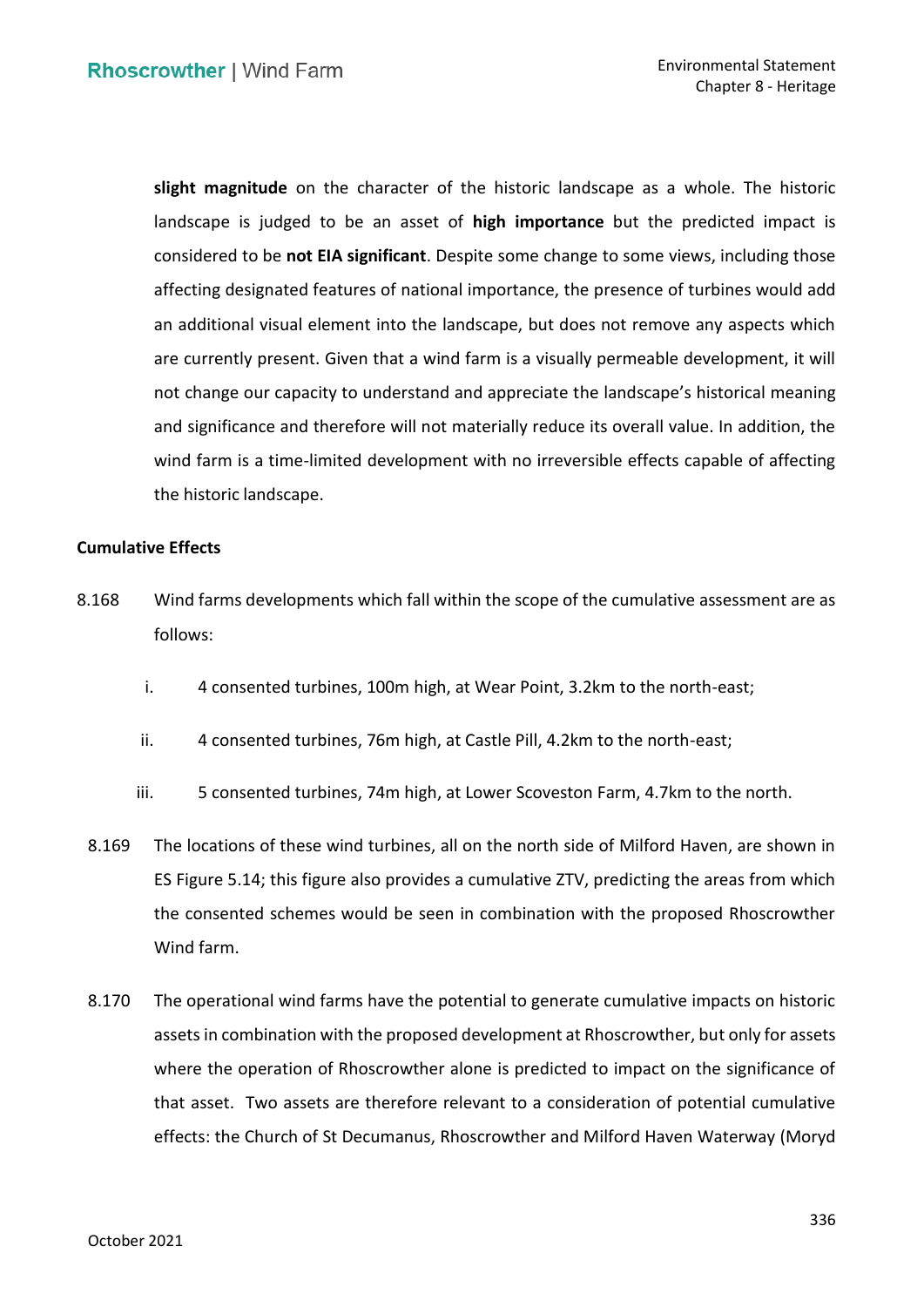Aberdaugleddau) Landscape of Outstanding Historic Interest.

- 8.171 None of the three operational wind farms are visible in the immediate setting of the Church of St Decumanus at Rhoscrowther. The Wear Point turbines are partially visible from the minor road near Hoplass, south-east of the church. However, they appear as minor and peripheral features in views towards the church that are already dominated by the Valero Refinery and, in any event, these views contribute very little to the significance of the church. As a result there is no reason to predict any cumulative impacts on this asset.
- 8.172 All three operational wind farms, with one exception, are located on the north side of Milford Haven, within the Milford Haven Waterway Landscape of Outstanding Historic Interest. The exception is the single Castle Pill wind turbine to the west of Milford Haven which is just outside the designation boundary (see ES Figure 5.14). The conclusions reached in the ASIDOHL2 for Rhoscrowther (ES Appendix 8.1, section 8) are equally applicable to these the operational schemes. They are experienced and understood as elements of the major industrial development along both shores of Milford Haven. Their presence does not diminish our ability to appreciate the considerable time-depth of the landscape, adding to the landscape character without taking away from the value of existing elements. In this context, it is concluded that the combined impact of the operational schemes with Rhoscrowther on the significance of the Milford Haven Waterway Landscape of Outstanding Historic Interest would not be significantly greater than that for Rhoscrowther alone.

# **Decommissioning**

 8.173 No further effects are anticipated during the eventual decommissioning of the Development. Any adverse impacts resulting from change in the settings of historic assets during the operation of the Development would be reversed at this stage.

# **Summary of Key Findings and Conclusions**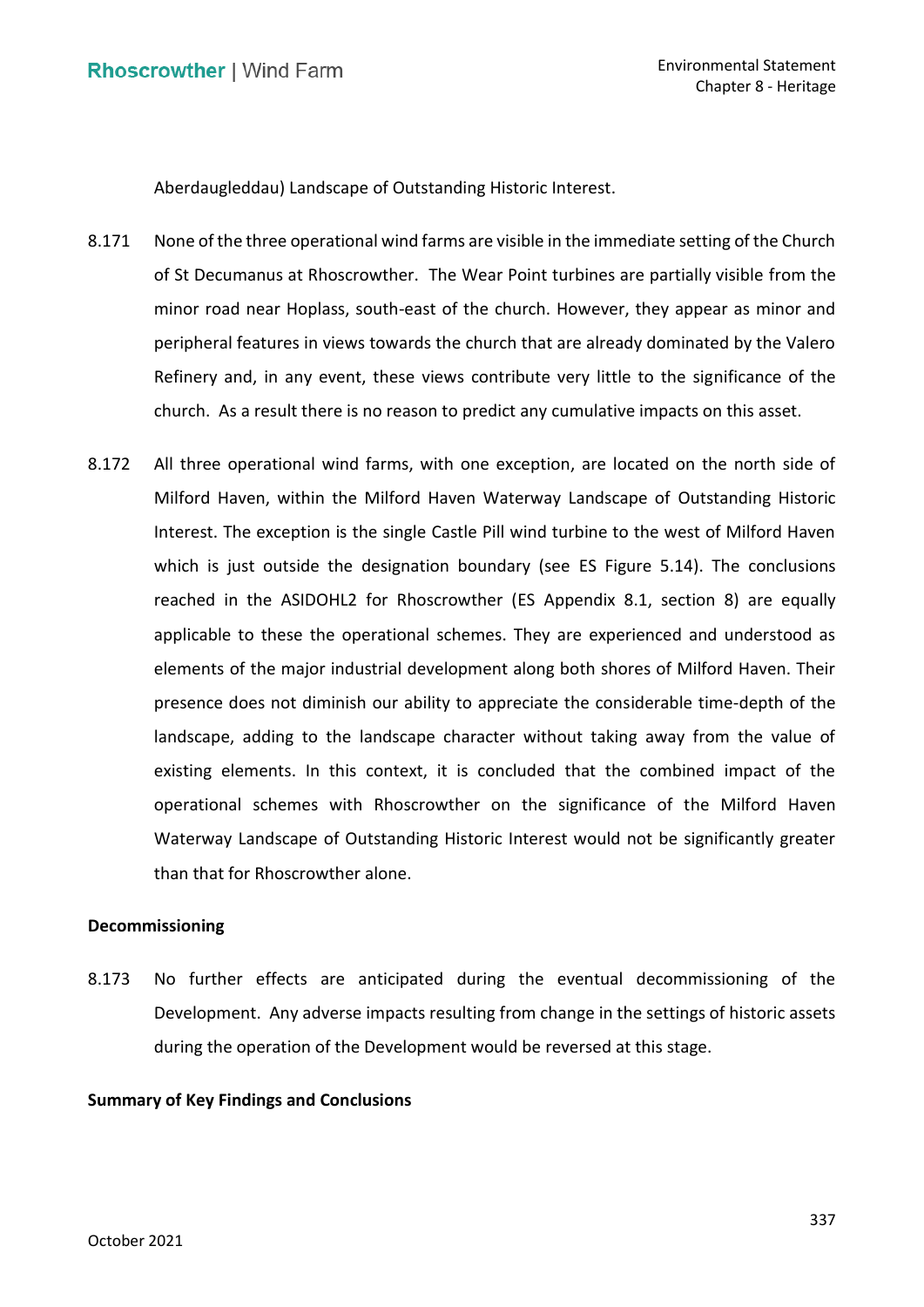- 8.174 The proposed Rhoscrowther Wind Farm has the potential to adversely affect the historic environment both during construction and for the operational life of the wind farm.
- 8.175 Desk-based studies and archaeological field evaluation has been used to characterise the historic environment resource in the development site and allowed the development layout to be designed to minimise any adverse impacts on historic assets during construction works. As a result, only one recorded asset would be affected by construction of the development. It is predicted that construction works in the vicinity of turbine T2 would adversely affect the sub-surface remains of an enclosure of possible Iron Age date (HER 110477). It is proposed that any adverse impacts can be reduced through micro-siting of T2 and its crane pad to avoid the enclosure; the associated access track would also be micro-sited or raised to allow for preservation of the enclosure. However, it remains possible (despite this mitigation) that there would be some unavoidable loss of archaeological deposits peripheral to the enclosure. This is considered to be an adverse impact of slight magnitude on an asset of low importance and is not EIA significant.
- 8.176 There is also some potential for an effect on hitherto unrecorded remains, although the results of the archaeological evaluation and the relatively small areas of ground disturbance that would be entailed by the Development indicate only a very low potential. It is likely that any such remains would be of no more than low importance and therefore any effects on them would be not EIA significant.
- 8.177 The only other construction effect identified is the loss of a number of small sections of hedge banks as a result of the construction of access tracks. These constitute features of low importance, where the effect on them will be of a negligible magnitude, as the historic layout of the land will remain essentially unaffected. This effect is not EIA significant.
- 8.178 Operation of the proposed wind farm would lead to changes in the setting of historic assets in its vicinity which could affect the heritage significance of those assets. The assessment has identified two designated assets that would be adversely affected: the Church of St